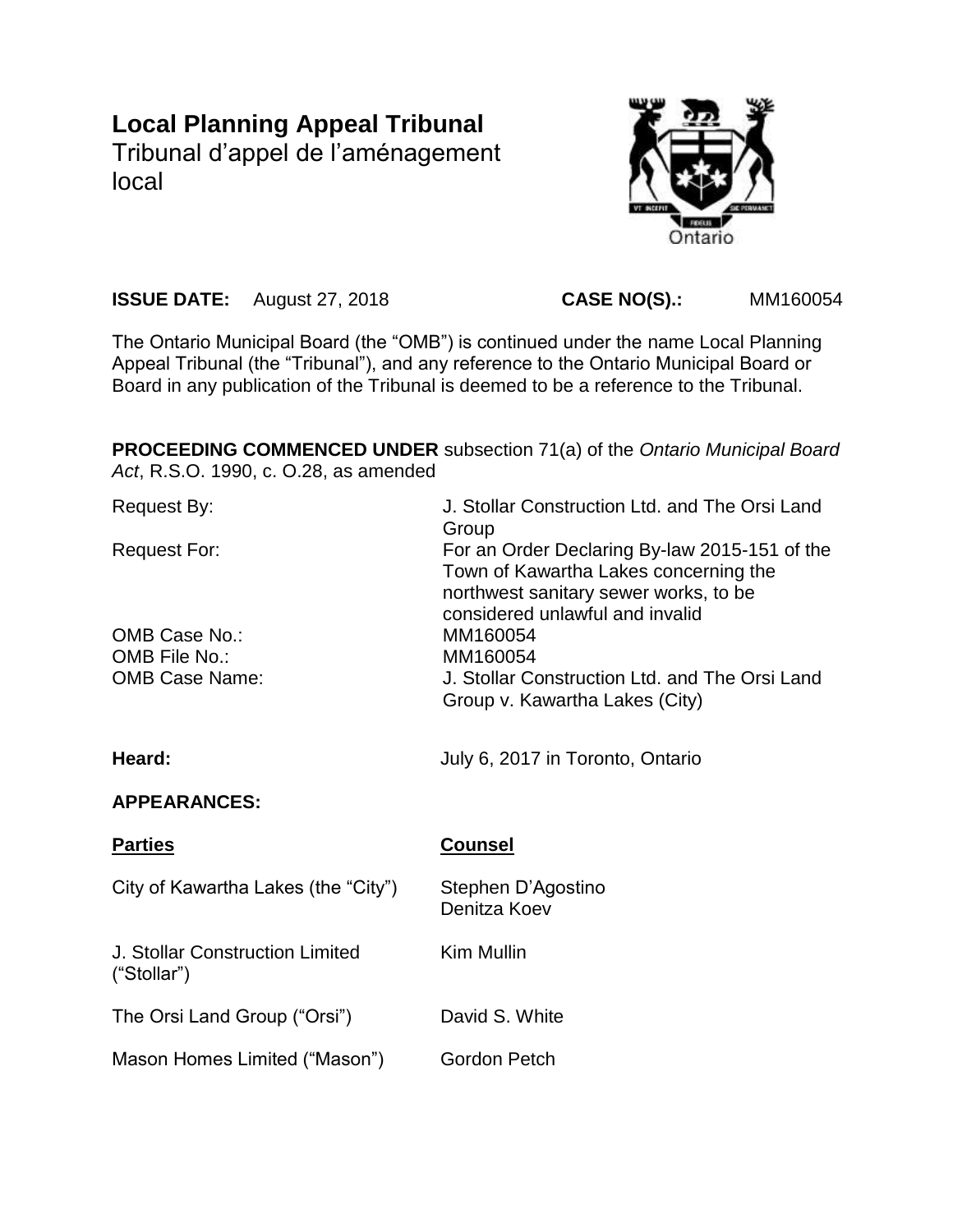### **DECISION DELIVERED BY DAVID L. LANTHIER AND M. A. SILLS AND ORDER OF THE TRIBUNAL**

### **INTRODUCTION AND BACKGROUND**

[1] A motion, dated May 8, 2017 (the "Motion") is before the Tribunal in relation to the original Application brought by Orsi and Stollar as Applicants, and the City as Respondent. In that Application the Applicants seek an order from the Tribunal:

- (a) declaring that the City's Capital Charge By-law No. 2015-151 (the "Capital Charge By-law" or the "By-law") imposing sanitary sewer charges to identified users of specific works referred to as the Northwest Trunk Sanitary Sewer Works, (the "Works") is unlawful and therefore invalid; and
- (b) declaring that the construction of the Works by the City, was, and is, also unlawful and therefore invalid.

[2] The City, as the moving party on the Motion, is asking the Tribunal to provide directions on the issue of jurisdiction to determine whether the Tribunal does, or does not, have the authority to grant the relief sought in the Application.

[3] Orsi and Stollar appear to oppose the Motion. Mason has not made submissions on the hearing of the Motion but has advised the Tribunal that it supports the Applicant's position in response to the Motion. Dunster Investments Inc. did not respond to the Motion.

[4] Also before the Tribunal is a second procedural motion brought by Orsi and Stollar to have Mr. Juan Rojas, on behalf of the City, produced for examinations relative to the City's Motion, and the motion adjourned pending such examination, or alternatively striking the Affidavit of Judy Currins. The Tribunal in this Decision will first deal with the primary Motion and then address the second procedural motion separately.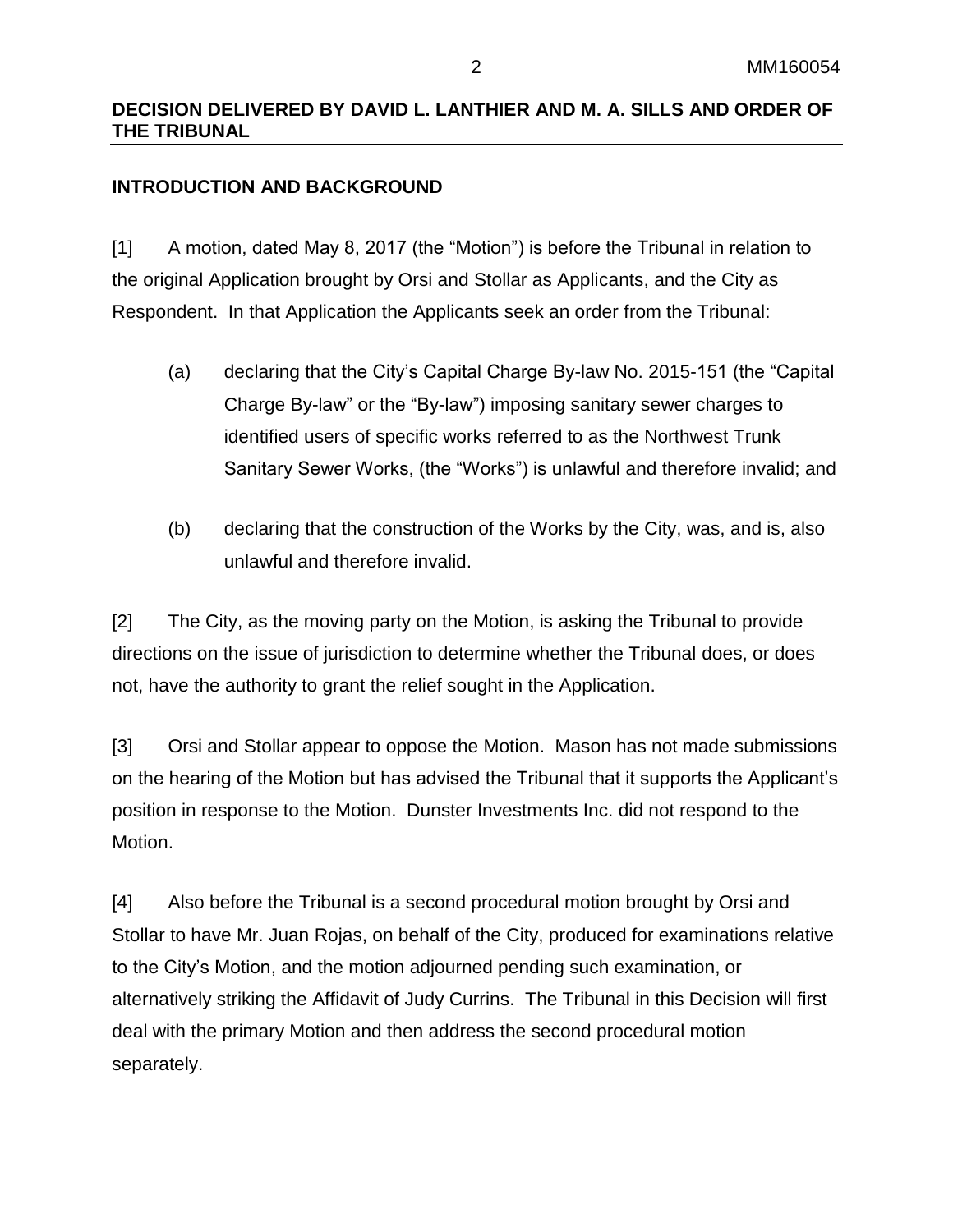### **TRANSITION - LPATA**

[5] The hearing of the Motion was conducted by the Ontario Municipal Board ("Board") on the date indicated above. However, on April 3, 2018, the *Local Planning Appeal Tribunal Act, 2017* ("LPATA") was proclaimed in force, which provides that the Board will be continued as the Local Planning Appeal Tribunal (the "Tribunal"). As this Decision and Order are now issued subsequent to the proclamation of the LPATA, it is a Decision and Order issued by the Tribunal that determines the adjudication of the Motion as it was heard before the Board. Any reference to the Board in the remainder of this Decision is therefore deemed to also be a reference to the Tribunal as it has continued to deal with this matter pursuant to s. 2(1) of the LPATA and now issues this Decision and Order.

[6] As well, for the purpose of this Decision, under the transitional provisions contained in the legislation, the Application as initially brought before the Board, and the related Motion, is considered to be a "legacy file" and subject to the application of the legislation as it existed prior to April 3, 2018. Accordingly the *Ontario Municipal Board Act* ("*OMB Act*"), which was the primary act of legislation relevant to issues relating to the jurisdiction of the Board, governs the analysis and adjudication of this Motion.

### **FACTUAL BACKGROUND**

[7] The basic underlying facts relating to the Application and the Motion are not substantially in dispute:

- (a) The Works were constructed both inside, and outside, of two development plan areas and service both developed, and undeveloped, lands. An environmental assessment was completed and approved.
- (b) On April 12, 2011, Council for the City endorsed the use of a capital charge to recover the cost of the Works once the Works were completed.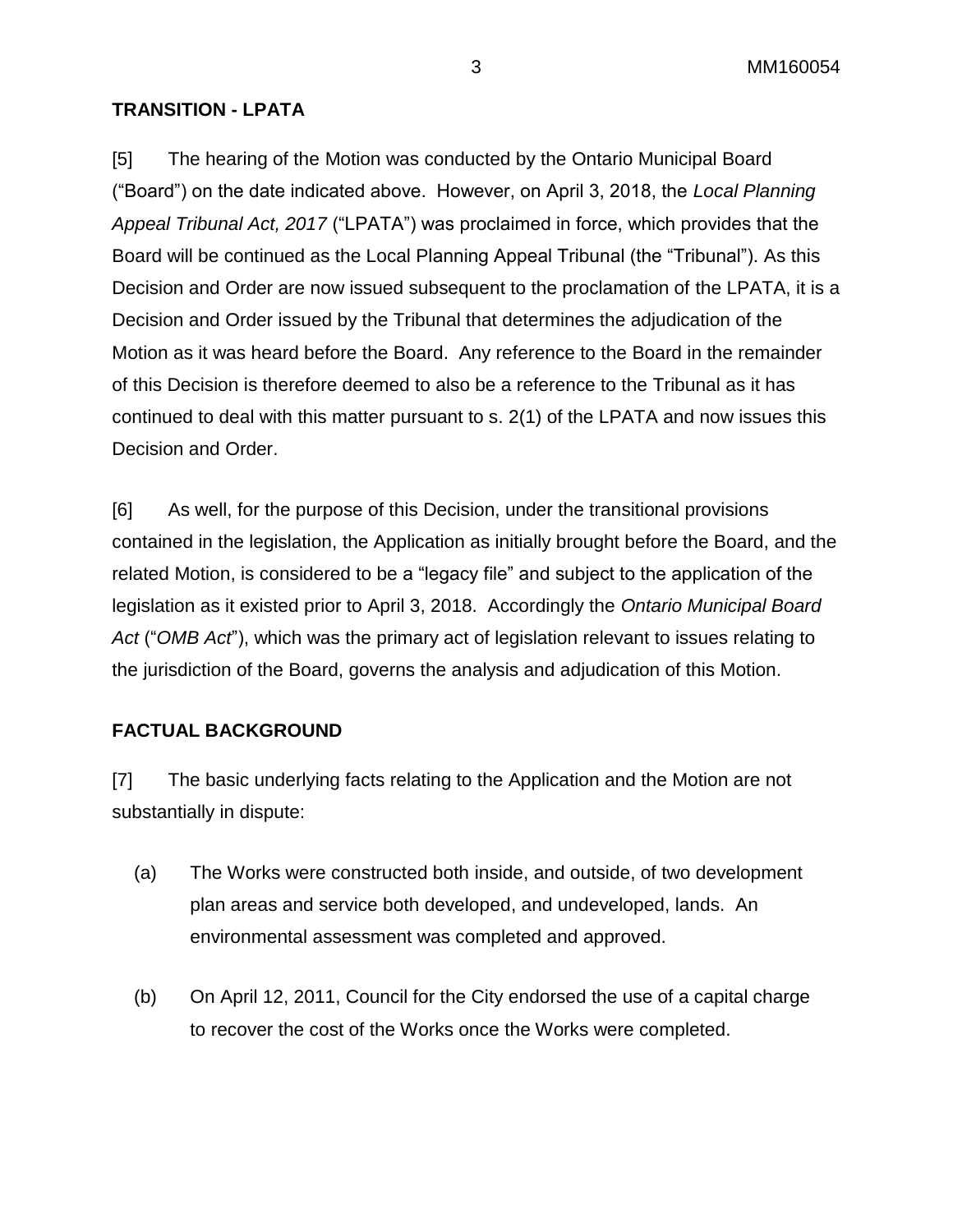- (c) The approval for the construction of the Works was granted by Council on June 2, 2011 and construction of the Works commenced in July 2011 and were completed and commissioned in May of 2015.
- (d) The City Council passed the Capital Charge By-law, No. 2015-151, on August 11, 2015 pursuant to section 391 of the *Municipal Act, 2001* ("*Municipal Act*").
- (e) The Applicants commenced the Application on June 14, 2016. The Applicants take the position that the Works should not have been excluded from the City-wide development charges by-law and the cost of the Works should have been recovered through development charges.
- (f) The basis for this position relates to the provisions of the City's Official Plan, inclusive of the prior Lindsay Official Plan, which require that the City recover all growth-related capital costs through development charges and that the design and construction of the Works under the Official Plan are to be the responsibility of the proponents of the development.

[8] For the purposes of this Decision, an assumption will be made that the passage of the Capital Charge By-law did not, and does not, conform to the City's Official Plan. It is stressed that this is not a finding of the Board, and of course the Board would not make this determination until the hearing of the Application on the merits. This contrived assumption is made only to facilitate the analysis of the submissions and the arguments as to the law, all of which are predicated on this assumption that the Applicants would persuade the Board to find that the Capital Charge By-law did not conform with the Official Plan and therefore is not in compliance with section 24(1) of the *Planning Act*. It is this as-yet undetermined assertion, based upon paragraphs 5 to 22 of the Applicants' Factum, which would support the Applicants' request for a declaration of invalidity of the Capital Charge By-law and the Works. The issue, as set out below, is whether the Board has the jurisdiction to make that determination and grant the requested remedies.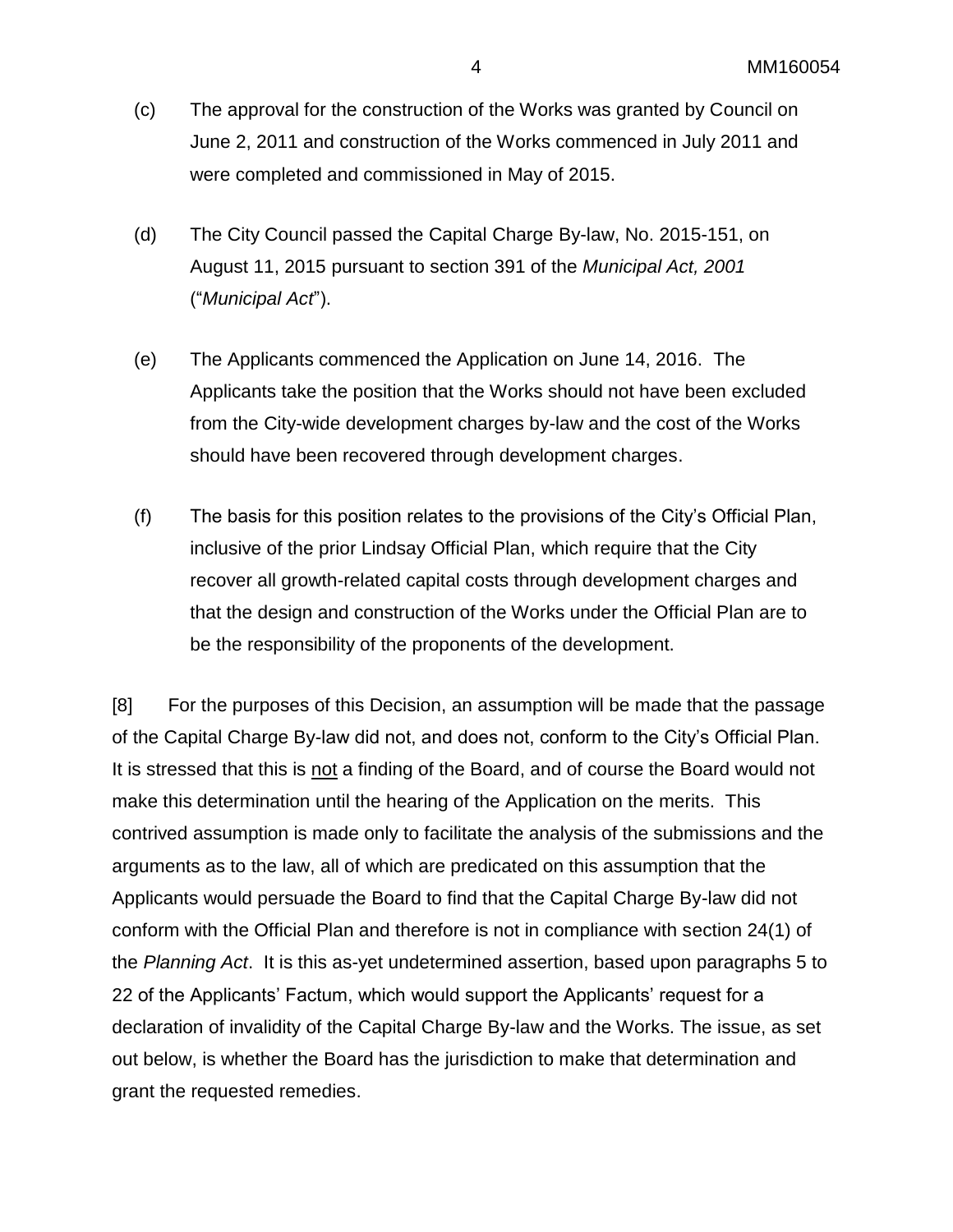### **THE ISSUES AND THE POSITION OF THE PARTIES**

### **The Issues**

[9] The primary issue before the Board is a narrow one of jurisdiction and whether the Board has the authority to make a declaratory Order declaring the Works, and the Capital Charge By-law that was passed to recover the cost of the Works, unlawful and therefore invalid. Based upon the evidence and the submissions from the parties the jurisdictional issue can be further compartmentalized as follows:

- (a) Does the Board have the power to make findings with respect to contraventions of section 24(1) of the *Planning Act*, which prohibits the undertaking of any public works, and any by-law of a municipality passed for such purpose, which does not conform to an official plan?
- (b) Do the subsections of section 71 of the *OMB Act* setting out the jurisdiction and powers of the Board, as they must be applied, and as they relate to the Board's substantive jurisdiction and powers to hear matters respecting public utilities, and fees charged for such utilities, provide the Board with jurisdiction to grant the remedy sought by the Applicants? Specifically under section 71(c) does the Board have the jurisdiction to declare the Capital Charge By-law, and the Works, unlawful, and grant the declaratory order sought by the Applicants because the tolls charged are unlawful? Relatedly, what impact does section 399 of the *Municipal Act* have on the application of section 71(c)?
- (c) Do the general jurisdiction and powers granted under sections 34 to 39 of the *OMB Act* include either the direct, or ancillary, power to determine and declare that the Capital Charge By-law, and the Works, are invalid and void?
- (d) Finally, is the form of relief sought by the Applicants determinative of the issue of jurisdiction? If the Board determines that it has no jurisdiction to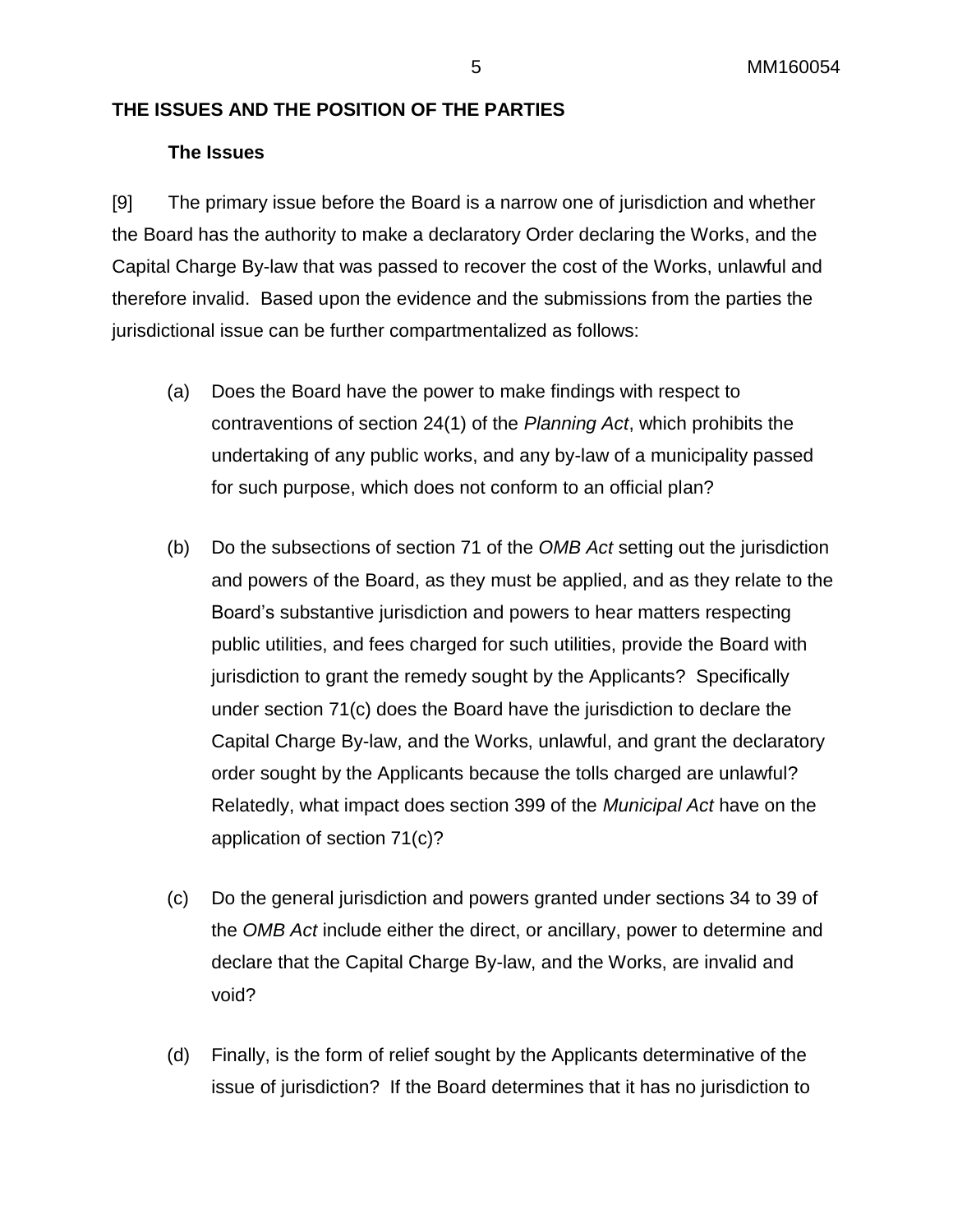provide the remedy sought, does it still have jurisdiction to determine the issue of conformity of the Capital Charge By-law to the Official Plan and thus the issue of the invalidity of the By-law or the Works and consider alternative remedies?

### **The City's Position**

[10] The City takes the position that the Board has not been granted the specific statutory authority to make declarations in the manner requested by the Applicants and therefore it has no jurisdiction in the Application. In submissions, the City has categorized the Applicants' request for the declaratory relief as "the Main Event" of the Application, as opposed to a request for declarations as "crafted remedies" that are ancillary to the jurisdiction elsewhere granted to the Board by statute. Applying the often-used description of the Board as a "creature of statute" that has no inherent jurisdiction save and except for that which has been granted by legislation, the City submits that there is no statute that grants the Board the power to declare a by-law unlawful. The consideration of official plan conformity under section 24(1) of the *Planning Act,* by the Board, does not itself grant the power to make declarations that the By-law is unlawful or invalid. The City submits that this power rests only with the Court. Further, the City argues that the general jurisdiction and ancillary powers granted under the *OMB Act* also do not include the power to make declarations, particularly those which would determine the validity of a municipal by-law. The City submits that the Board cannot determine the issue of conformity and then grant the Applicants' requested alternative remedies. The City asks that the Application be struck as being beyond the jurisdiction of the Board.

### **The Applicants' Position**

[11] The Applicants, supported by Mason, take the position that section 24(1) of the *Planning Act* is the operative section that causes the Capital Charge By-law and the Works to be unlawful. This is based on their argument that the Lindsay Official Plan requires all growth-related capital costs to be recovered through development charges and not through a capital charge by-law and that the Works were therefore the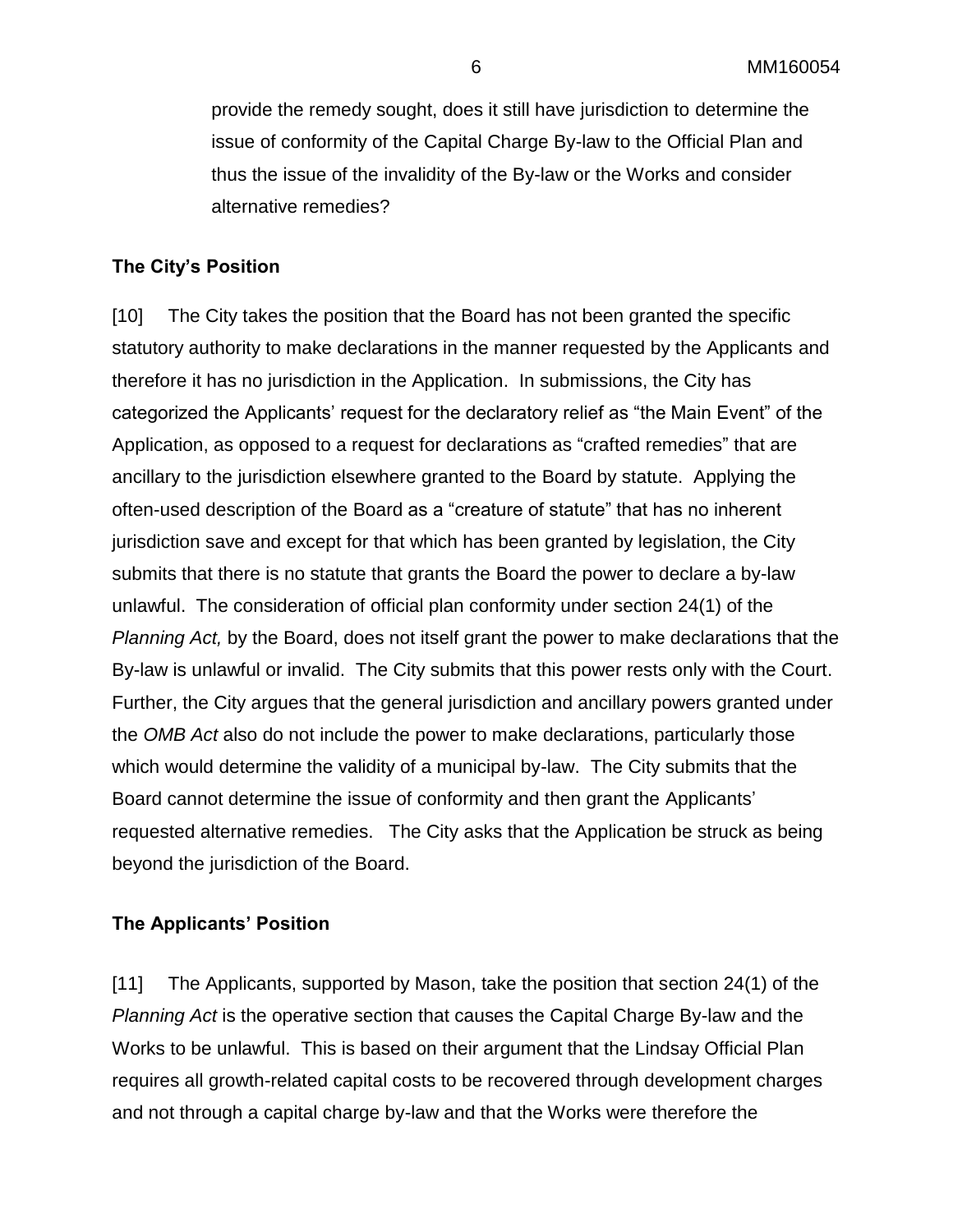responsibility of the developer who is required to cover the development costs attributable to that development project.

[12] On that basis, the Applicants assert that the wording of section 71 of the *OMB Act*, and those identified powers granted to the Board regarding public utilities, expressly include the statutory power to determine the legality of a by-law that relates to charges relating to public utilities. As well, the ancillary powers in sections 34 to 39 include the power to determine a question of law and, it is argued, specifically whether the Capital Charge By-law and the Works are, or are not, unlawful. The Applicants argue that based upon the wording of section 399 of the *Municipal Act*, and principles of statutory interpretation, the Board's jurisdiction is not constrained as the City asserts and in fact expressly grants to the Board the power to determine that the capital charges are unlawful and can provide the remedy requested. The Applicants submit that the Board is the most appropriate forum to decide the issues at hand and can decide the issue of conformity of the By-law to the City's Official Plan. Given the subject matter and the fact that the Board has the ability to fashion alternate remedies under the *OMB Act*, the Board can remedy the contravention arising from the passage of the Capital Charge By-law and the Works enabled by that By-law by making such orders requested by the Applicants.

### **DETERMINATION OF JURISDICTION – AUTHORITY OF THE TRIBUNAL**

[13] Before addressing the legislative framework and the analysis of the issues, it is helpful to review the underlying authority of the Tribunal to deal with issues relating to jurisdiction.

[14] The Ontario Court of Appeal, in the decision of *Goldlist Properties Inc. v. City of Toronto*, 2003 CarswellOnt 3965 appealing a decision of the Ontario Divisional Court, addressed the specific issue of whether the Board has jurisdiction to determine the question of its own jurisdiction under the powers granted to it by the legislature. The Board's ability to determine its own jurisdiction was challenged. In relation to this issue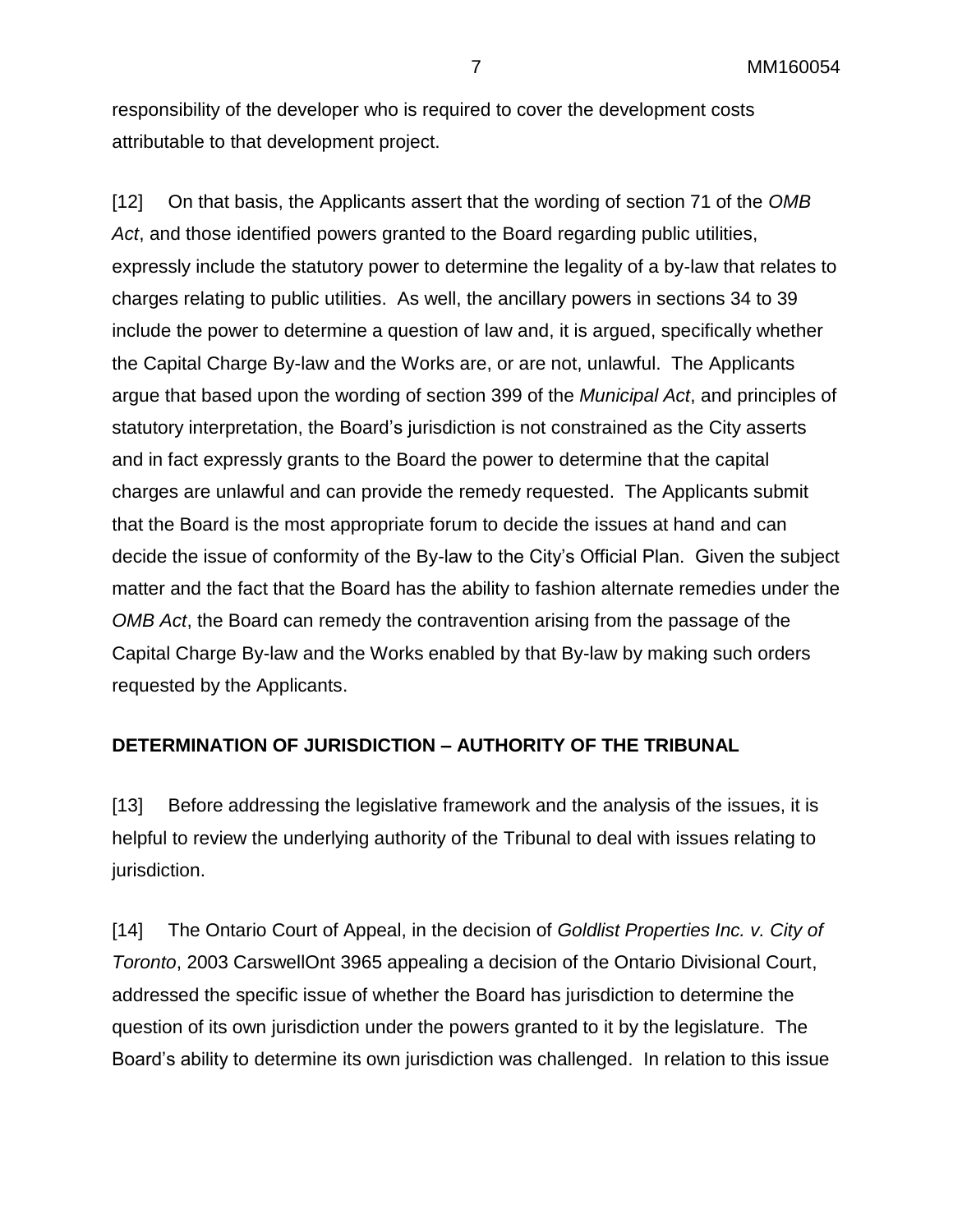the Court considered the prior decision of the Court in *Hydro One Networks Inc., Re* (2002), 64 O.R. (3d) 703 (referred to in the decision as "*Ottawa (City)*").

[15] The Court in *Ottawa (City)* stated:

[23] It is now settled that while the decisions of administrative tribunals lack the force of *res judicata*, nevertheless tribunals may embark upon an examination of the boundaries of their jurisdiction…..

[16] The Court concluded that the tribunal had the jurisdiction to decide the boundaries of its own jurisdiction but, also, could seek the assistance of the Divisional Court on such a question as a stated case. The Court made a clear distinction between the Board's ability to determine the validity of a by-law (in that case, adopting an official plan) "for all purposes" and the Board's ability to do so "only for the purpose of deciding the Board's jurisdiction.

[17] The Court then went on to review a number of other decisions, and within that analysis, provided guidance as to circumstances where a tribunal is entitled to consider and determine issues of law and deal with the matter of the validity of a by-law, as incidental to its administrative functions, including determinations relating to the parameters of its jurisdiction. Referring to that approach, and section 35 of the OMB Act which grants the Board the "authority to hear and determine all questions of law or of fact", the Court succinctly stated as follows:

> [23] With respect to s. 35, we think it is implicit that one matter within the Board's jurisdiction to decide in a proceeding, for the purpose of carrying out its mandate, is the scope of its jurisdiction in that proceeding. We have indicated that its power in this regard is not exclusive. Nor is it final. We shall, in the next part of these reasons, address the question of the standard of appellate review of the Board's decisions on its own jurisdiction.

[18] The Board accordingly has the ability to determine whether, as a matter of law, the Board has jurisdiction to provide the relief and orders sought by the Applicants relating to the validity of the Capital Charge By-law, and the Works initiated pursuant to the By-law.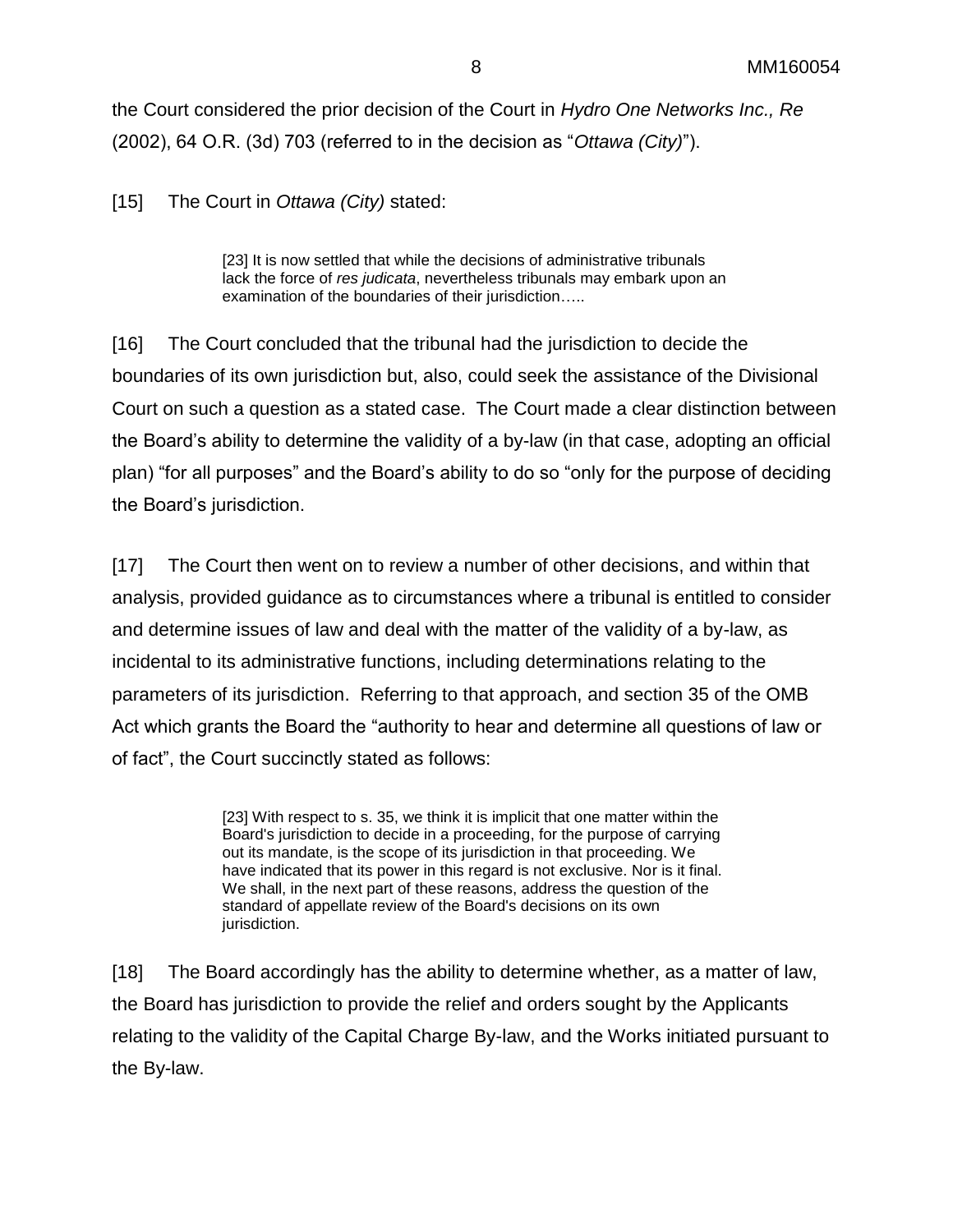### **LEGISLATIVE FRAMEWORK**

[19] For the purposes of analysis, it is helpful to set out the applicable sections of the legislation relevant to the Motion.

[20] Section 24(1) of the *Planning Act* is relied upon by the Applicants in support of

their position that the Capital Charge By-law and the Works are unlawful:

### **Public works and by-laws to conform with plan**

**s. 24.** (1) Despite any other general or special Act, where an official plan is in effect, no public work shall be undertaken and, except as provided in subsections (2) and (4), no by-law shall be passed for any purpose that does not conform therewith.

#### **Pending amendments**

(2) If a council or a planning board has adopted an amendment to an official plan, the council of any municipality or the planning board of any planning area to which the plan or any part of the plan applies may, before the amendment to the official plan comes into effect, pass a bylaw that does not conform with the official plan but will conform with it if the amendment comes into effect.

#### **Same**

- (2.1) A by-law referred to in subsection (2),
	- (a) shall be conclusively deemed to have conformed with the official plan on and after the day the by-law was passed, if the amendment to the official plan comes into effect; and
	- (b) is of no force and effect, if the amendment to the official plan does not come into effect.

#### **Preliminary steps that may be taken where proposed public work would not conform with official plan**

(3) Despite subsections (1) and (2), the council of a municipality may take into consideration the undertaking of a public work that does not conform with the official plan and for that purpose the council may apply for any approval that may be required for the work, carry out any investigations, obtain any reports or take other preliminary steps incidental to and reasonably necessary for the undertaking of the work, but nothing in this subsection authorizes the actual undertaking of any public work that does not conform with an official plan.

#### **Deemed conformity**

(4) If a by-law is passed under section 34 by the council of a municipality or a planning board in a planning area in which an official plan is in effect and, within the time limited for appeal no appeal is taken or an appeal is taken and the appeal is withdrawn or dismissed or the by-law is amended by the Municipal Board or as directed by the Board, the by-law shall be conclusively deemed to be in conformity with the official plan, except, if the by-law is passed in the circumstances mentioned in subsection (2),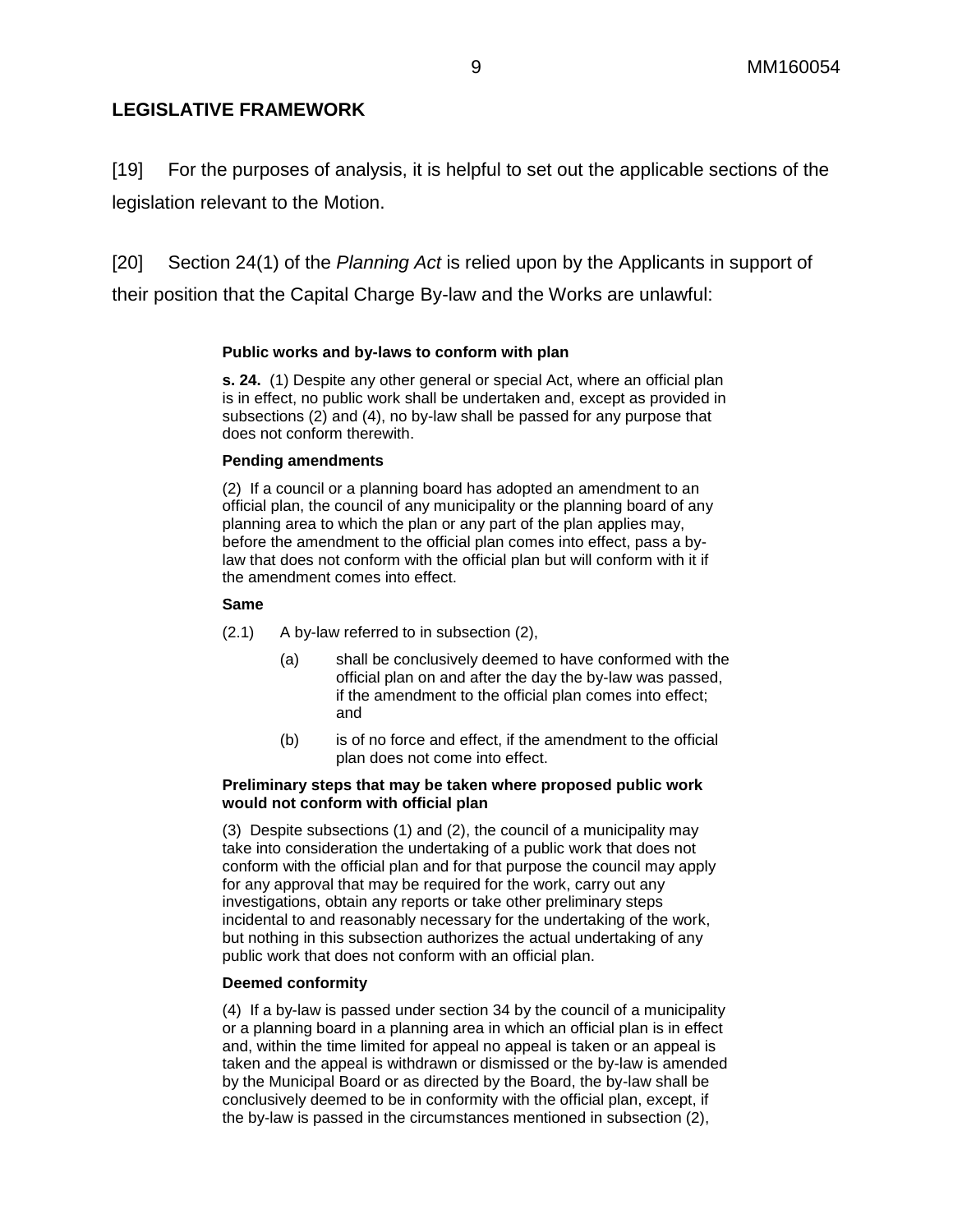the by-law shall be conclusively deemed to be in conformity with the official plan on and after the day the by-law was passed, if the amendment to the official plan comes into effect.

[21] Under Part V of the *OMB Act*, s. 71 applies with respect to the jurisdiction expressly granted to the Board as it relates to public utilities:

#### **Jurisdiction of Board**

: **s. 71**. The Board has jurisdiction and power,

#### **Railway and Utility matters**

a) to inquire into, hear and determine any applications made, proceedings instituted and matters brought before it under the provisions of any general or special Act relating to railways or public utilities or any of them where by such Act any jurisdiction or power is for such purpose conferred on the Board;

#### **Complaints of breach of railway or utility statutes, orders, agreements, etc.**

b) to hear and determine any application with respect to any railway or public utility, its construction, maintenance or operation by reason of the contravening or failure to comply on the part of any person, firm, company, corporation or municipality of or with the requirements of this or any other general or special Act, or of any regulation, rule, bylaw or order made thereunder, or of any agreement entered into in relation to such railway or public utility, its construction, maintenance or operation;

#### **Railway and public utility rates and tolls**

c) to hear and determine any application with respect to any tolls charged by any person, firm, company, corporation or municipality operating a railway or public utility in excess of those approved or prescribed by lawful authority, or which are otherwise unlawful, unfair or unjust.

[22] Sections 34 to 39, within Part III of the *OMB Act*, are the key provisions which set out the general jurisdiction and ancillary powers granted to the Board:

#### **PART III**

#### **GENERAL JURISDICTION AND POWERS**

#### **Board to have powers of court of record and a seal**

**s. 34**. The Board for all purposes of this Act has all the powers of a court of record and shall have an official seal which shall be judicially noticed.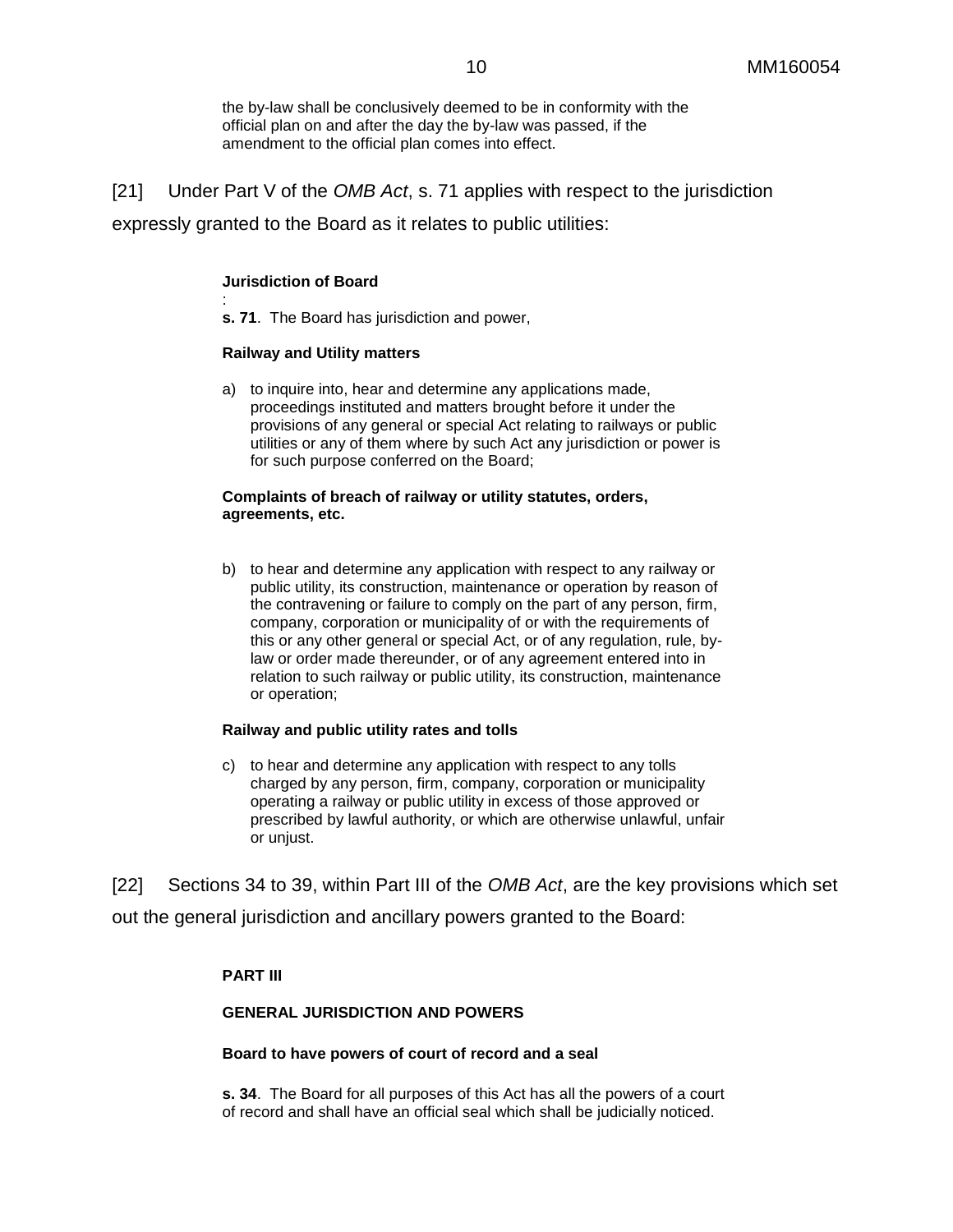#### **Power to determine law and fact**

**s. 35**. The Board, as to all matters within its jurisdiction under this Act, has authority to hear and determine all questions of law or of fact.

#### **Jurisdiction exclusive**

**s. 36**. The Board has exclusive jurisdiction in all cases and in respect of all matters in which jurisdiction is conferred on it by this Act or by any other general or special Act.

#### **General jurisdiction and powers**

**s. 37.** The Board has jurisdiction and power,

- a) to hear and determine all applications made, proceedings instituted and matters brought before it under this Act or any other general or special Act and for such purpose to make such orders, rules and regulations, give such directions, issue such certificates and otherwise do and perform all such acts, matters, deeds and things, as may be necessary or incidental to the exercise of the powers conferred upon the Board under such Act;
- b) to perform such other functions and duties as are now or hereafter conferred upon or assigned to the Board by statute or under statutory authority;
- c) to order and require or forbid, forthwith or within any specified time and in any manner prescribed by the Board, the doing of any act, matter or thing or the omission or abstention from doing or continuance of any act, matter or thing, which any person, firm, company, corporation or municipality is or may be required to do or omit to be done or to abstain from doing or continuing under this or any other general or special Act, or under any order of the Board or any regulation, rule, by-law or direction made or given under any such Act or order or under any agreement entered into by such person, firm, company, corporation or municipality;
- d) to make, give or issue or refuse to make, give or issue any order, directions, regulation, rule, permission, approval, certificate or direction, which it has power to make, give or issue.
- e) despite the Statutory Powers Procedure Act, to hold hearings or other proceedings by a conference telephone call or any other electronic or automated means, subject to any rules made by the Board under section 91 regulating their use.
- ….

#### **Powers of Superior Court of Justice exercisable by Board**

**s. 38**. The Board, for the due exercise of its jurisdiction and powers and otherwise for carrying into effect the provisions of this or any other general or special Act, has all such powers, rights and privileges as are vested in the Superior Court of Justice with respect to the amendment of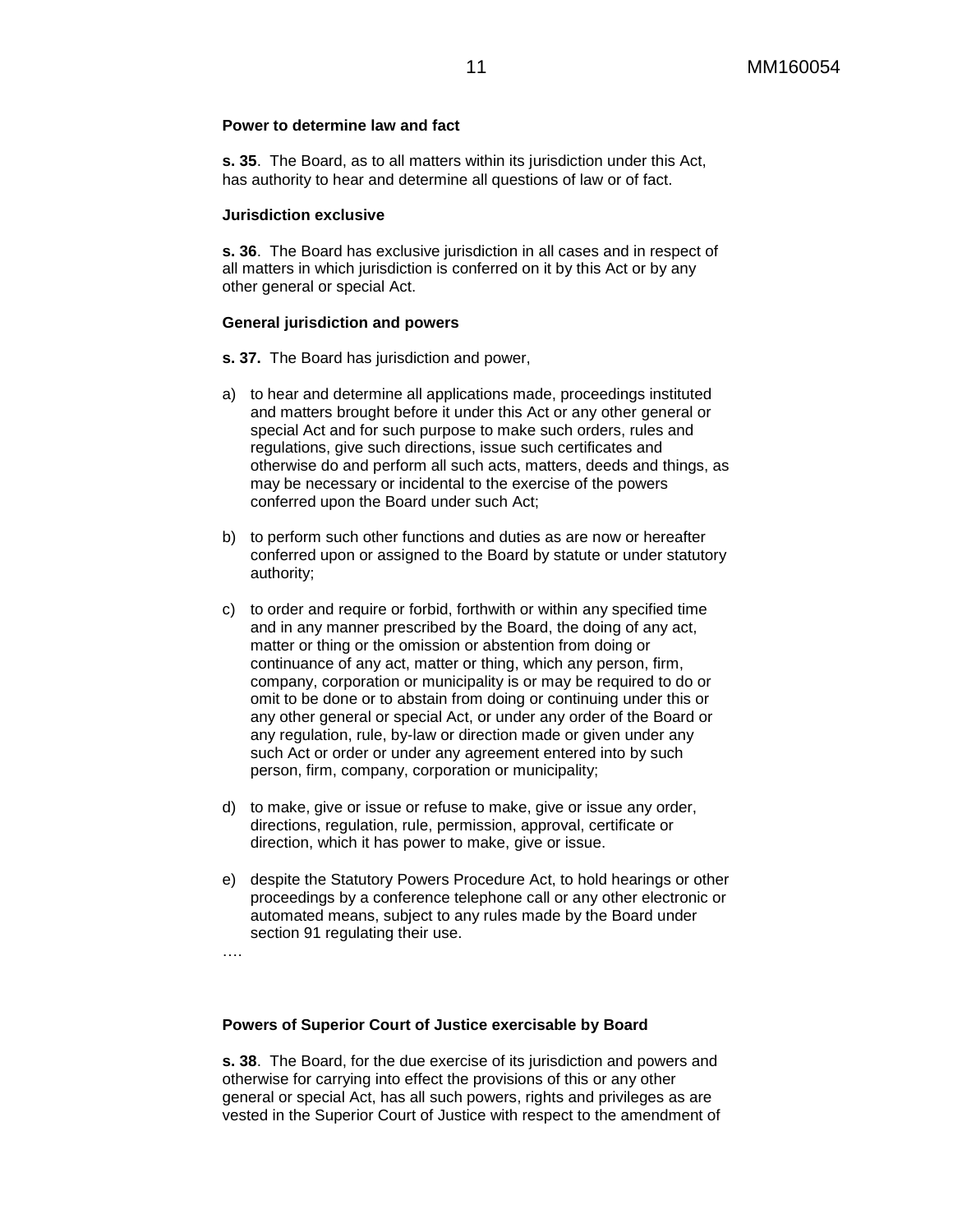proceedings, addition or substitution of parties, attendance and examination of witnesses, production and inspection of documents, entry on and inspection of property, enforcement of its orders and all other matters necessary or proper therefor.

#### **Jurisdiction under letters patent**

**s. 39**. Where, by the provisions of any letters patent or supplementary letters patent of any corporation, heretofore or hereafter issued under the Corporations Act or any other general or special Act, any jurisdiction is conferred upon the Board or it is provided that any matter in any way may be referred to the Board with respect thereto, it has power to inquire into, hear and determine all matters and things necessary or incidental to the due exercise of such jurisdiction and reference and to make and give orders, directions, regulations, rules, permissions, approvals, sanctions and certificates as to the Board may seem proper.

[23] Sections 57 and 59 of the *OMB Act* have also been cited in argument as indicative of the fact that the Board has no power to declare a by-law invalid:

#### **Approval to be withheld where litigation pending**

**s. 57.** The Board shall not grant or issue any approval or certificate under this or any other general or special Act in respect of any municipal affair or matter, while the same or the validity thereof is called in question in any pending action or proceeding or by which it is sought to quash any by-law of a municipality relating thereto. R.S.O. 1990, c. O.28, s. 57.

#### **Validation of by-laws and debentures**

**s. 59** (1) In any case where either prior or subsequent to the issue and sale of any debentures issued or to be issued by a municipality, application is made to the Board for its approval of any by-law authorizing the issue of such debentures, and of the debentures, the Board may approve the by-law and certify the validity of the debentures, despite any omission, illegality, invalidity or irregularity in the by-law or debentures or in any of the proceedings relating or incidental thereto occurring, had or taken prior or subsequent to the final passing of the by-law or issue of the debentures.

#### **No approval if by-law quashed, etc.**

(2) The Board shall not approve any by-law of a municipality or certify the validity of any debentures issued thereunder if the validity thereof is being questioned in any pending litigation or such by-law has been set aside, quashed or declared to be invalid by any court.

[24] Section 399 of the *Municipal Act* is the section relied upon by the City as further authority for the limitations of the Board in declaring the Capital Charge By-law and the Works as unlawful: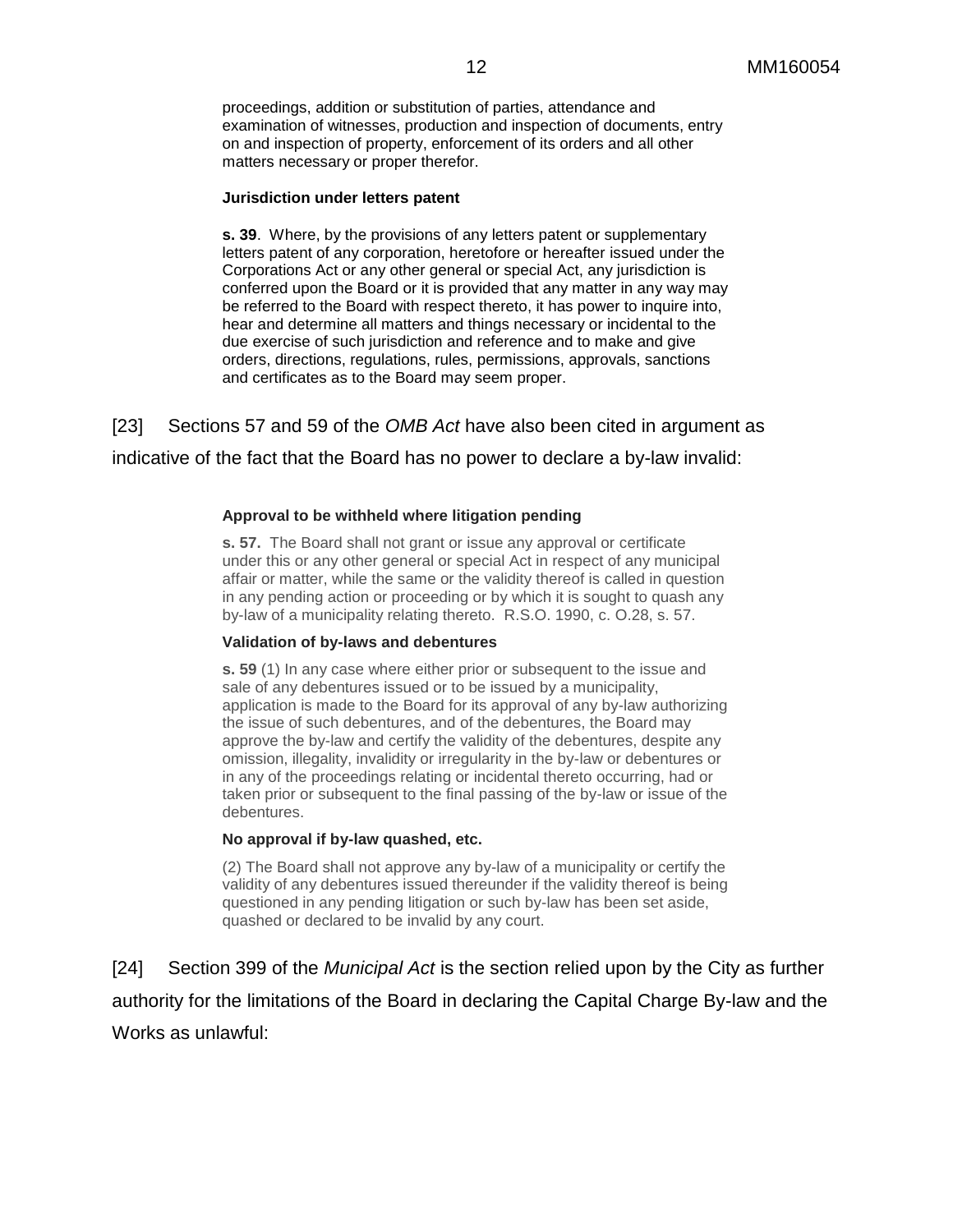#### **No application to O.M.B.**

**s. 399.** If a municipality or local board has imposed fees or charges under any Act, no application shall be made to the Ontario Municipal Board under clause 71 (c) of the *Ontario Municipal Board Act* on the grounds the fees or charges are unfair or unjust.

### **DISCUSSION AND ANALYSIS**

# **ISSUE 1 – DOES S. 24(1) OF THE** *PLANNING ACT* **PROVIDE THE BOARD WITH THE POWER TO MAKE FINDINGS WITH RESPECT TO THE CONFORMITY AND VALIDITY OF THE BY-LAW WITH THE CITY'S OFFICIAL PLAN, AND TO THEN GRANT THE REQUESTED DECLARATORY ORDERS OF INVALIDITY.**

[25] Section 24(1) of the *Planning Act* is clear in prohibiting a municipality from undertaking any public work, or passing a by-law in relation to such public work, unless it conforms to the applicable official plan. The exceptions in s. 24(2) and (4) relate to circumstances where there is a pending official plan amendment or a by-law is passed under s. 34 and there is deemed conformity. To underscore the requirement for conformity, s. 24(3) states that the municipality may take preliminary and preparatory steps that are necessary or incidental to the undertaking of the intended public work but despite the ability to take such preliminary steps, this does not authorize "the actual undertaking of any public work that does not conform to an official plan".

[26] "Public work" is defined, under the *Planning Act*, to mean any improvement of a structural nature and includes sanitary sewer services. There is no dispute, and the Board finds, for the purposes of this Motion, that the Works which are the subject matter of the Application, and which were completed by May of 2015, constitute Public work. (The Board would also agree, and find, that the Works are also a "public utility" as defined in the *OMB Act*.)

[27] If, in theory, the City has passed a municipal by-law approving the construction and/or funding of public works that was not in conformity with the City's Official Plan, and therefore contravenes s. 24(1) of the *Planning Act*, does the Board possess jurisdiction to hear the Application and make findings on matters of non-conformity and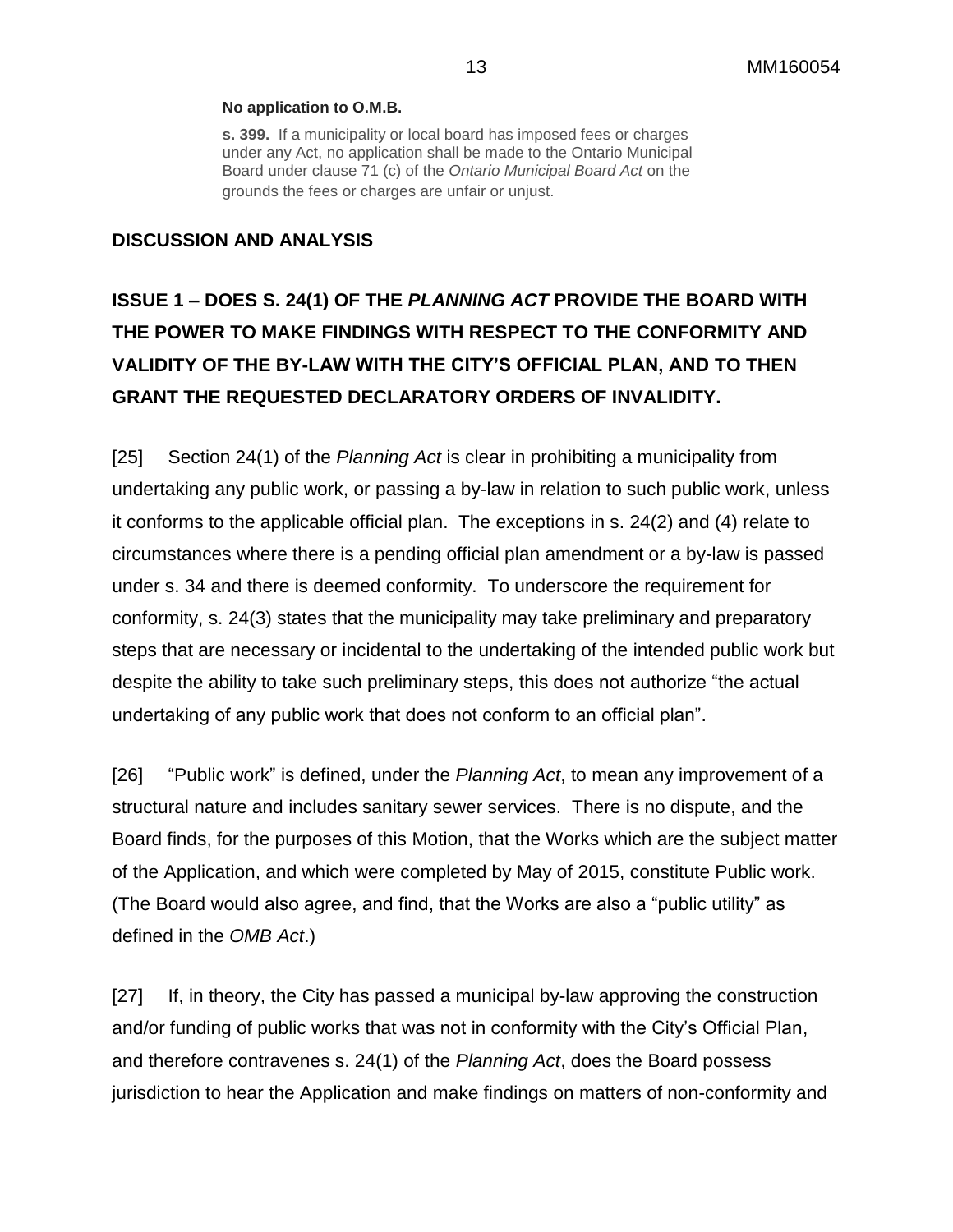the possible contravention of that section, and from that, a finding that the By-law is unlawful and invalid?

[28] Part III of the *Planning Act* is essentially composed of two parts. Sections 16 through 23 govern various aspects of official plans relating to their required content, the preparation, adoption, approval and amendment processes for official plans. Integral to these sections are the sub-sections which grant jurisdiction to the Board for the adjudication of appeals relating to official plans.

[29] In contrast, sections 24 to 27 of Part III are the legislative provisions that might be referred to as housekeeping matters, which dictate the requirements for review and conformity exercises by a municipality, and direct the manner in which official plans are to have legal effect and significance in a municipality to preserve the fundamental hierarchy of municipal planning policies. These sections require all zoning by-laws, other zoning by-laws, land acquisitions, and public works to conform to the official plans. These sections also include administrative directives requiring updates to official plans, public consultation processes, conformity exercises and the updating of zoning by-laws.

[30] Nothing in sections 24 to 27, including section 24(1), grants the Board jurisdiction to adjudicate any issues or disputes arising in regards to the framework of the planning hierarchy.

[31] Notwithstanding the absence of any such specific jurisdiction granted to the Board in section 24(1) regarding the hierarchy of planning laws and policies, the question remains as to whether the Board may, in the course of performing its designated administrative functions and its public interest mandate, still consider evidence and make findings in relation to non-conformity of zoning-by-laws, by-laws or public works to the official plan.

[32] The Court has generally determined that the Board does possess a broad public interest mandate such that it is required, on any matter over which it has been granted jurisdiction, to conduct a proper inquiry and give full consideration and weight to all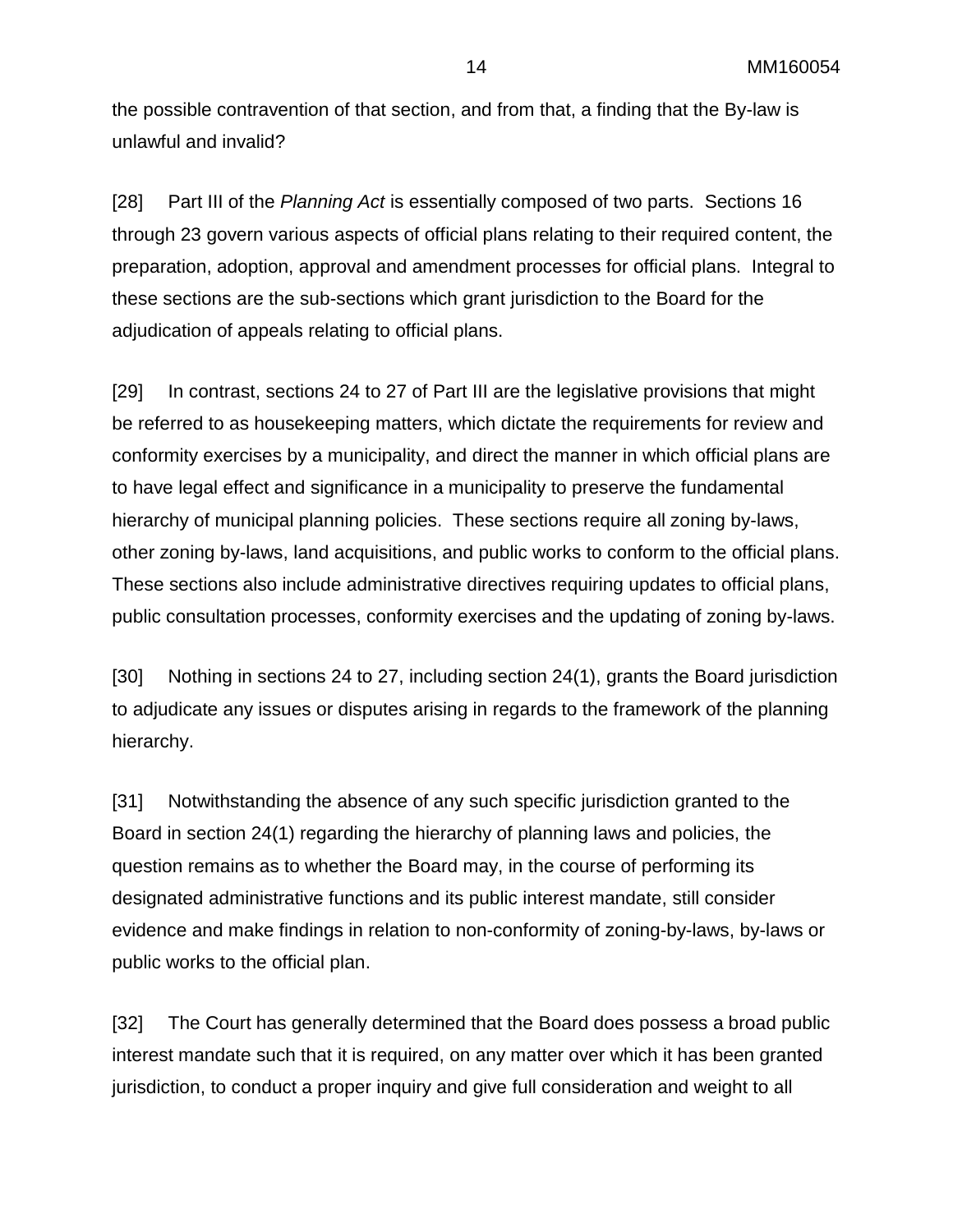15 MM160054

matters which it is called upon to determine and when required, "such larger considerations of administrative policy" and its public interest mandate. As such, it is conceivable that in the determination of issues before it within appeals under sections 17 to 23, (or other appeals under the *Planning Act*), the Board could be required to make findings with respect to a failure on the part of the municipality to ensure that its public works conform to its official plan. In such instances the Board has the jurisdiction to make such findings under section 24(1) of the *Planning Act*.

[33] However, whatever ability the Board might possess to consider and determine issues of conformity in relation to public works, ancillary to the hearing of official plan appeals within its jurisdiction, such ability clearly does not include the specific, and quite different, power to hear and determine an appeal challenging the validity of a by-law to recover costs associated with such public works, and specifically a capital cost by-law passed by a municipality, or a by-law to authorize public works. The Applicants' appeals now before the Board clearly do not challenge the validity of the Official Plan, but rather, challenge the validity of a separate and independent Capital Charge By-law passed by the City under the *Municipal Act*, based upon a lack of conformity of that Bylaw with the Official Plan The Board has not been directed to any legislative authority which provides the Board with jurisdiction over such a challenge of the City's Capital Charge By-law, either in the *Planning Act*, the *Municipal Act*, or any other Act, nor is it aware of any such empowering provision.

[34] In the absence of such authority the Board must thus conclude that there is no provision of any general or special Act which confers on the Board the separate and distinct jurisdiction to determine the validity of a by-law to recover costs associated with public works, or specifically the Capital Charge By-law passed by the City, or a by-law to authorize public works, because the by-law does not conform to the governing official plan.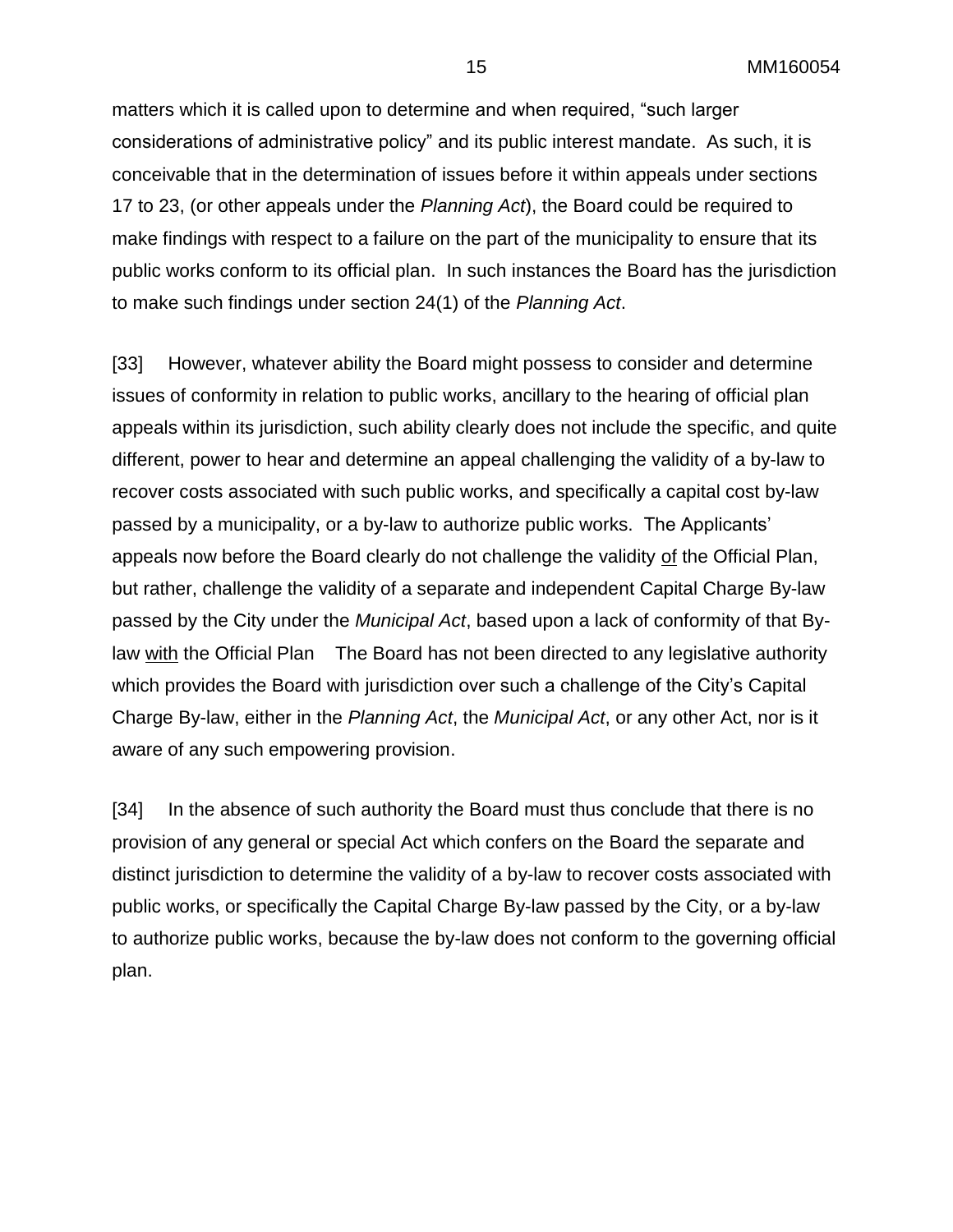## **ISSUE 2 – DOES S. 71 OF THE OMB ACT GRANT JURISDICTION TO DECLARE THE CAPITAL CHARGE BY-LAW AND THE WORKS UNLAWFUL AND INVALID.**

[35] The Applicants rely upon section 71 of the OMB Act and argue that the three subsections in this section sufficiently provide the Board with jurisdiction to declare the Capital Charge By-law unlawful and invalid. Section 71 of the OMB Act, within Part V dealing with "Railway and utilities Jurisdiction" grants jurisdiction and power to the Board under three separate subsections. Of the three subsections, the Applicant's submissions are primarily reliant upon section 71(c) but all three sub-sections have been argued and considered.

[36] In argument, the Applicants assert that for the purposes of considering section 71 of the OMB Act, the Works have the status of a "public utility" as it is referenced in section 71(c) and referred to in the Municipal Act. As indicated, the Board would agree with this submission.

### **Section 71(a) of the OMB Act**

[37] Section 71(a) of the OMB Act grants the Board jurisdiction and power to hear and determine any application made *"under the provisions of any general or special Act relating to…public utilities…where by such Act any jurisdiction or power is for such purpose conferred."* 

[38] The Board has concluded there is no provision of any general or special Act that specifically confers the jurisdiction or power to the Board to hear and determine an application challenging the validity of a by-law to recover costs associated with public utilities, or specifically, a capital charge by-law passed by a municipality, or a by-law to authorize public utilities, on the grounds that the by-law does not conform to the governing official plan. This subsection accordingly cannot be accepted as conferring jurisdiction upon the Board to grant the requested relief, simply because the Capital Charge By-law relates to a public utility.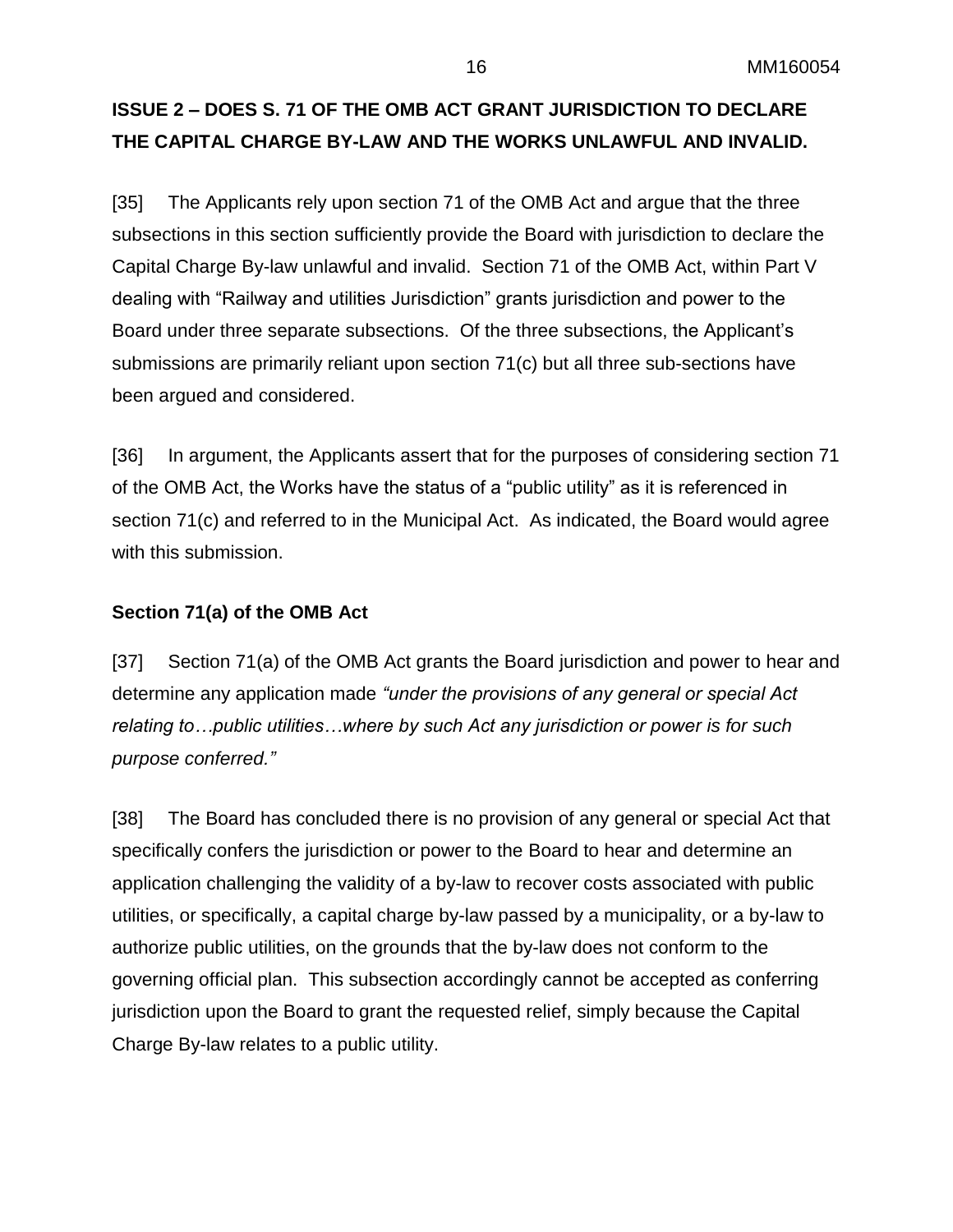[39] The Board accepts the submissions of the City that in the broader context of section 71 of the OMB Act, the fact that the Applicants' Application relates to a "public utility", and that the Board may have jurisdiction to determine an application relating to public utilities (where a general or specific act so indicates), is not sufficient to vest the Board with the jurisdiction to declare a by-law to be unlawful and quash the by-law.

[40] The Board recognizes that the Ontario Superior Court of Justice, in contrast, does have jurisdiction to deal with applications relating to public utilities. The Court clearly also has the power to make declarations pursuant to section 97 of the *Courts of Justice Act* and the power to quash a municipal by-law pursuant to sections 57 and 59(2) of the Municipal Act.

[41] The Board finds that subsection 71(a) of the OMB Act provides no authority to inquire into, hear and determine such an application and provide the relief sought by the Applicants.

### **Section 71(b) of the OMB Act**

[42] Section 71(b) grants the Board the jurisdiction and power to hear and determine any application with respect to a public utility (or its construction, maintenance or operation) *"by reason of the contravening or failure to comply on the part of any…municipality of, or with, the requirements of this or any other general or special Act, or of any…by-law…in relation to such…public utility, its construction, maintenance or operation".*

[43] The Applicants submit that since the Board has jurisdiction to hear an application regarding the construction of a public utility, and since their application relates to a Capital Charge By-law that deals specifically with the construction and recovery of costs associated with a public utility, the Board therefore has the jurisdiction to hear and determine the Applicants request to declare that Capital Charge By-law and the constructed Works as unlawful.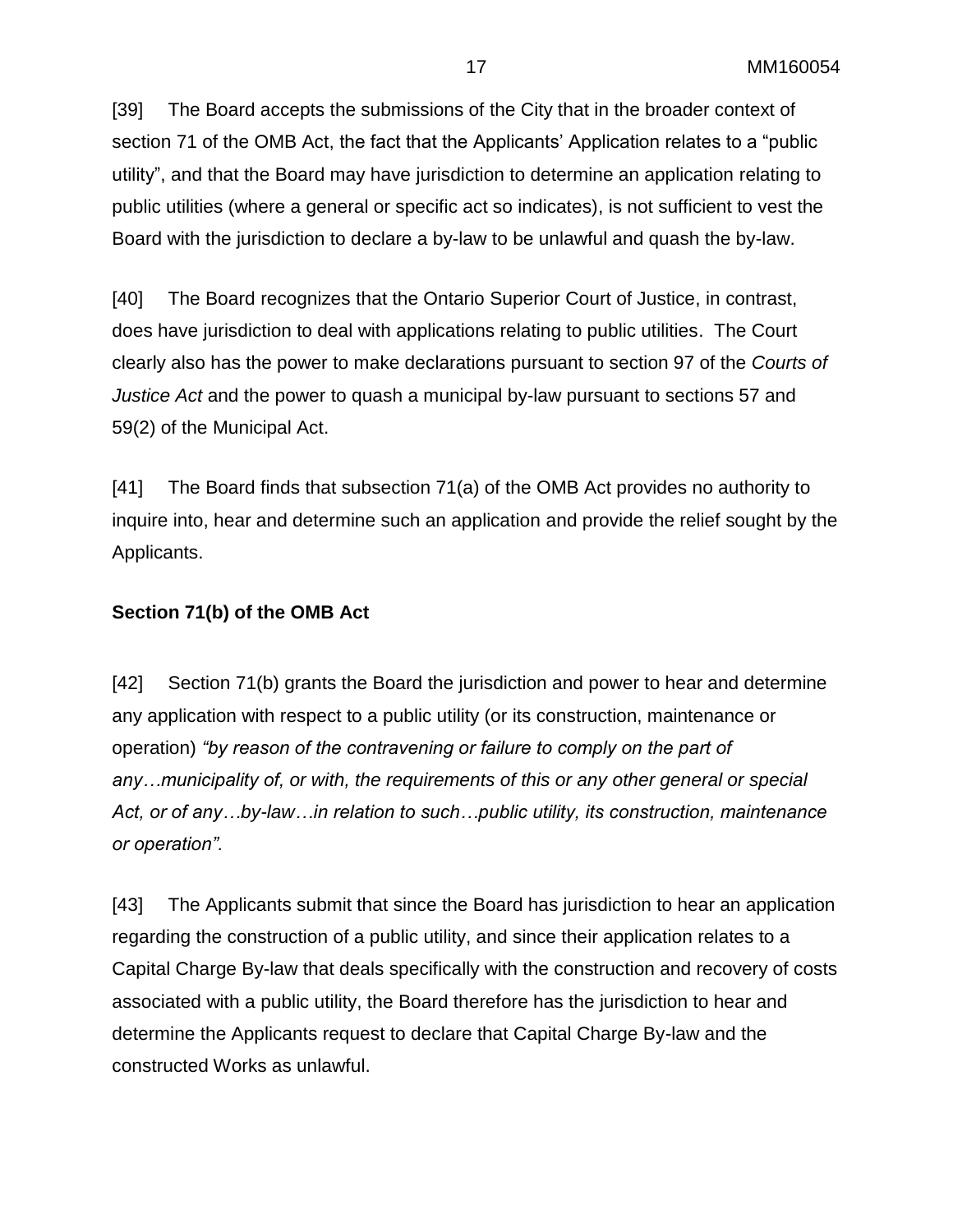18 MM160054

[44] The Board does not agree.

[45] As indicated, for the purposes of considering the applicability of section 71(b) as granting jurisdiction, the Board will assume, for the sake of analysis, that the Applicants could establish that the City has failed to comply with section 24(1) of the *Planning Act* because it has passed a by-law in relation to the construction of a public utility which does not conform to the City's Official Plan.

[46] On that assumption, section 71(b) might arguably grant the Board the jurisdiction and power to "*hear and determine*" an application in relation to such public utility, and its construction, based upon the municipality's failure to comply with section 24(1) because the funding of the construction of the public utility does not conform to the Official Plan. As such, pursuant to section 71(b) the single and limited issue of conformity with the Official Plan, under this section, could presumably be the subject matter of some type of application to the Board, and this limited issue of conformity with the Official Plan could be determined by the Board.

[47] There is however, a significant disconnect between the power and jurisdiction of the Board to hear and determine such an issue of non-conformity and the power and jurisdiction of the Board to actually declare the Capital Charge By-law, and the Works, unlawful and invalid (which is the relief claimed in the Applicants' Application as it is framed). The Applicants' Application does not merely seek to have the Board hear and determine that issue of conformity with the Official Plan. It explicitly asks that the Board declare the By-law and the Works to be unlawful and invalid. That requested remedy, as the City argues, is the "main event". That request goes well beyond the form of application over which the Board is granted jurisdiction under section 71(b) of the *OMB Act*.

[48] The Board has considered, and accepts, the submission of the City that subsection 71(b) more properly relates to disputes involving the neglect or contravention on the party of a municipality or public utility company of a contractual or statutory duty regarding the construction, maintenance or operation of a public utility.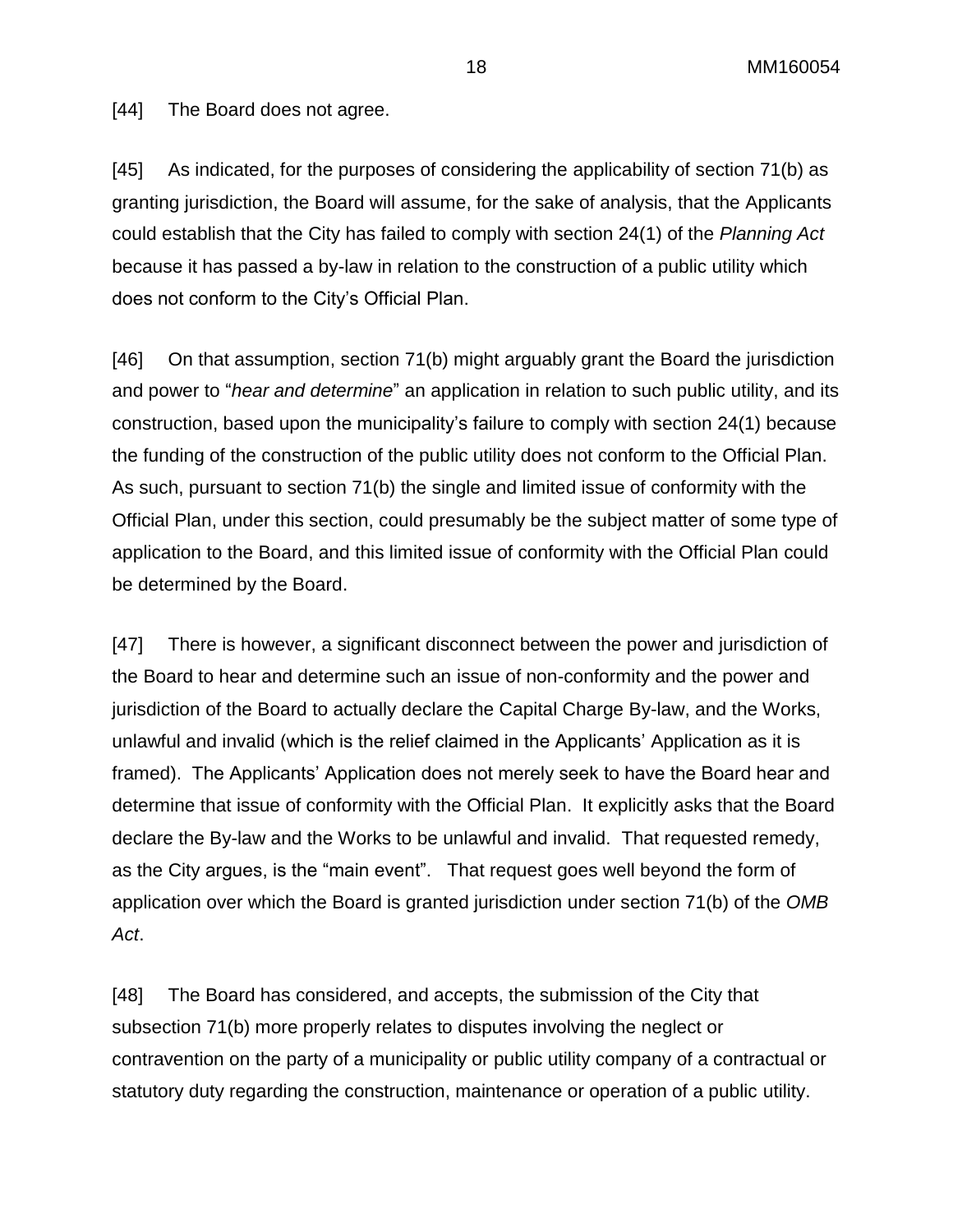The City argues that such cases, as they were submitted to the Board, are instructive by illustrating the circumstances where subsection 71(b) does result in the Board's jurisdiction over the proceeding, which are distinguishable from proceedings, such as this one initiated by the Applicants, which requests that the Board determine the validity of an entire capital charges by-law and the Works constructed under that by-law.

[49] In the case of *The Town of Waterloo v. The City of Kitchener*, (1945, CarswellOnt 12), the Ontario Supreme Court High Court of Justice considered a point of law as to whether the Board had jurisdiction over a dispute between the two municipalities over operating charges for a railway, and the acquisition of a railway by one of the municipalities pursuant to the terms of a private and voluntary agreement. The proceeding included a request for declaratory relief. The Court considered the predecessor section to section 71(b) and whether this section vested the Board with the authority to deal with such issues in dispute and grant such a declaration.

[50] The Court cited a prior decision, *Re Toronto R.W. Co. and City of Toronto,* (1918) 44 O.L.R. 381, in which the Court stated that the only authority of a strictly judicial character conferred upon the Board was that of construing contracts for the purpose of exercising the administrative powers that the Board possessed through the empowering legislation. The Court concluded that the Board otherwise had no jurisdiction to try and dispose of issues that were properly vested with the Court, (notwithstanding the fact that they related to "railways or public utilities"). The Court said, on page 4:

> The relief which the plaintiff seeks is beyond the sphere of the jurisdiction of the Board, because it does not come within the scope of the administrative function of the Board. The matter in issue is strictly a judicial matter involving the interpretation of a private and voluntary agreement between the parties and the granting of the appropriate relief if that agreement has been breached by either of them.

[51] While this proceeding before the Board is not one that involves a contractual issue between two municipalities it does relate to a matter that is similarly beyond the scope of the administrative function of the Board because it relates directly to the question of the validity of a municipal by-law over which the Board has not been granted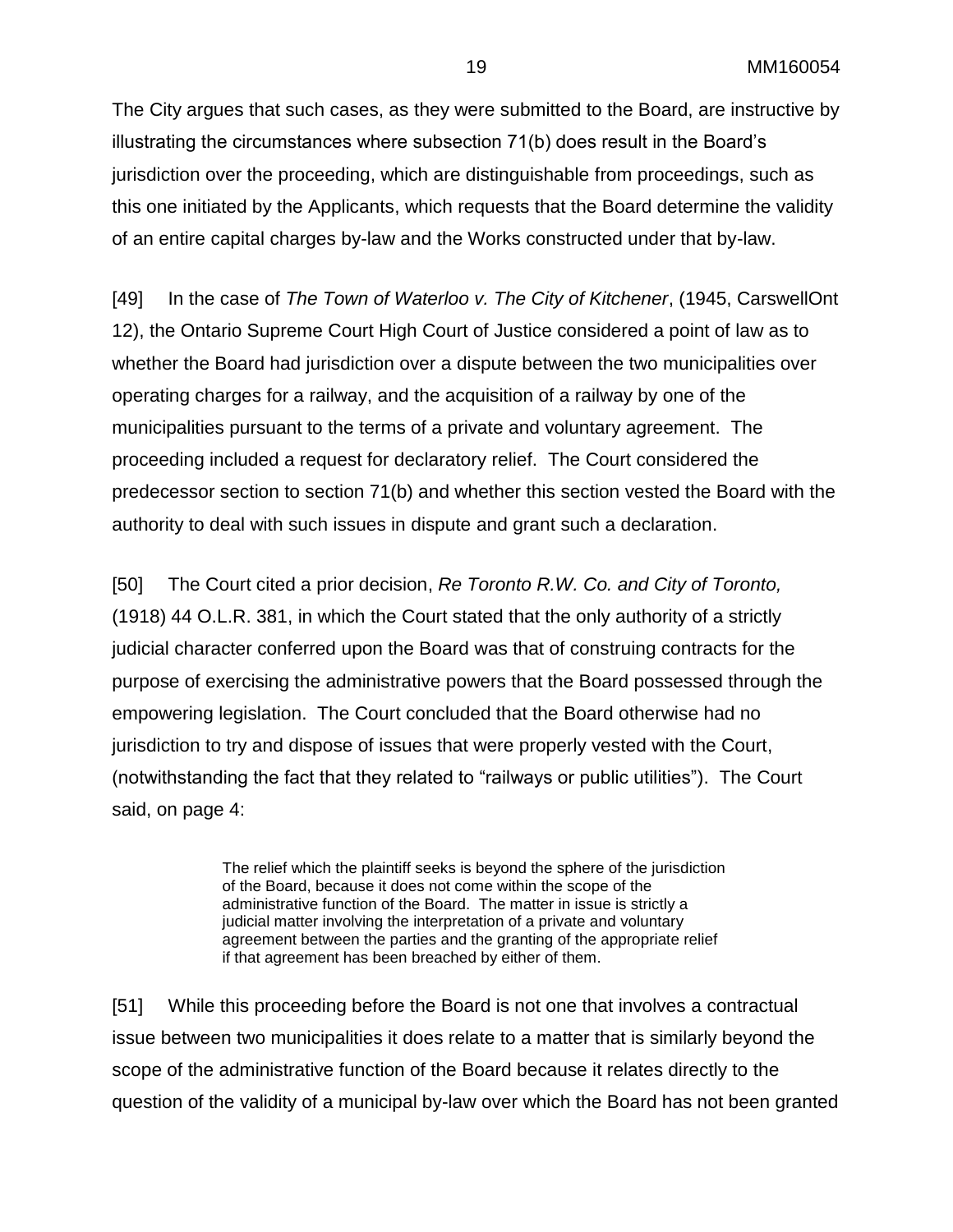jurisdiction. The fact that the subject matter of the proceeding is a "public utility" and the Applicants raise the issue of the City's failure to comply with a requirement of an Act (ie. section 24(1) of the *Planning Act*) is not enough to grant the Board jurisdiction and powers under section 71(b) to declare the Capital Charge By-law as unlawful and invalid.

[52] There is no provision of the *OMB Act*, or any other Act, that grants jurisdiction or power to the Board to determine the validity of the whole of a municipal by-law passed to recover costs associated with public works, (and specifically, a capital charge by-law enacted under the *Municipal Act*) or the validity of a by-law to authorize the construction of such public works even if it *were* established that the by-law did not conform to the governing official plan. Upon the other statutory provisions referred to herein, such powers to make declaratory orders and quash municipal by-laws have been reserved to the Courts. Section 71(b) does not vest jurisdiction with the Board, simply because the By-law challenged by the Applicants, relates to a public utility.

[53] Accordingly, the Board finds that it has no authority to inquire into, hear and determine such an application, by virtue of the operation of subsection 71(b).

### **Section 71(c) of the** *OMB Act*

### **Preliminary**

[54] The Applicants assert that the primary basis for the jurisdiction of the Board to provide the relief sought, is subsection 71(c) of the *OMB Act*. This subsection provides that the Board has jurisdiction and power to *"hear and determine any application with respect to any tolls charged by any…municipality operating a….public utility in excess of those approved or prescribed by lawful authority, or which are otherwise unlawful, unfair or unjust."*

[55] The issue then is whether the Application as it is before the Board does, or does not, relate to "tolls charged in relation to a public utility" as asserted by the Applicants. As it is drafted, s. 71(c) grants jurisdiction over two categories of public utility tolls: (a)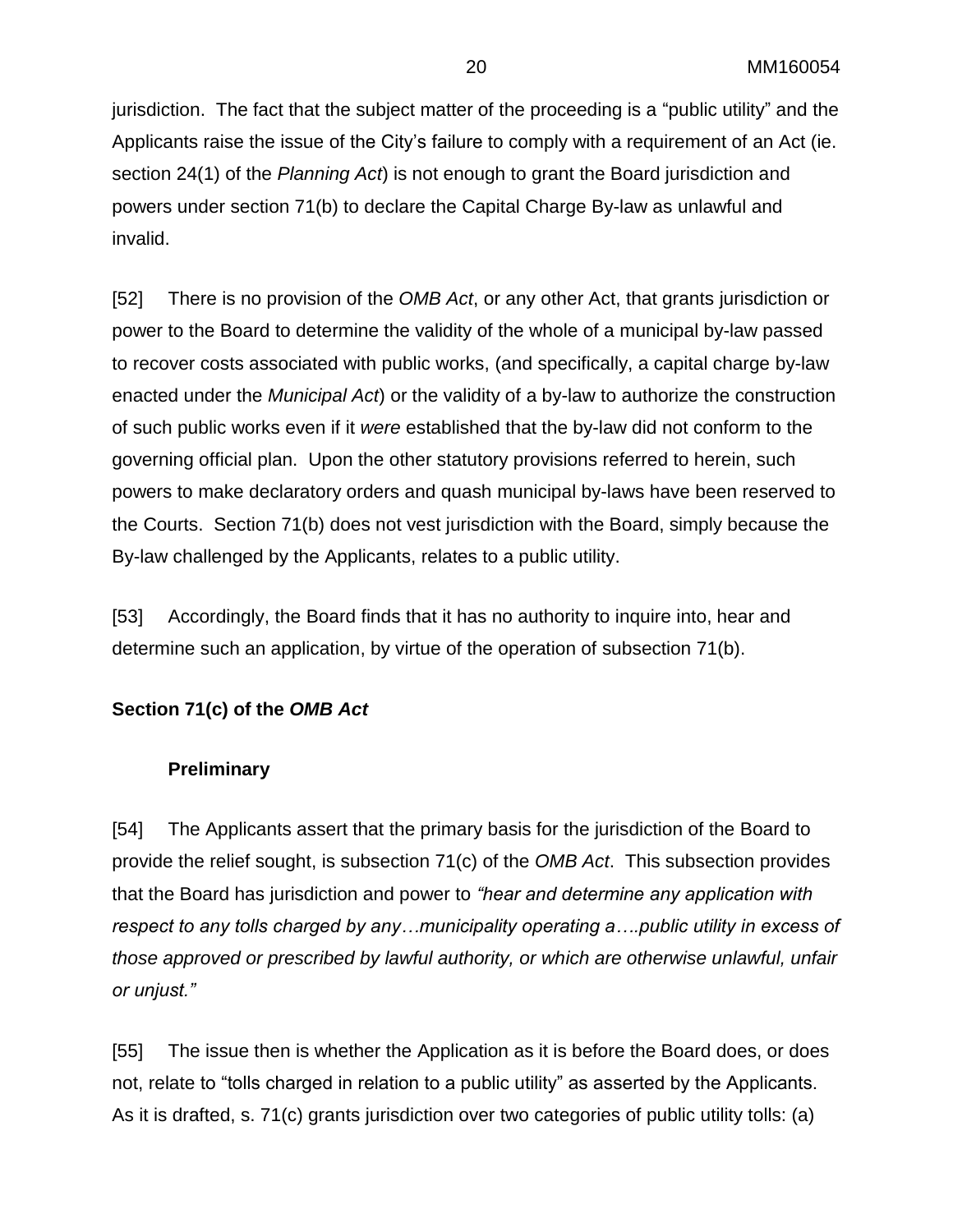excessive "tolls" charged in relation to a public utility and, (b) public utility tolls which are unlawful, unfair or unjust.

[56] For the reasons that follow the Board finds that Applicants cannot rely upon section 71(c) to support their argument that the Board has jurisdiction to determine the validity of the Capital Charge By-law based on an assertion that it relates to unlawful tolls.

### *"Excessive Tolls"*

[57] As to the first of the two categories of tolls referred to in s. 71(c) (and leaving aside, for the moment, the issue of the definition of "toll") based on the evidence, and the circumstances leading to the Application, the Applicants clearly do not assert that the charges for the installation of the Works, as public utilities, are "*excessive*" in the sense that the charges for public utilities are quantitatively "*in excess of those approved or prescribed*". They assert that the cost of the Works should have been recovered through development charges instead of capital charges pursuant to the Municipal Act.

[58] As a result, the first category of tolls which are "*in excess of those approved or prescribed by lawful authority*", set out in section 71(c), over which the Board has jurisdiction, does not apply, and is not relevant to the Applicants' Application.

[59] This leaves the second category of public utility tolls "*…which are otherwise unlawful, unfair or unjust"*.

### "*Unlawful Tolls*"

[60] The Applicants submit that s.71(c) must be read in conjunction with section 399 of the *Municipal Act* which expressly prevents any such application being brought to the Board on the grounds that the subject fees or charges are "unfair or unjust". The Applicants assert that by omission the Legislature has thus clearly directed that the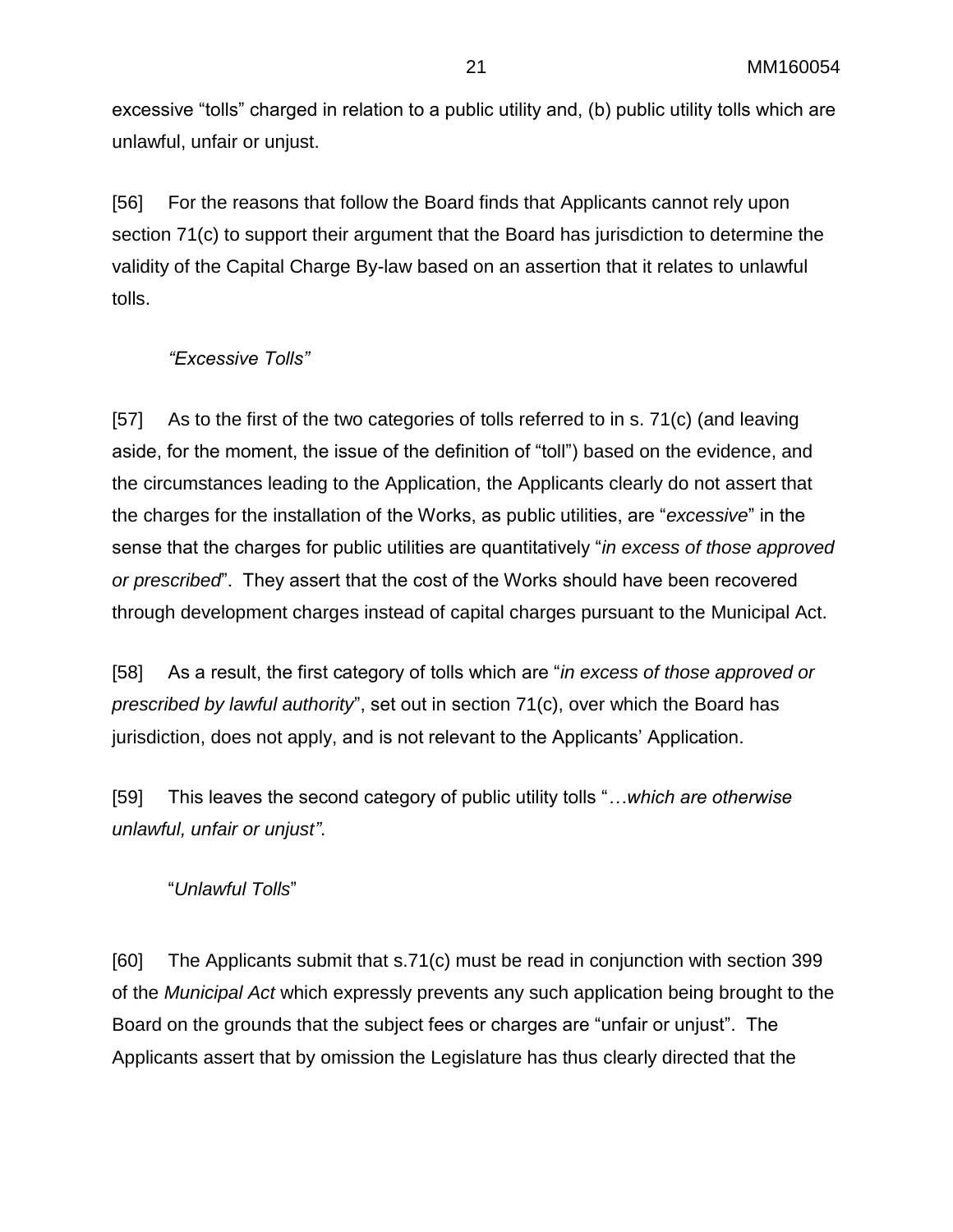Board retains jurisdiction to hear and determine applications which claim that toll charges for a public utility are "*unlawful*", which is the third term used in section 71(c).

[61] The Applicants have referred to a number of authorities relating to statutory interpretation in support of this submission that the exclusion of the word "unlawful" is deliberate and must therefore be given meaning. The Board does not take issue with these authorities or disagree with the Applicants' submission that by its plain reading, section 399 of the *Municipal Act* would limit, but still permit, the Board's jurisdiction to applications which allege that tolls imposed by the municipality are "unlawful". This reading and interpretation of that section has been borne out, as the Applicants submit in argument, by the amendments under Bill 139, as they were proposed when the Motion was heard, which retain this wording.

[62] This does not however necessarily lead to a conclusion that the Board therefore has the power to declare the Capital Charges By-law authorized by the *Municipal Act*, and the completed Works, unlawful and invalid simply because they are arguably related to unlawful "tolls charged" for public utilities. The matter of whether the capital charge by-law would involve "tolls", as referred to in the *OMB Act* remains to be determined, as does the question of whether the Application truly relates to such tolls.

### *Statutory Interpretation – "unlawful toll" and "unlawful fee or charge"*

[63] Dealing first with the use of the word "tolls", section 71(c) of the *OMB Act* makes reference to "*tolls charged…by any…municipality….operating a…public utility*" and not to "fees and charges" charged by a municipality. The *OMB Act* provides no definition of "tolls". Neither does the *Municipal Act* or the *Public Utilities Act,* provide such a definition, as they existed before the *Municipal Act, 2001* was enacted. The only references to tolls within the *Municipal Act*, are limited to the provisions relating to highway tolls.

[64] In contrast to "tolls", "*fee or charge*" is defined in the *Municipal Act*. In the definition section of Part XII of that Act, "fee or charge" is defined as follows: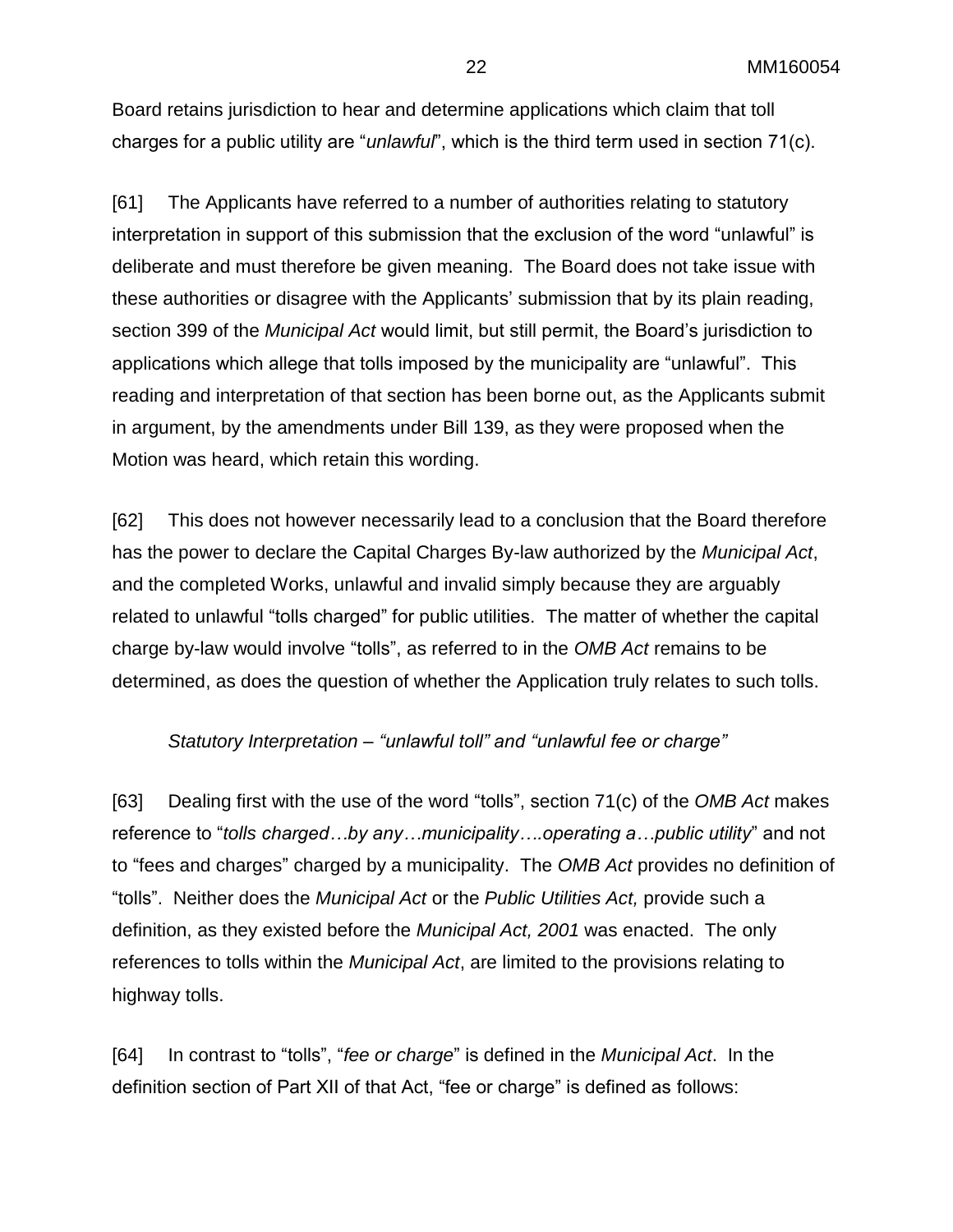fee or charge" means, in relation to a municipality, a fee or charge imposed by the municipality under sections 9, 10 and 11 and, in relation to a local board, a fee or charge imposed by the local board under subsection 391 (1.1);

Sections 9, 10 and 11 are the key sections of the *Municipal Act* which identify the municipal powers and spheres of jurisdiction granted to municipalities in Ontario.

[65] The Capital Charge By-law passed by the City under section 391, in Part XII, of the *Municipal Act* was specifically identified as a financing by-law to impose sanitary sewer charges to recover the cost of the Works.

[66] Section 399 of the *Municipal Act*, (also in Part XII) which is the section that limits the authority of the Board with respect to applications under section 71(c), makes no reference to tolls and only to "fees and charges". The prohibition does however specifically states that no application shall be made "…*to the Ontario Municipal Board under clause 71(c) of the Ontario Municipal Board Act on the grounds the fees or charges are unfair or unjust*." (Emphasis Added)

[67] Applying a basic analysis of the above wording, given the manner in which section 399 of the *Municipal Act* is connected directly to section 71(c) of the *OMB Act*, from the perspective of definitive subject matter there would appear to be a terminology disconnect between the two sections, in that one refers to "tolls", and the other to "fees and charges".

[68] Does this inconsistency give rise to a conflict in the statutory interpretation of differing terminology? It is the view of the Board that there is no inconsistency given the very definite cross-referencing to applications under section 71(c) of the *OMB Act*. It may be assumed that although section 71(c) makes reference only to applications relating to "*tolls charged*" and not to "*fees or charges*" that it was nevertheless intended that section 399 of the *Municipal Act* operate to permit applications related to unlawful public utility "fees or charges" or public utility "tolls" as those terms may be used interchangeably.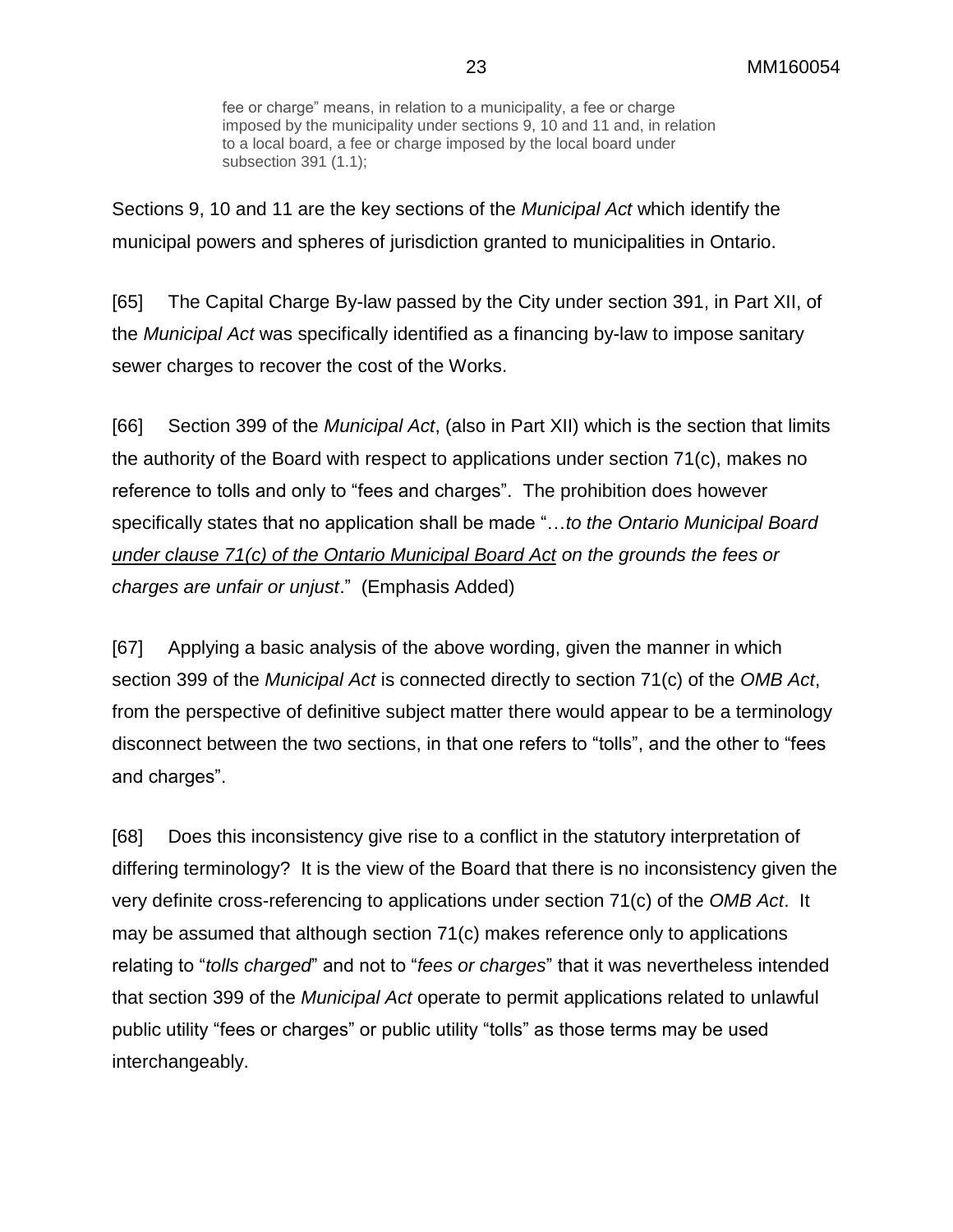[69] In their submissions to the Board both parties in this Motion have cited the basic "plain meaning" rule of statutory interpretation in support of their respective positions. They each, however, focus on the plain meaning of two different aspects of the sections at play.

[70] As indicated, the Applicants argue that upon the plain wording of section 399 of the *Municipal Act*, by excluding the Board's jurisdiction over "*fees or charges*" that are "*unfair or unjust*", the legislature has therefore expressly preserved the jurisdiction of the Board over "*fees or charges"* that are "*unlawful*". The Board has accepted this argument as reasonable and the Board finds that it has retained jurisdiction over unlawful "*fees or charges*" as those terms are understood to be consistent with the reference to "*tolls*" in section 71(c).

[71] The next question is whether sanitary sewer charges imposed under a *Municipal Act* capital charge by-law to finance works, under section 391, such as the By-law passed by the City, are to be considered "tolls".

*Are the Fees or Charges payable under the Capital Charge By-law Considered "Tolls"?*

[72] The City refers to the Oxford English Dictionary's definition of a toll as "a charge or payment for provision of a service" to a user. In the context of provisions relating to toll highways, a toll, as it is provided for in the *Municipal Act*, is commonly understood to be a timed fee-for-use such that a driver pays the toll each time the highway is used, or pays a toll for the privilege of ongoing use.

[73] On its face, this definition of a toll does not really conflict with the definition of a "fee or charge" as defined in the *Municipal Act* and as it is referred to in section 391 of Part XII of that Act (under which provision the City passed the Capital Charge By-law) as relating to fees or charges for services provided by a municipality. A review of the Capital Cost By-law (Exhibit JJ to the Affidavit of Martyn Stollar) confirms that the "Sanitary Sewer Charge" is to be charged to all "Benefiting Owners", as defined.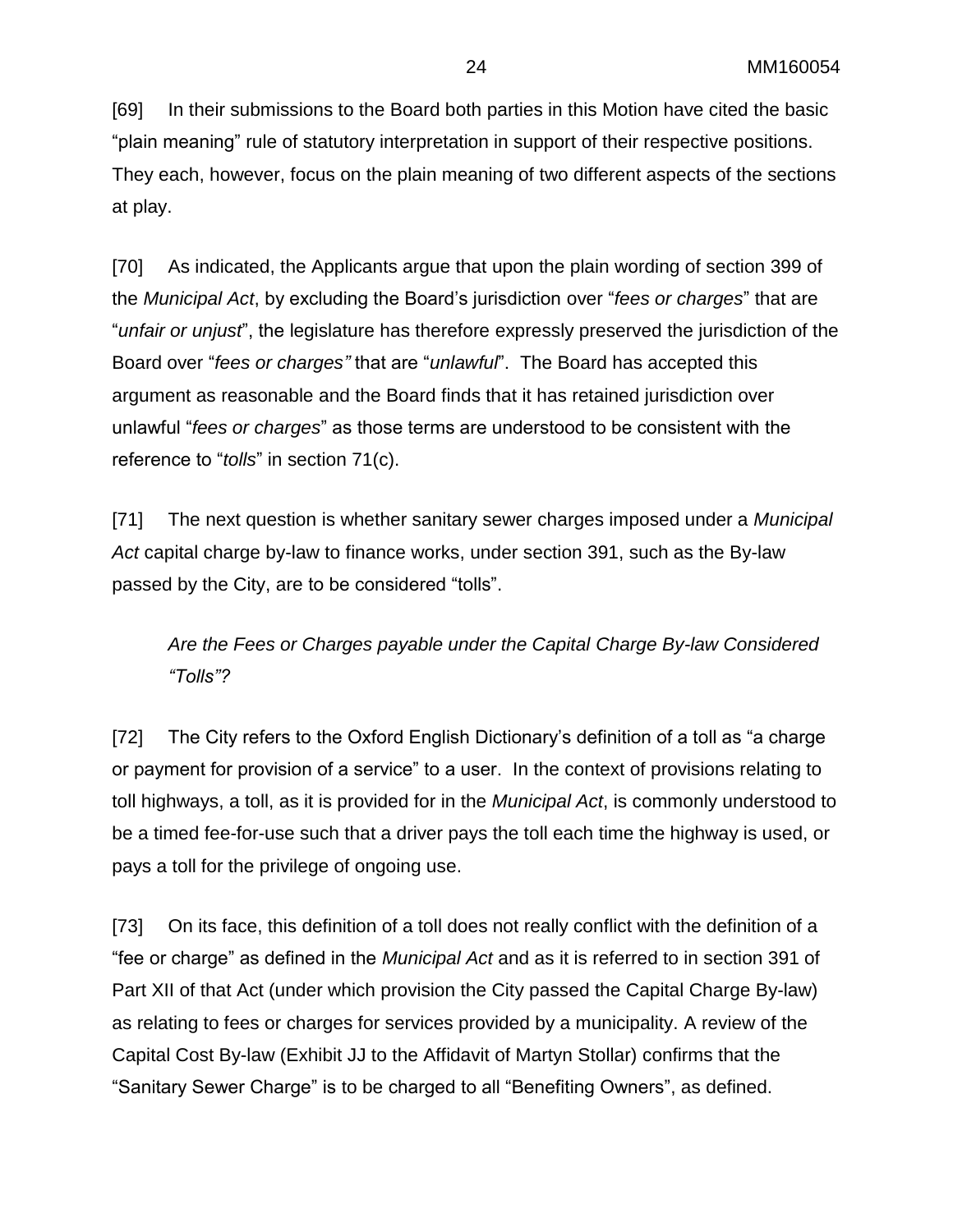[74] Section 3.0 of the By-law provides that "*The Benefiting Owners are deemed to derive a Benefit from the Northwest Sanitary Sewer Works"*. The Benefiting Owners are required to pay that Sanitary Sewer Charge upon the event of a "*Development Permission*" which is identified as being either the creation of a residential lot, the issuance of a building permit or the connection to the Works in the manner set out in the By-law. The By-law provides that the Benefiting Owners may pre-pay the Charge either as a commuted charge or as in annual installments.

[75] Upon the basics of the definition of a toll, as the Capital Charge By-law is drafted and enacted, there is a service or benefit being provided by the City to users who benefit from such service or benefit, and the By-law sets out the form and manner of the charges paid by each landowner to the City for such service or benefit. This meets the commonly understood meaning and definition of a "toll".

[76] The Board would accordingly conclude that the fees and charges payable under the Capital Charge By-law would be categorized as "tolls".

### *The Form and Substance of the Capital Charge By-law*

[77] Although the Board has found that the amounts charged under the Capital Charge By-law would constitute tolls and therefore might potentially represent the subject-matter of an application under section *71*(c) of the *OMB Act* the Board must still determine whether it has the jurisdiction to consider the Application as it is before the Board, and whether it may have the ability to grant the remedies sought in the Application, under section *71*(c) of the *OMB Act*.

[78] The focus of the City's submission as to the plain wording of section 71(c) is not on whether the jurisdiction granted under that section relates to "tolls" or "fees or charges" but rather on the plain meaning of tolls or fees or charges to the extent that they are simply the actual defined amounts charged for the provision of a service or activity to a user by the municipality. The subject matter of section 71(c), argues the City, is the unlawful "amount charged" as the "toll" and not the entire by-law under which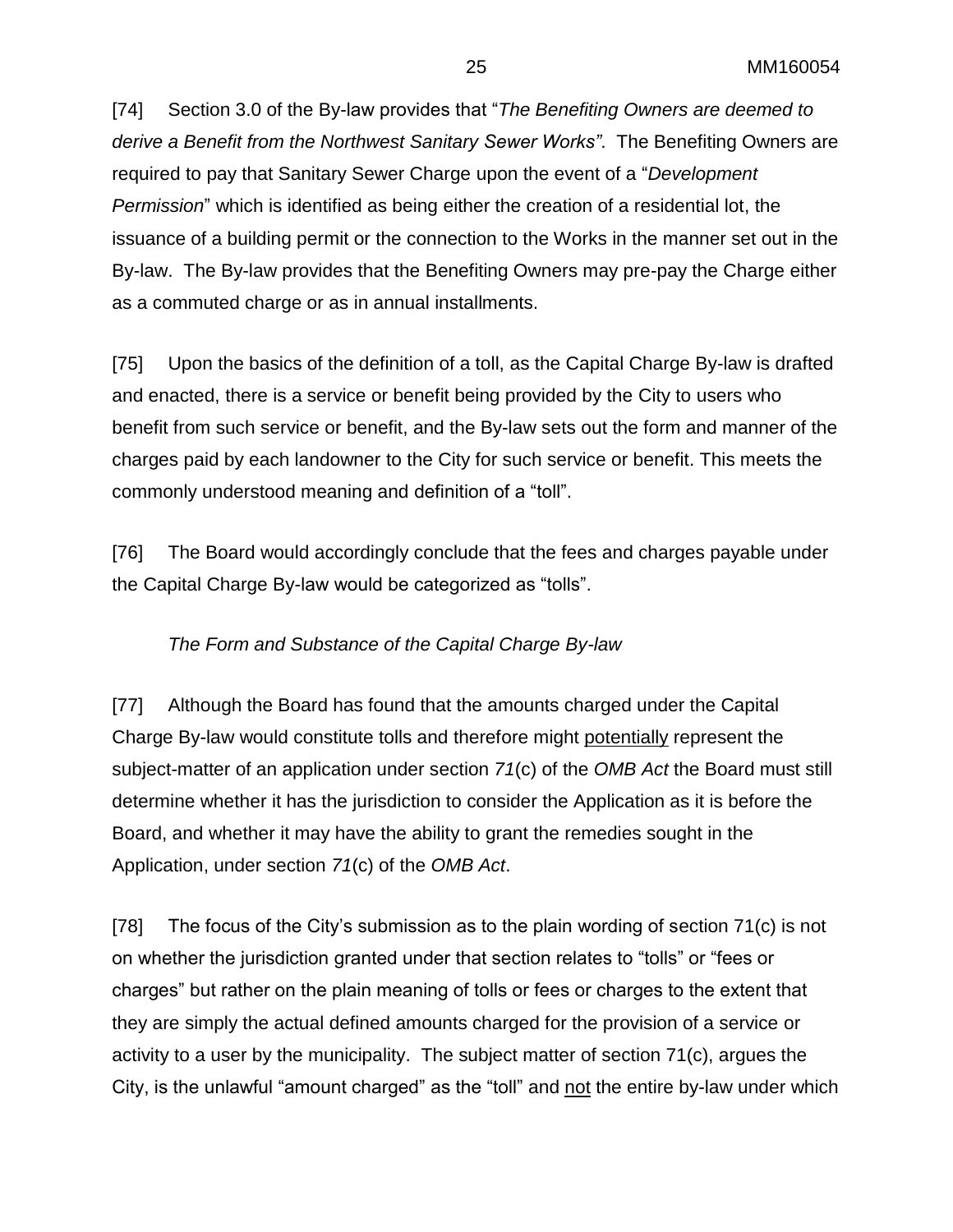the toll is charged. The City submits that this section of the statute does not imbue the Board with the authority to deal with the lawfulness of an entire By-law under which a toll is charged but only to the possible legality of the amount of "any tolls charged" by a municipality.

[79] It is the City's position, on that basis, that the Applicants' Application is not really about the specific unlawful nature of tolls charged by the City under section *71*(c) of the *OMB Act*. The Application, submits the City, is instead focused on the unlawful nature of the financing By-law, in its entirety, which the Applicants claim should not have been passed by Council to finance the Works. The Works, as asserted in the Application, should have been financed through development charges in accordance with the original Lindsay Official Plan and the City's Official Plan and not through the Capital Charge By-law. It is the form and substance of the By-law itself which is objectionable – not the specific "tolls" payable under the By-law.

[80] The City's submission in this regard, has merit. It is clear to the Board that the Capital Cost By-law is a financing by-law passed by Council for the City under section 391 of the *Municipal Act* – Recital 4 of the By-law states precisely that, and confirms that the By-law is passed "*to impose a Sanitary Sewer Charge upon persons that derive or will derive a benefit from the construction of sanitary sewer works sufficient to pay all or such portion of the Costs of the works as Council deems appropriate.*" (Emphasis added).

[81] Section 2.00 of the By-law states as follows:

#### **Section 2.00: Financing**

2.01 For the purpose of paying for part or all of the cost of the Northwest Sanitary Sewer Works, the City Treasurer is authorized to take all necessary steps required to finance the cost of the Northwest Sanitary Sewer Works including the issuing of debentures and/or borrowing and certifications as may be required or permitted by law.

[82] Section 3.01 then states that: "*The Sanitary Sewer Charge shall be payable by the Benefiting Owners to the City in accordance with this By-law*."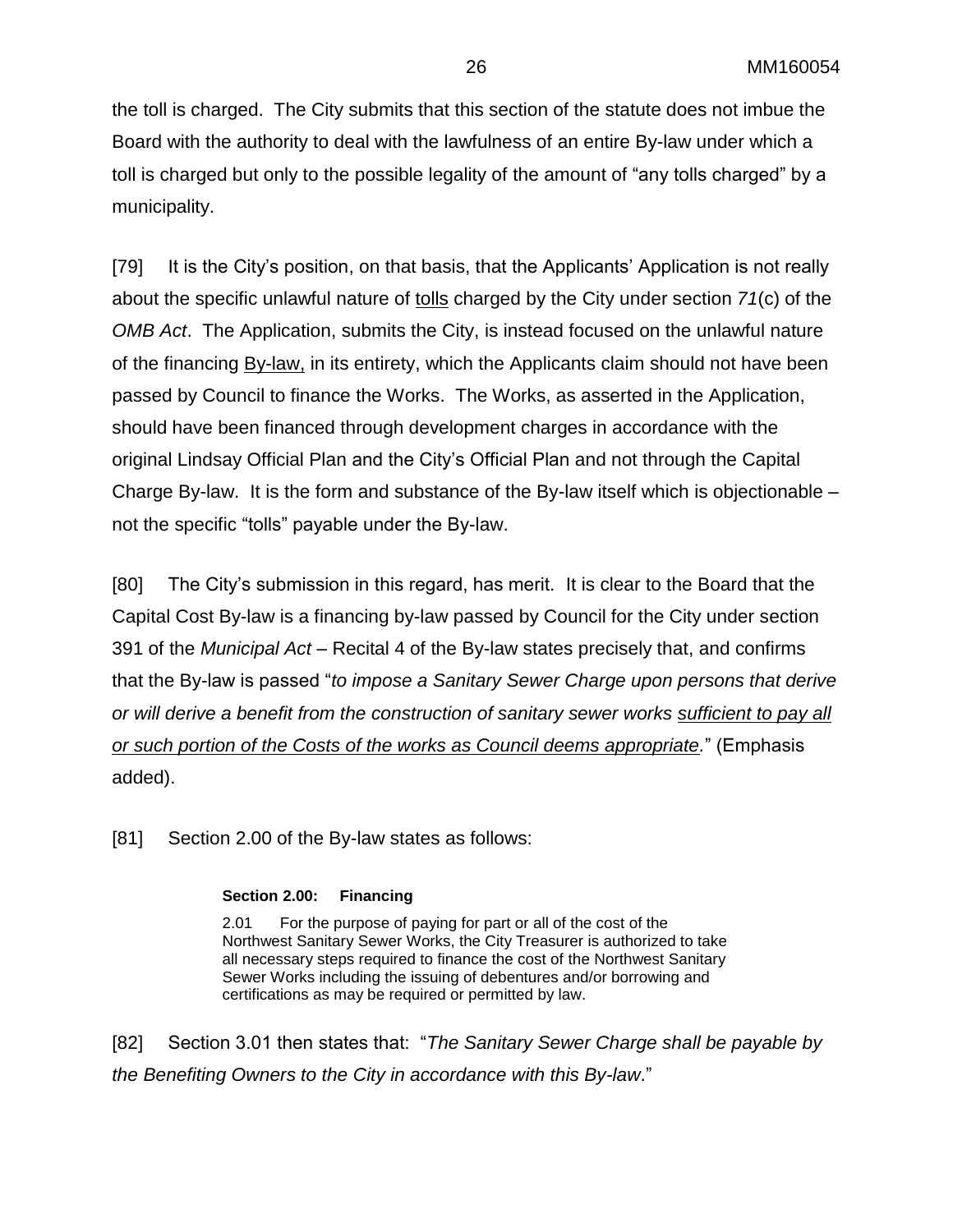[83] The Board would accordingly conclude that the Capital Charge By-law is a financing by-law passed under section 391, and Part XII of the *Municipal Act*, expressly designed to finance, and recover the cost of, the construction of the Works through the charging of fees or charges, or tolls, as "Sanitary Sewer Charges" to all the Benefiting Owners owning land identified in the Schedules in accordance with formulas set out in the By-law.

[84] The Board is of the view that this conclusion can be further supported by the application of the "modern" and holistic principles of statutory interpretation which the Applicants cite in support of their submissions in relation to section 71(c) of the *OMB Act* and section 399 of the *Municipal Act*. This principle of statutory interpretation acknowledges that the plain meaning of words in a statute should govern and that legislatures are presumed to always say what they mean, and mean what they say. However, the Courts have further determined that where there is uncertainty regarding the plain wording of a section, the underlying purpose of an Act should be examined and the words of the statute must be considered in their entire context, looking not just to the ordinary and grammatical meaning of the wording but also to the object of the Act and the legislature's intention.

[85] In applying these modern principles of statutory interpretation to the wording of section 71(c) of the *OMB Act*, as it is impacted by section 399 of the *Municipal Act*, the Board is further satisfied that it is not granted jurisdiction to determine the lawful nature of entire By-laws by that section as the Applicants would argue. The object of those pertinent sections of the *OMB Act* is to identify those issues and subject matter over which the Board has jurisdiction. The object of those pertinent sections of the *Municipal Act* is to identify those issues and subject matter over which a municipality has jurisdiction.

[86] Neither of these Acts, in their collective and individual contexts, would suggest an intention on the part of the legislature to grant the Board the jurisdiction to review and determine the validity of a municipal financing by-law passed by a municipality under the *Municipal Act* because that by-law included methodology for the collection of tolls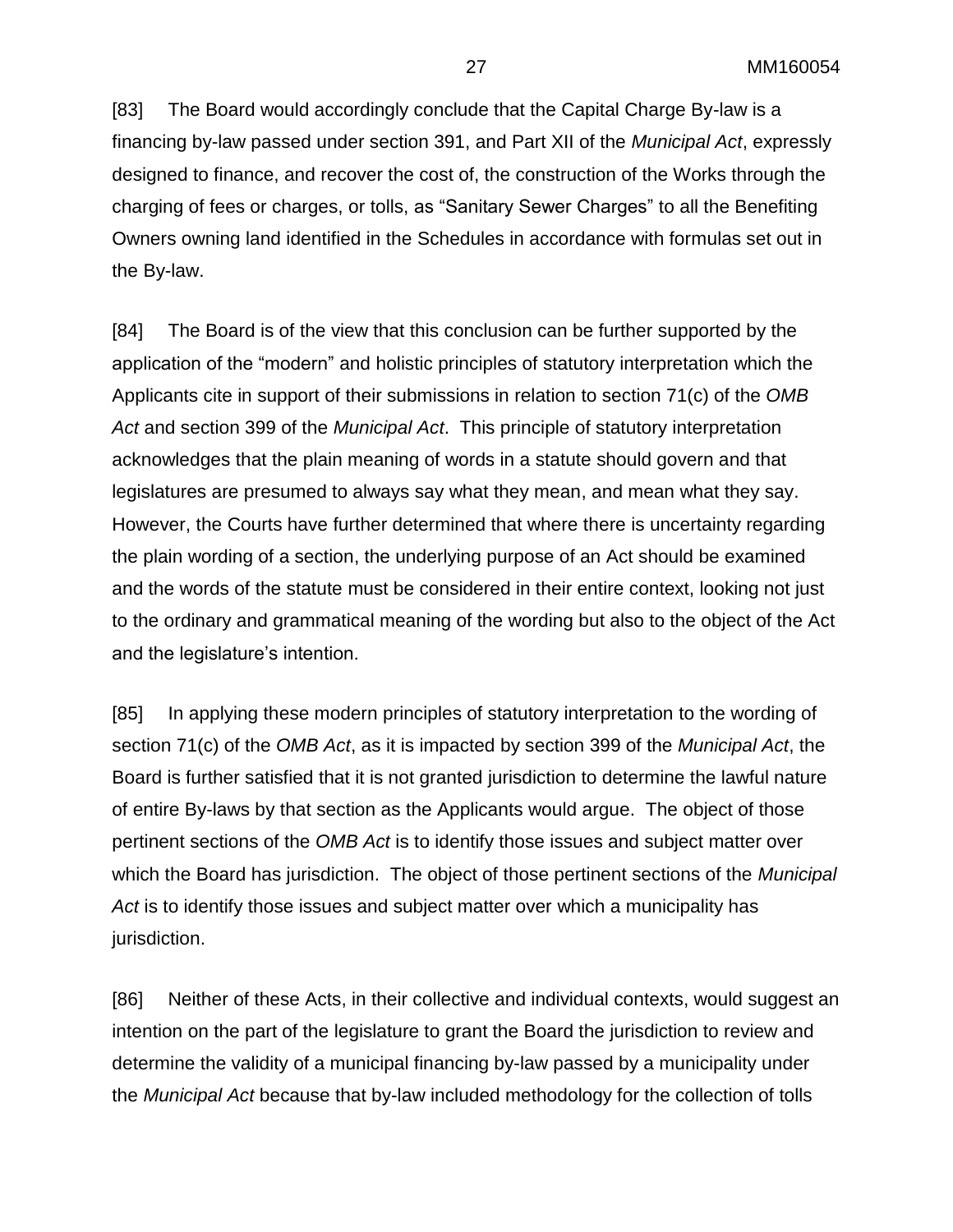relating to the supply of a public utility. Upon the authorities and analysis discussed elsewhere in this Decision, the Board does not possess the independent power to determine the validity of a municipal by-law.

[87] The Board, in considering the entire context of the *OMB Act* and the *Municipal Act*, and the real object of Part XII of the *Municipal Act* and the legislature's intention in granting the Board jurisdiction, under section 71(c) of the *OMB Act*, over "unlawful tolls", must therefore conclude, based on the analysis set out herein, that the legislature did not intend to extend powers to the Board to make determinations relating to the validity of a capital charge by-law passed by a municipality under section 391 of the *Municipal Act*. Had the legislature intended the Board to have jurisdiction over the legal validity of a capital charge by-law passed by a municipality under Part XII of the *Municipal Act*, it would have plainly stated this.

[88] The Board accordingly agrees with the submission of the City, and finds, that the wording of section 71(c) applies to tolls that are charged and not the entire by-law under which a toll may be charged by a municipality.

*What is the True Nature of the Application and the Alleged Failing and Unlawful Actions of the City As Asserted by the Applicants*

[89] The final step in the analysis of the Application and the asserted jurisdiction of the Board under section 71(c) of the OMB Act requires an examination of the Application and a determination of the nature of the purported unlawful conduct of the City.

[90] The Board has carefully considered the form and content of the Application before the Board, and the nature of the relief sought from the Board, by the Applicants. The Board finds that the subject matter of the Application is not unlawful "tolls" as they are identified in section 71(c) of the *OMB Act*, but instead the alleged unlawful validity of the financing by-law passed by the City pursuant to the *Municipal Act*, which provides for the collection of the cost of the Works in a manner which the Applicants assert is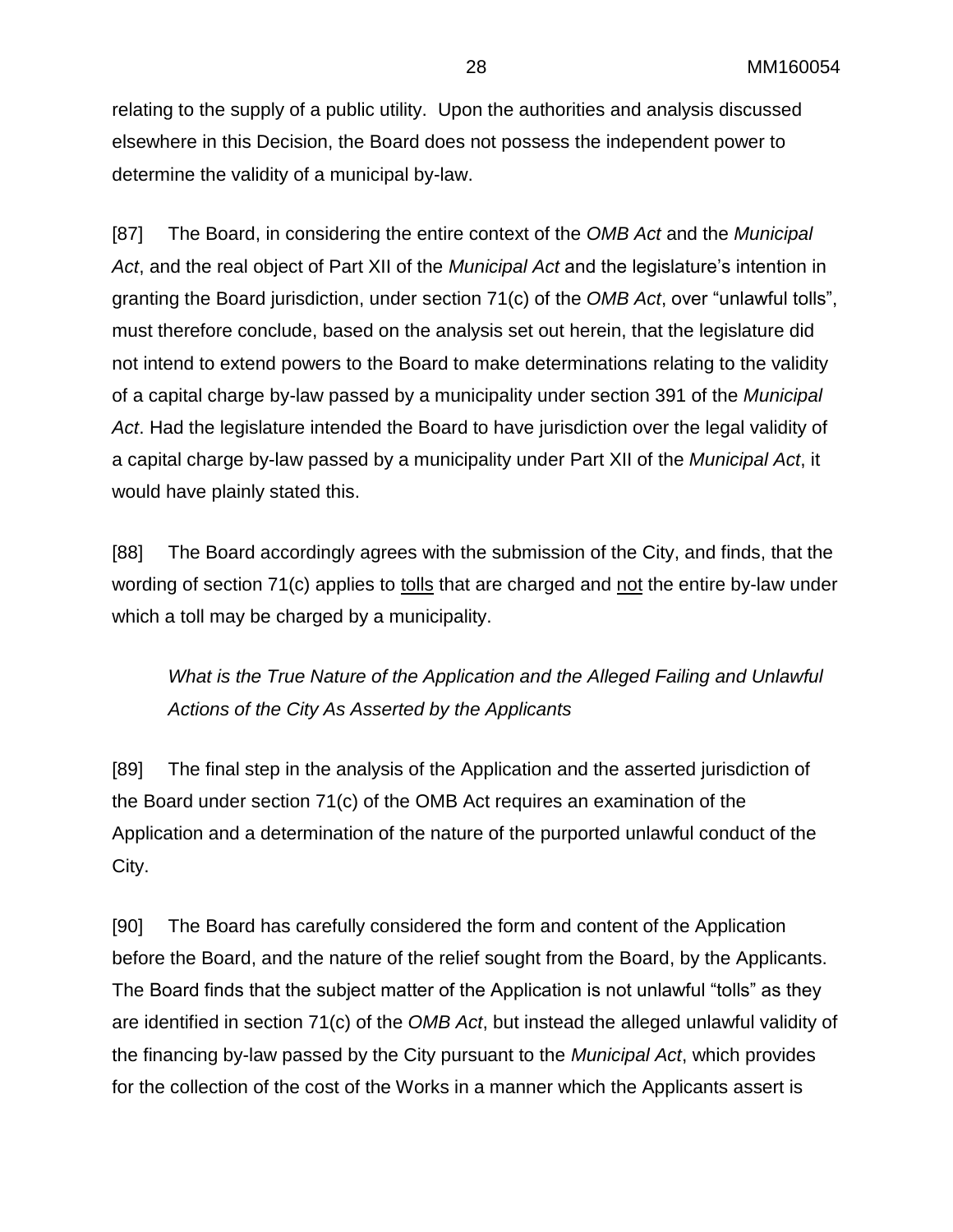contrary to the City's Official Plan. At its heart, the Application relates to the lawful nature of the By-law and not to "*tolls*", as they are referred to in section 71(c) of the *OMB Act*.

[91] It is the Board's finding that notwithstanding the proffered nexus between the application and the unlawful conduct of the City, the true character of the purported failing of the City as alleged by the Applicants, is not with respect to unlawful "tolls" themselves that have been charged for a public utility. The position of the Applicants is not that the "tolls" themselves are unlawful. The Applicants clearly do not ask that the Board hear and determine whether the tolls, in the sense of the quantum of fees or usage charges for the provision of a public utility to a user, are unlawful.

[92] Instead the true failing of the City, being asserted by the Applicants, relates to the larger policy issue of the method, or the manner, in which the City is recovering the cost of completing the Works. Practically the Applicants are placing a policy issue before the Board that the Works, and the manner in which the City has elected to recover the cost of installing the Works, fails to conform to the Official Plan. In order for the Application to succeed, the Board would be required to find that the City's Capital Charge By-law, and the Works themselves, do not conform to the official plans and are therefore unlawful and declare that the By-law and the Works are invalid. It is this nonconformity of the By-law which the Applicants allege is unlawful. The unlawful subject matter is clearly not the tolls themselves.

[93] As the Application is brought, it is the propriety of the City in passing such a Bylaw, and thus the fundamental validity of the whole By-law, and the Works constructed through such By-law, which the Applicants are opposing. The subject matter of the Application is clearly a by-law unrelated to planning by-laws enacted pursuant the *Planning Act*, and instead relates to financing under Part XII of the *Municipal Act* and the recovery of costs associated with the identified Works. The Applicants require the Board to make a finding of law in relation to the validity of the City's Capital Works Bylaw, which it cannot do.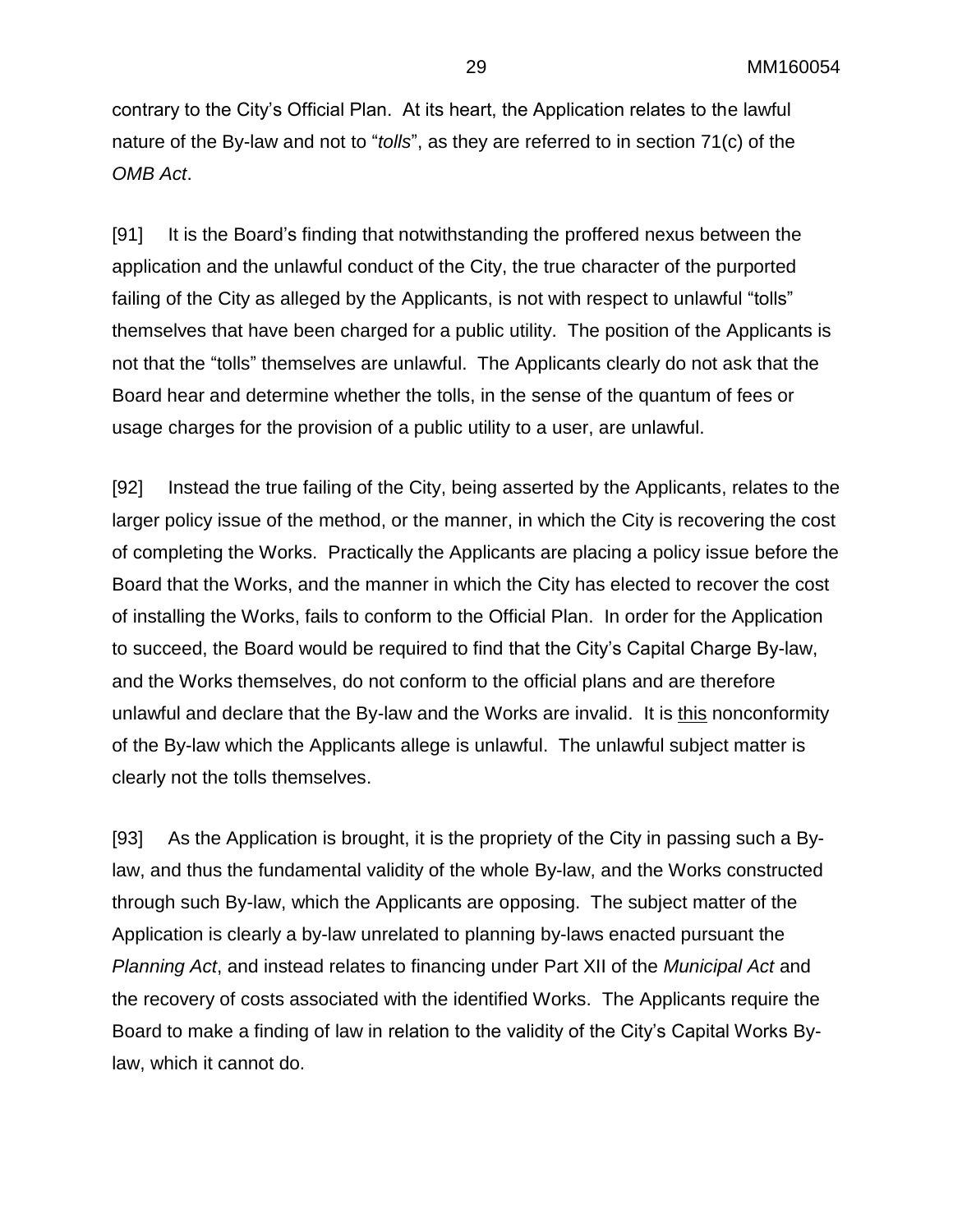### *The Remedy and Relief Sought by the Applicants*

[94] This distinction is also of significance because the remedy and relief sought by the Applicants is very much intended to be responsive to the alleged unlawful nature of the Capital Charge By-law and the unlawful nature of the Works, and not the specific "toll" itself. The Applicants pointedly request that upon determining that the City's Capital Charge By-law and Works fail to comply with section 24(1) of the *Planning Act*, and are therefore unlawful, the Board must issue a declaration that they are invalid.

[95] This remedy is different from any remedy that the Board might provide in a successful application relating to excessive or unlawfully charged tolls under section 71(c) of the *Planning Act*.

[96] In regards to the matter of the remedy, the Board must agree with the City that the Applicants' request for a declaration of invalidity with respect to the Capital Charge By-law and the Works are an integral part, if not the most significant part, of the Application and the determination of whether the Board has jurisdiction. Section 71(c) of the *OMB Act* does not provide the Board with jurisdiction to make such a declaration of invalidity.

[97] Finally, the Board cannot accept the Applicants' argument that section  $71(c)$  is rendered superfluous when read in light of section 399 of the *Municipal Act*, if it is not interpreted in such a way as to grant the Board jurisdiction over the Applicant's Applications, which relate to an allegedly "unlawful" Capital Charges By-law.

[98] It is the Board's view that this argument mistakenly fails to recognize that the Board would have some other role to play in considering a question of whether a municipality, through its public utilities, has improperly charged a ratepayer tolls and charges which exceed approved amounts and thus may be unlawful. There might be circumstances where a municipality may have improperly charged amounts for the provision of public utilities which are beyond those which have been approved and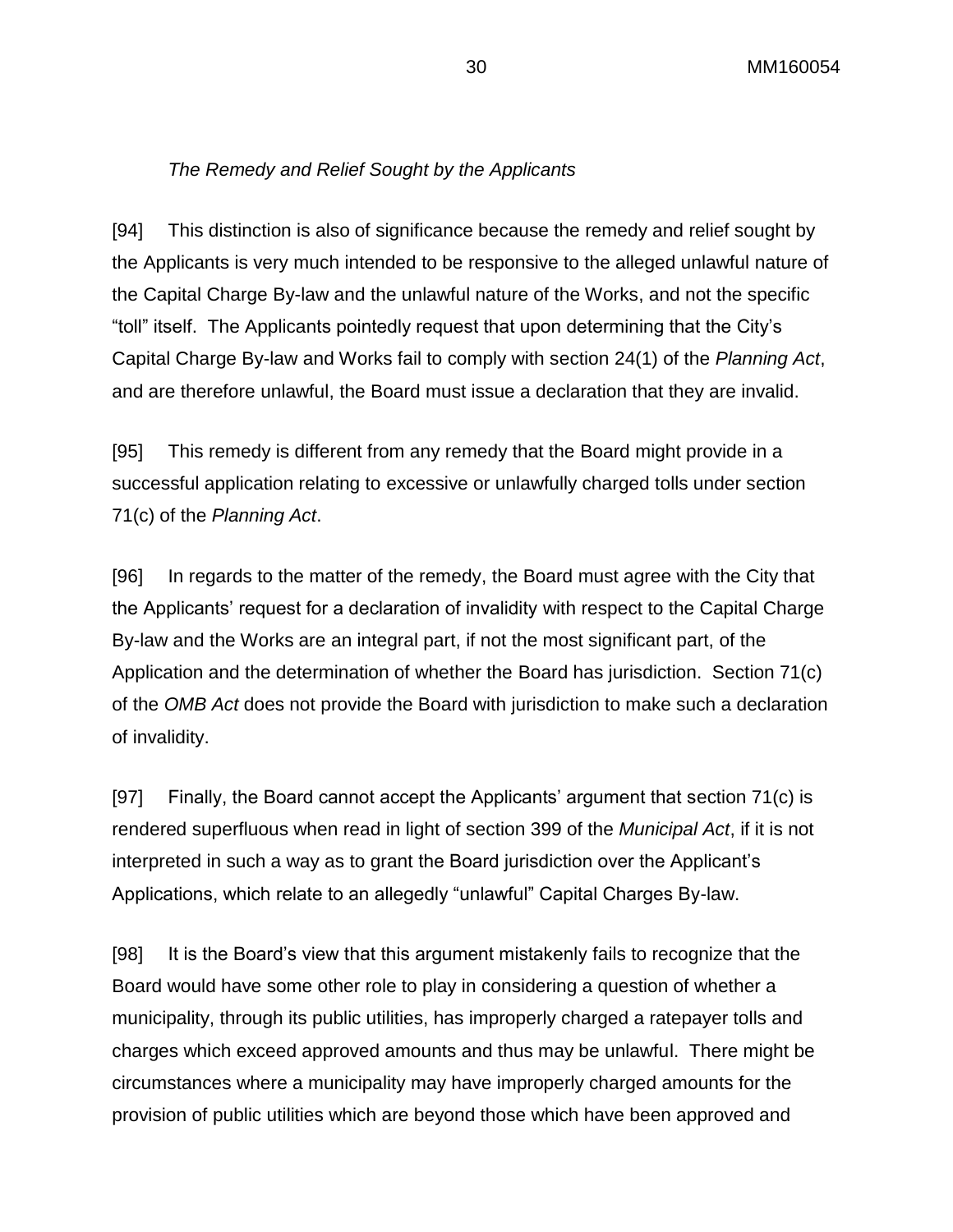which may therefore be "unlawful" (as opposed to unfair or unjust) and which require a hearing and determination under the authority of section 71(c) of the *OMB Act*. The Board cannot conclude, on this reasoning, that the Board, and only the Board, has the jurisdiction to determine the issues in the Application and grant the requested relief.

[99] Returning to the question of statutory interpretation referred to above, the intent of Part XII of the *Municipal Act*, was to grant a municipality with the authority to pass bylaws relating to fees and services (which by definition may also be charges), and in granting such significant autonomous authority to a municipality to make financial decisions regarding the provision of services or activities provided limitations and restrictions were imposed elsewhere in Part XII. Oversight for such financial decisions, and the legality of by-laws passed to implement such decisions, was not granted to the Board through any right of appeal. The underlying purpose of the *Municipal Act*, *2001* was to create the revised framework for governance of municipal affairs by Ontario municipalities granting "spheres of jurisdiction" and specific jurisdiction over identified subject matter. Given these larger and significant purposes of the *Municipal Act*, in defining powers and authority granted to municipalities, including its financial affairs, the Board cannot conclude that section 71(c) of the *OMB Act* as it relates to unlawful tolls can be interpreted to have extended powers to determine the validity of capital charge by-laws such as the one passed by the City.

### *The Applicants' Authorities*

[100] The Applicants refer the Board to the decision of the Board in *Taylor v. Kingston (Township)*, (1986), 33 MPLR 14 ("Taylor Decision") in support of its argument that section 71(c) of the *OMB Act* allows the Board to inquire into the fairness and justice of the City's overall administrative and functional practices in relation to public utility charges and thus permits a hearing of the issues before the Board.

[101] The Board has reviewed the Taylor Decision and due to the unique facts of that case, and the manner in which that proceeding was commenced, the Board is not of the view that this approach is of assistance given the nature of the Application that is before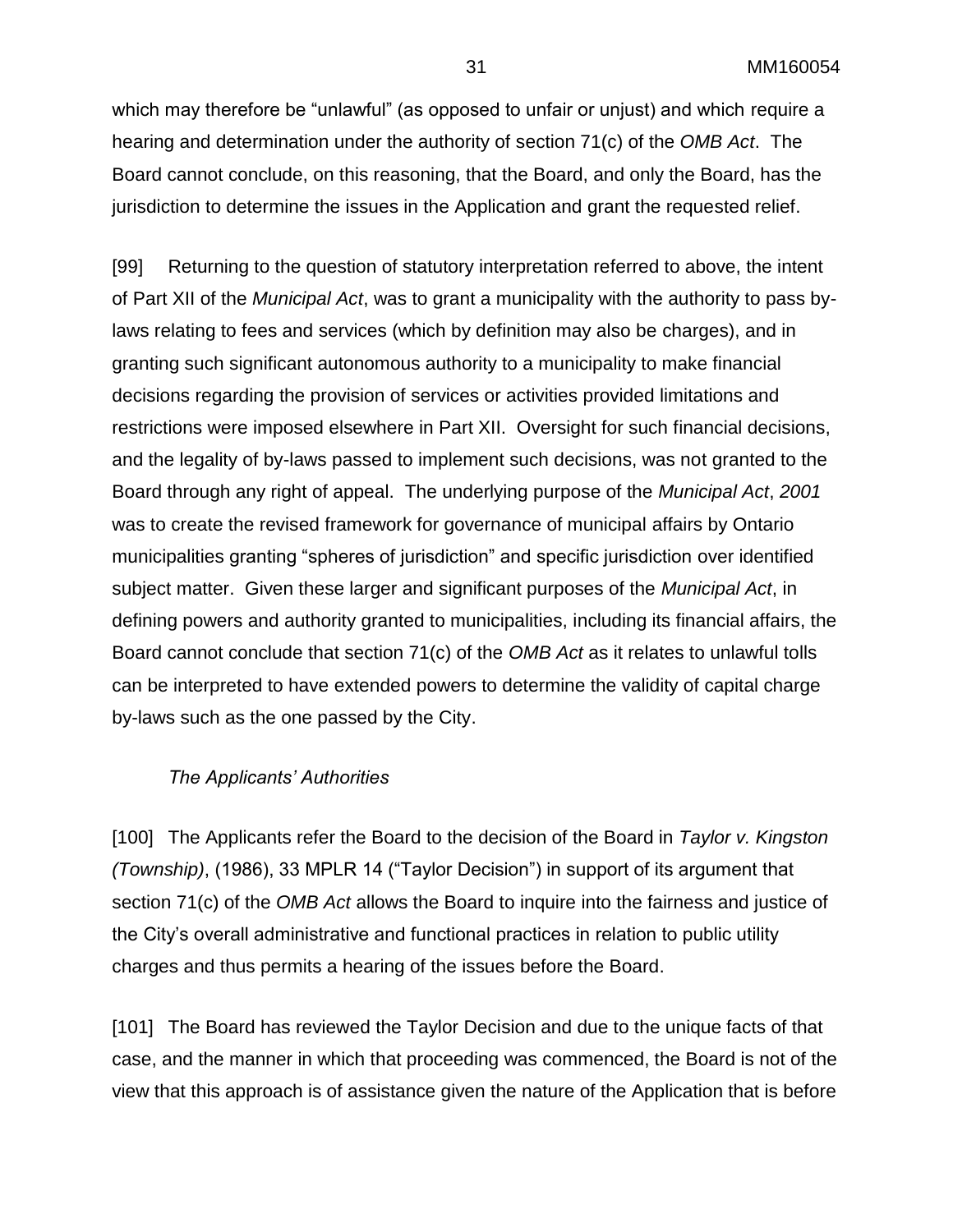the Board in this case. It is noted that in the Taylor Decision the alleged offending conduct of the Municipality relating to utility charges (described in paragraphs 8, 9 and 10) was easily characterized as falling within the subject matter of excessive or unlawful tolls being charged by a municipality as identified in section 71(c) of the *OMB Act*. For the reasons indicated, the Board finds that offending conduct of the City, as alleged by the Applicants in this proceeding, is substantially different from that described in the Taylor Decision.

# **ISSUE 3 –DO THE GENERAL POWERS GRANTED BY SECTION 34 TO 39 OF THE**  *OMB ACT* **PROVIDE THE BOARD WITH JURISDICTION AND THE DIRECT OR ANCILLARY POWER TO DETERMINE, AND THEN DECLARE, THAT THE CAPITAL CHARGE BY-LAW AND THE WORKS ARE INVALID AND VOID**

[102] The City submits that the Board, first, under its general ancillary powers, does not possess jurisdiction to determine that the Capital Charge By-law or the Works are unlawful and therefore invalid as claimed in the Application. The City further submits that neither does the Board have the ability, under those sections, to declare the Works unlawful and invalid. The City asserts that the powers of the Board to approve, or not approve, zoning by-laws under appeal to the Board, is separate and distinct from the power to declare another municipal, non-planning, by-law is invalid or void.

[103] The Applicants argue that the Board's general ancillary powers do allow it to determine questions of law and whether by-laws, in circumstances such as those that exist in this Application, do, or do not, conform to the official plan. If the Board finds that there is non-conformity, the Applicants submit that the Board then has the ability to craft the relief to address the lack of conformity with the official plan, including sending the Capital Charge By-law back to the City to be amended or repealed and replaced.

[104] Referring to paragraph [1] of this Decision, it is noted that in the Application, as it is before the Board, the Applicants specifically seek declaratory orders as indicated.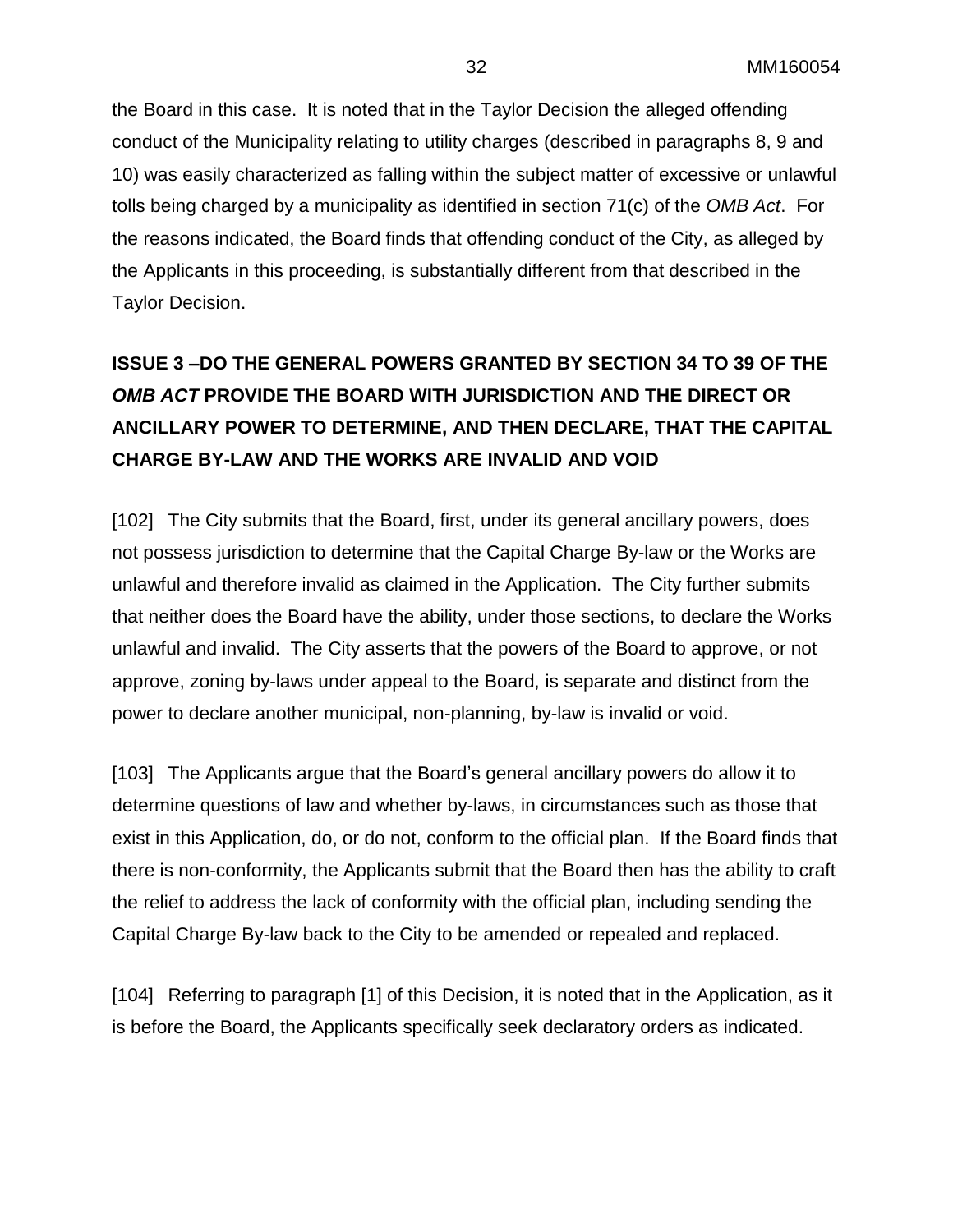[105] In regards to the powers to determine questions of law or to make findings as to the validity of a by-law it is Board's view that it has been fairly well established by the Appeal Courts that while the Board may have the ability make a decision on a question of law as part of its administrative functions, the separate and distinct ability of the Board to declare a by-law invalid or void (and also to direct that works must, or must not, be undertaken by a municipality in a specific manner) is beyond its jurisdiction and powers.

[106] The Board has reviewed and considered the submissions of the parties, and the authorities they have submitted in support of their respective positions.

[107] Though there are a number of authorities on these issues, the Board firstly relies upon the decision of the Divisional Court, as it was dealt with, upon appeal, by the Ontario Court of Appeal in *Toronto (City) v. Goldlist Properties Inc.* [2003] OJ No. 3931, (already cited in this Decision). The Ontario Court of Appeal squarely addressed the question of the jurisdiction of the Board to rule on the legality or validity of a municipal by-law. The Court, in the decision, reviewed the Divisional Court's ruling and a number of other decisions. The Court in paragraph 15, and again in paragraph 34 (citing the Ontario Court of Appeal decision of *North York (Township), Re*, [1960] O.R. 374), stated as follows:

> We stress that the Board does not have a free-standing jurisdiction, as a court does, to determine that a by-law is invalid. Its power is confined to making decisions necessarily incidental to carrying out its responsibilities under s. 17 of the *Planning Act*.

The [*North York Twp.]* decision is much-cited for a statement in the reasons…that "the Board has no power to deal with the validity or otherwise of a by-law.

In reviewing the Court's prior decision of *North York Twp.* the Court of Appeal, in *Goldlist*, cited above, stated that:

> This appears to draw the distinction between the Board dealing with the validity of a by-law as a free-standing issue, which it cannot do, and making a decision on a question of law as incidental to its administrative functions, which it can do.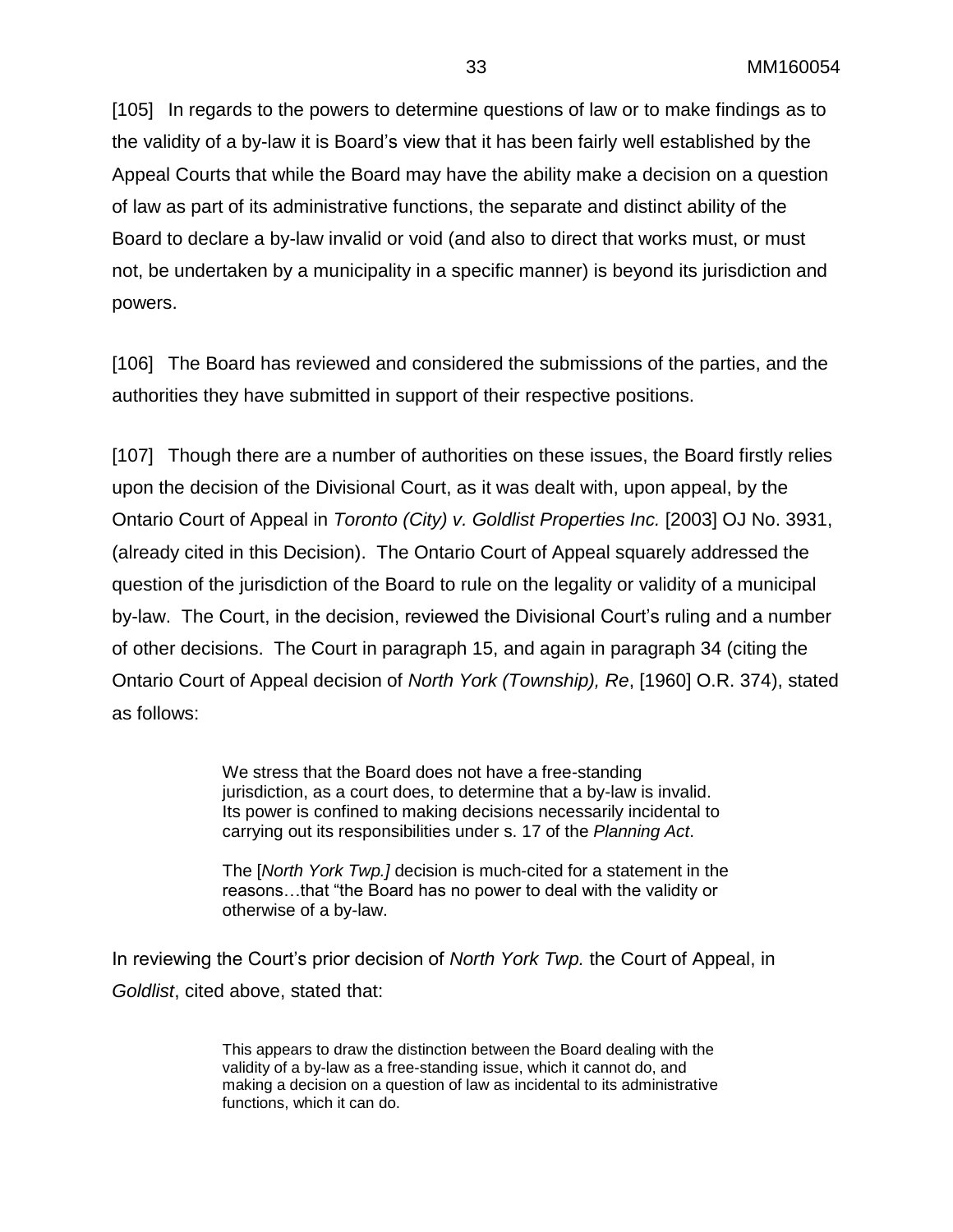This is consistent with the Court's conclusions in the decision of *Re Toronto R.W. Co. and City of Toronto* cited above. Specifically the Board must conclude that, following the reasoning of the Court here, the Board's power is additionally confined to making decisions necessarily incidental to carrying out its responsibilities to deal with zoning bylaw appeals under section 34 of the *Planning Act*.

[108] The Board has carefully considered the Applicants' argument that the case law is illustrative of the ability of the Board to make determinations of law, including the question of the validity of a by-law. The Applicants refer to the decision of the Board, *Greater Ottawa Home Builders Assn.* v. *Ottawa (City)* [2013] OMBD No. 200 (the "*Ottawa Decision*") specifically in support of their argument that the question of the validity of a by-law, in the context of the *Planning Act*, falls within the specialized expertise of the Board.

[109] In the *Ottawa Decision*, the Board was required to rule on a motion arising from a number of appeals of a zoning by-law passed by the City of Ottawa, which addressed various zoning matters relating to new homebuilding. The appeals contained numerous objections which were intertwined with policy considerations and concerns as to whether certain provisions were appropriate and objections as to the jurisdiction of the City of Ottawa to adopt certain zoning standards, much of which revolved around the question of whether the City of Ottawa's zoning performance standards addressed matters of "design", (which was properly within the realm of site control) or matters of "character" and use. Ultimately the Board found that certain provisions of the subject zoning by-law were within the City's zoning authority, but that others were beyond the jurisdiction of the City and sent the by-law back to Council for reconsideration. A motion for leave to appeal was denied.

[110] The Board is of the view that the *Ottawa Decision* does not represent a persuasive example of the ability of the Board, with its specialized expertise, to make determinations as to the validity of a municipal financing by-law and grant the remedy sought by the Applicants. In the context of appeals before the Board under sections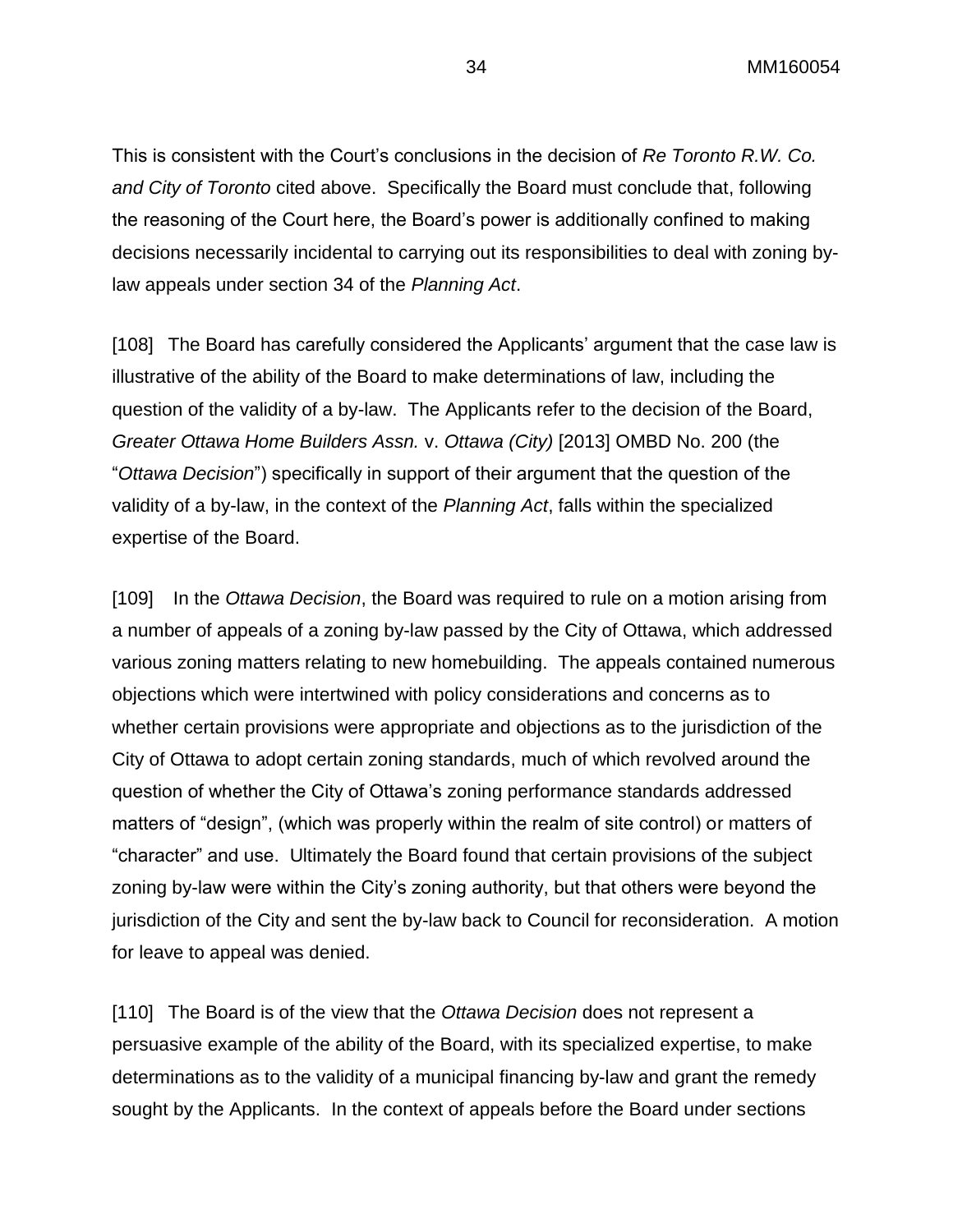34(11) or 34(19) of the *Planning Act*, the Board is indeed called upon to apply its specialized knowledge and focus on planning and development matters arising from the vast body of provincial and municipal planning legislation, policies and guidelines. It is also expressly empowered, pursuant to section 34(26) to dismiss or deny the appeal, in whole or in part, and repeal the by-law in whole or in part, or to amend the by-law in accordance with the Board's order. In the course of administering such permitted powers and performing its administrative functions relative to zoning by-law appeals, the Board may, in the process, be required to make determinations of law, and to make determinations related to the authority of the municipal council to impose certain provisions within the zoning by-law. Such powers and processes, including the repeal or amendment of the zoning by-law are clearly demarcated in the planning appeal processes under the *Planning Act*.

[111] The Applicants are not asking the Board, in their Applications, to perform such permitted functions or undertake such planning processes. The Applicants are instead requesting that the Board declare a Capital Charge By-law, and the works authorized by the By-law, to be invalid. Despite the fact that the root basis for the Application is the alleged matter of nonconformity of the Capital Charge By-law with the City's Official Plan this does not cause the Application to be brought within the clearly permitted framework of powers exercised by the Board under the sections of the *Planning Act* such as section 34(26). Despite the specialized expertise of the Board to consider matters of conformity of zoning by-laws and planning instruments to a municipality's official plans, the extraordinary remedy requested by the Applicants relates to a very different Capital Charge By-law passed by the City pursuant to section 391 of the *Municipal Act* over which the Board has no jurisdiction for appeals. Challenges to such by-laws must be brought before the Ontario Superior Court of Justice. The Court would certainly possess the power to consider and determine the underlying issue of whether the City's Capital Charge By-law, as a non-*Planning Act* by-law passed pursuant to the *Municipal Act*, fails to conform to the Official Plan pursuant to section 24(1) of the *Planning Act*.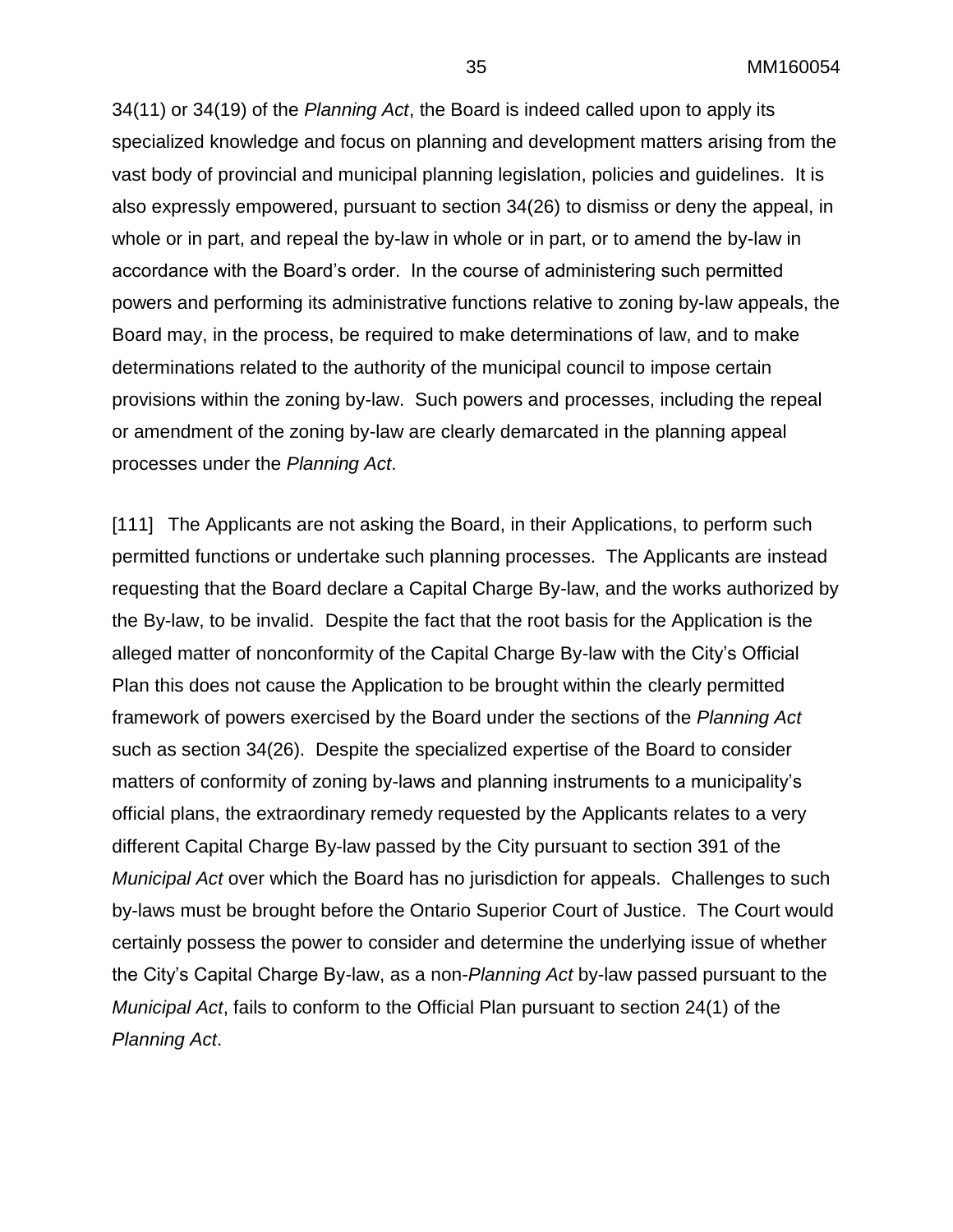[112] The Applicants' have argued that the ancillary powers of the Board under section 37 of the *OMB Act* are sufficient, and can stand alone to allow the Board to fashion a remedy if the Board determines that the Capital Charge By-law does conform to the Official Plan. The Board cannot agree.

[113] The Board has considered, and agrees with, the City's submissions regarding the construction of section 37 of the *OMB Act* which set out the general powers of the Board. Of significance is the absence of any wording in any of the subsections of section 37 which provides the Board with the authority to make declarations of invalidity or to quash invalid or unlawful by-laws passed by a municipality. The power to make orders of this nature is significant, and clear and unequivocal wording would be required to grant such power to the Board and permit the orders requested by the Applicant. The Board has not been granted express ancillary power to make declarations, and the ancillary powers which it does possess are exactly that – the powers to make such orders, directions, approvals, regulation and certificates which are ancillary to the performance of its permitted functions. Those permitted functions do not include the determination of validity of a Capital Charge By-law, or the ability to issue a declaration that serves to invalidate and quash that By-law, which are functions reserved to the Courts.

[114] Neither is there anything contained in sections 38 or 39 to support the Applicants' requested relief on this Motion.

[115] As well, there are the provisions in sections 57 and 59(2). The Board has considered, and agrees with, the City's submission that this delineation of powers between the Court and the Board in regards to invalid by-laws is supported by sections 57 and 59(2) of the *OMB Act* which provide that the Board is expressly prevented from completing certain functions if there is a pending action or proceeding before the Court which seeks to quash, or declare invalid, a municipal by-law.

[116] The Board finds that this rather clear delineation of powers between the Board and the Courts relating to applications to quash a municipal by-law or make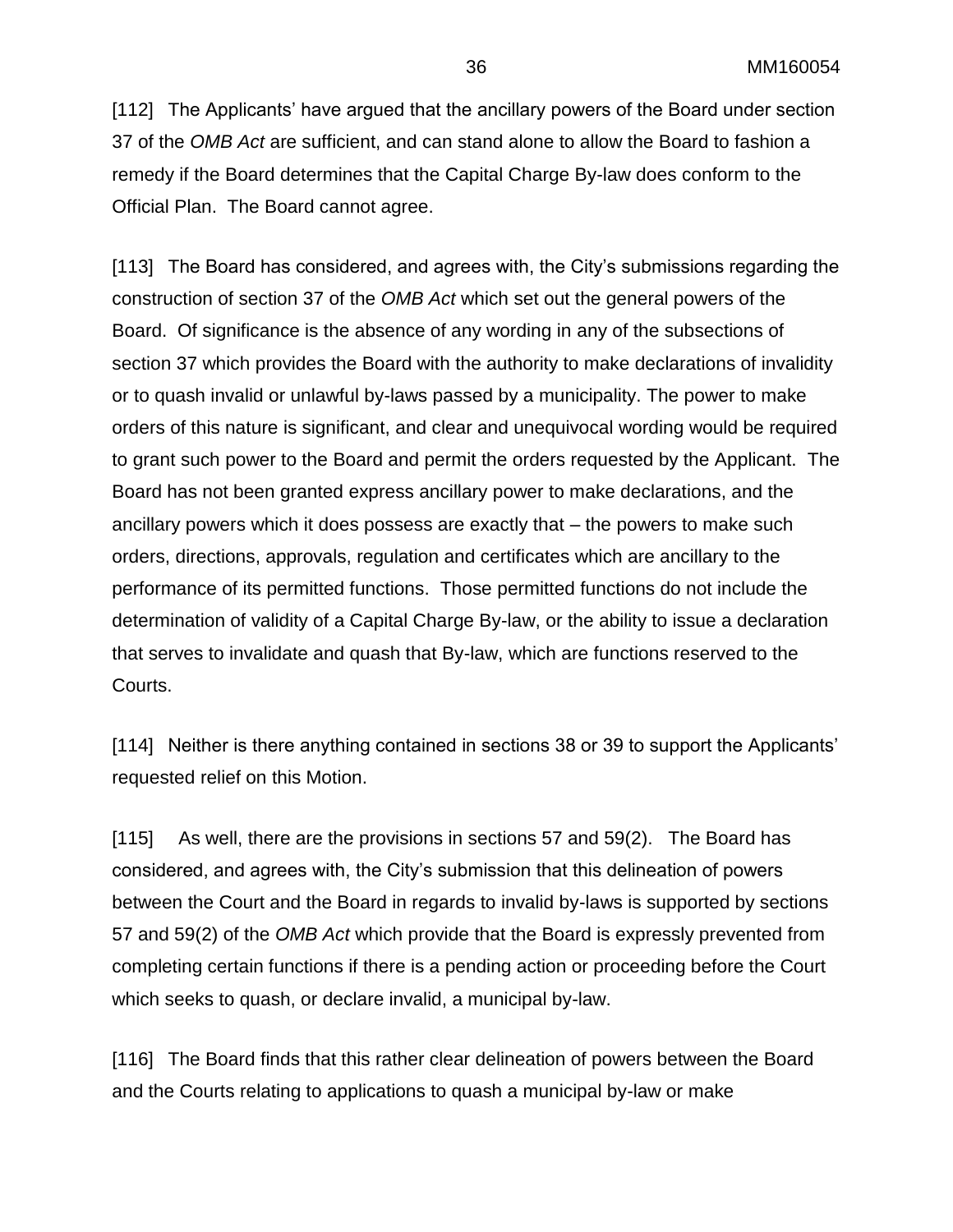determinations of validity of by-laws, has been consistently adopted and applied by the Board, and it must do so in this case, as well.

## **ISSUE 4 – DOES THE FORM OF RELIEF SOUGHT BY THE APPLICANTS PREVENT THE BOARD FROM GRANTING ALTERNATIVELY TAILORED REMEDIES OR THE DETERMINATION OF THE SINGLE ISSUE OF CONFORMITY?**

[117] This fourth issue is, in some respects, connected to Issue 1 as discussed above as it relates to the ability of the Board to craft relief and tailor remedies.

[118] The Applicants assert that the power to grant partial relief or relief other than that which has been requested, and tailor the remedy, is based upon section 88 of the *OMB Act*. The alternate remedies suggested by the Applicants would include: the amendment of the Capital Charge By-law by the Board; the return of the By-law back to the City for amendment; or the issuance of a finding that the cost of the Works should be incorporated into the 2014 City-wide Development Charges By-law. The Applicants further submit that even if the Board determines that it has no jurisdiction to provide the remedy sought, it still possesses the jurisdiction to determine the limited question of whether the Capital Charge By-law is invalid because it fails to conform to the Official Plan, and that this should not bar the Application.

[119] The Board recognizes the powers granted to it under section 88 but is of the view that these powers do not alter the determinations and findings of the Board based on the analysis outlined above. Despite the ability of the Board to tailor a remedy, this unfortunately cannot change the nature of the Capital Charge By-law as a by-law passed by the City Council under section 391 of the *Municipal Act*, and the fact that the Board is granted no jurisdictional powers to adjudicate issues relating the validity of such a municipal by-law.

[120] Certainly there is no power to quash such a by-law granted to the Board as this remains exclusively within the domain of the Courts. The Board is unable to accept the extended assertion of the Applicants that the Board's unfettered jurisdiction to craft relief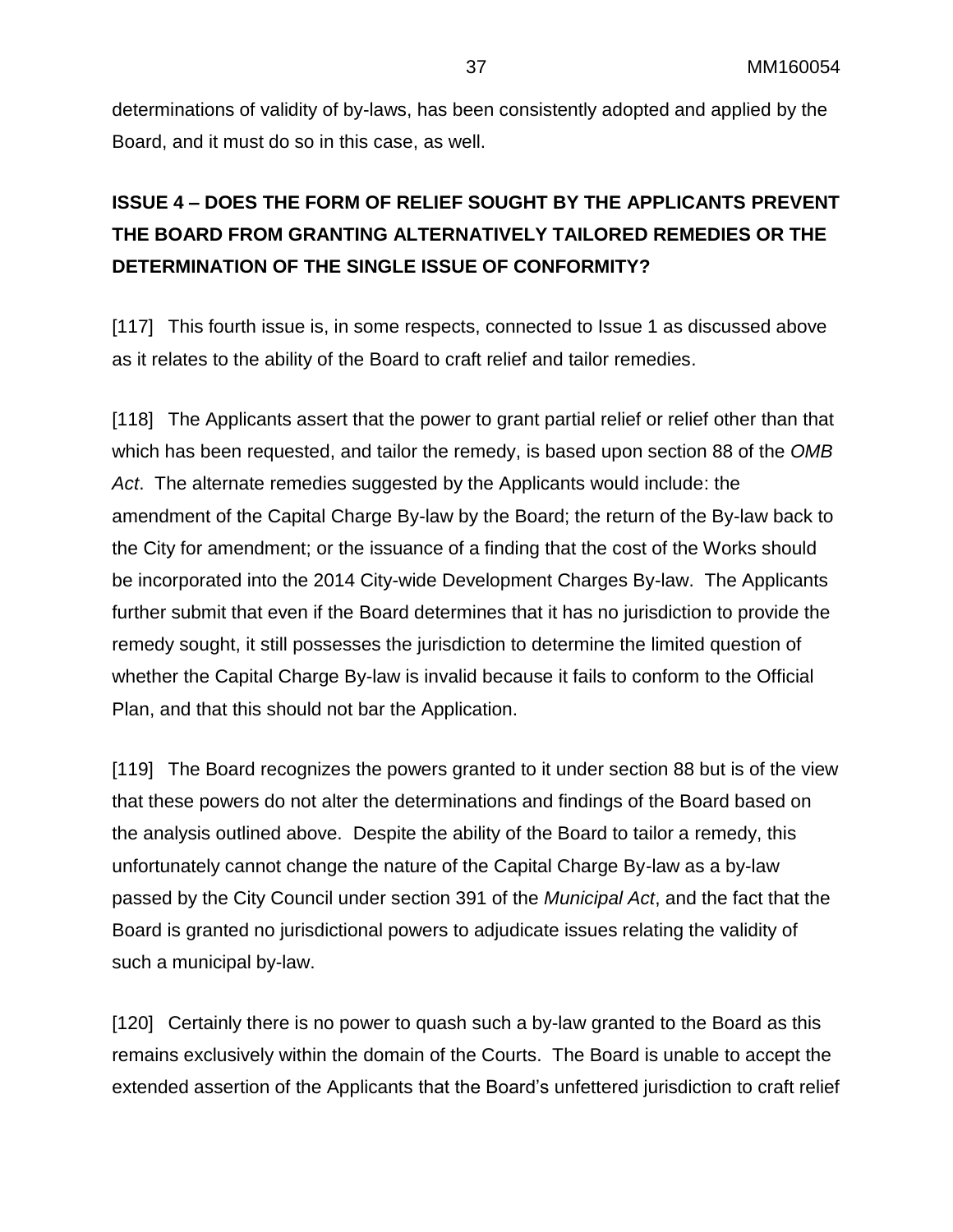would empower the Board to direct the City to amend its By-law or dictate the manner in which the City's financial planning and cost recovery and capital cost decisions are made by Council or staff. Each of the suggested alternate crafted remedies would amount to the intervention, on the part of the Board, in the financial planning and decision making of Council with respect to its public works infrastructure.

[121] As for the Applicants' submissions suggesting that the Board could determine the single question of whether the Capital Charge By-law conforms to the Official Plan, the Board is not of the view that this is appropriate.

[122] As indicated above section 24(1) of the *Planning Act*, does give rise to the issue of conformity of the By-law, but unlike other parts of that Act, the Board is granted no jurisdiction over appeals of such issues. Section 24(1) can be distinguished from the jurisdiction granted to the Board to consider issues relating to the conformity of zoning by-laws with a municipality's official plan.

[123] As well, given the form and substance of the Application brought by the Applicants, and the analysis and findings of the Board on the preceding issues, the Board is of the view that to undertake only the review and determination of the issue of whether the By-law conforms to the Official Plan, would not constitute a proper exercise of the Board's administrative functions. Given the Board's clear inability to impose the type of judicial remedy that would give any practical effect to such a determination of non-conformity, the exercise would not represent an efficient use of the Board's resources. The question also arises as to whether the Board's determination of that singular issue would be binding upon the subsequent adjudication of the issue of invalidity by the Court were an application brought to challenge the validity of the By-law and quash the By-law based on non-conformity to the Official Plan.

[124] Given the exclusive powers of the Court to grant the Applicants' requested remedy, there would be neither a benefit, nor a reason, to bifurcate the adjudication of the issue of conformity for determination by the Board from the other issues raised, and remedies sought, by the Applicant, which are within the exclusive ambit of the Court,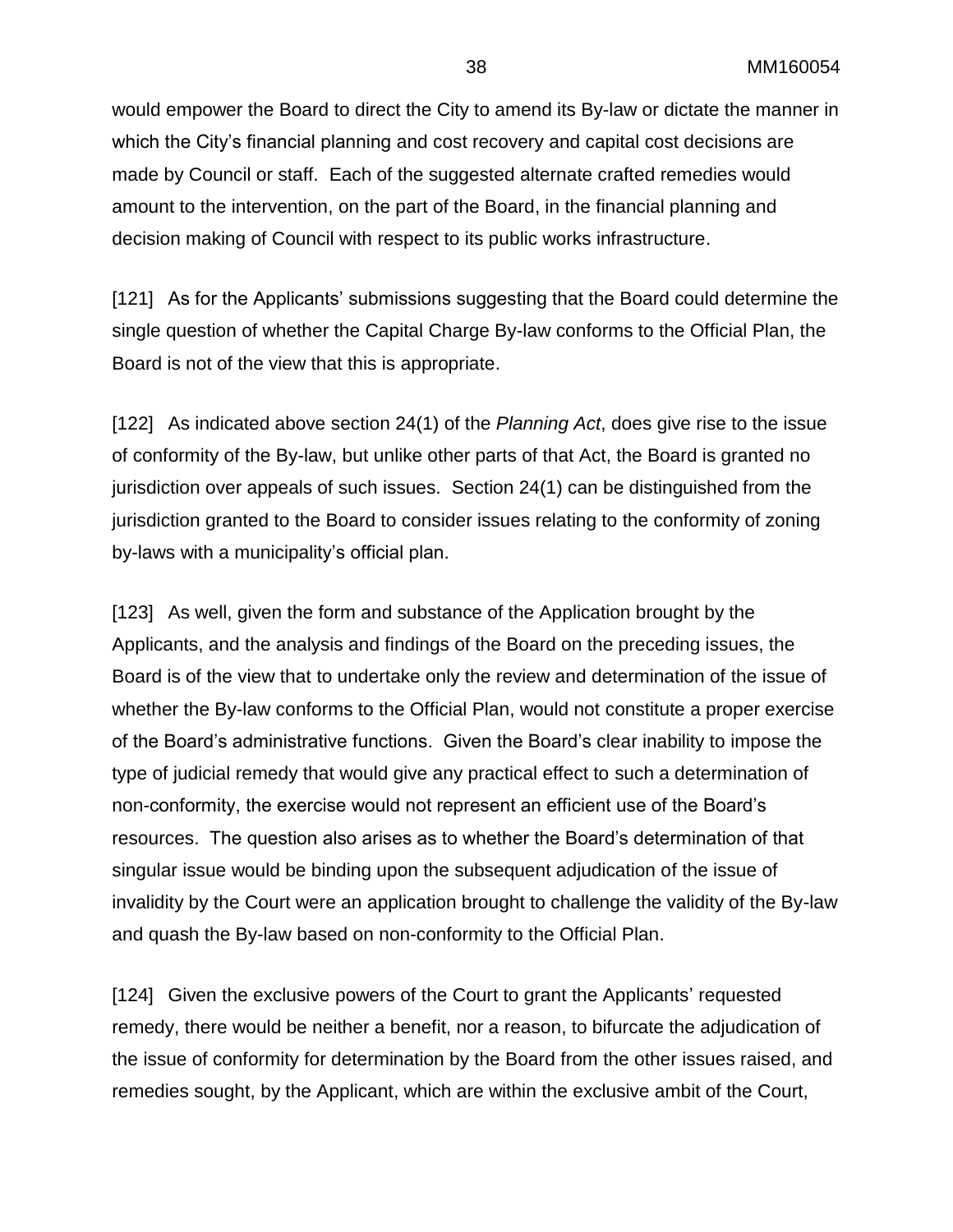which also has the ability to determine the underlying question of whether the Capital Charge By-law conforms to the Official Plan.

[125] Finally, the Board has also considered the submissions of the Applicants relating to the possibility of consolidation of this proceeding with another case before the Board and the asserted public interest in having the Board accept jurisdiction. In light of the analysis and findings on the matter of the Board's jurisdiction in this proceeding, this possibility of consolidation is itself insufficient to persuade the Board that it should accept jurisdiction.

### **SUMMARY OF FINDINGS RE: JURISDICTION**

[126] For all of the reasons given, and upon the analysis and findings as set out in this Decision, the Board finds that it does not have jurisdiction to adjudicate and grant relief to the Applicants pursuant to the Application filed with the Board.

### **THE APPLICANTS' PROCEDURAL MOTION FOR AN ORDER PERMITTING EXAMINATION OF A WITNESS**

[127] The Applicants have also brought a motion seeking to have Mr. Juan Rojas produced to be examined for the purposes of the jurisdictional motion on matters raised in the Affidavit of Judy Currins ("Currins Affidavit"). This procedural motion requests that the jurisdictional Motion be adjourned to permit such examination or alternatively that the Currins Affidavit be struck.

[128] For the following reasons, the Applicants' motion is denied.

[129] The Board finds that the City, as a municipal entity, was acting properly, and in accordance with ordinary practice by having one of its employees execute the Affidavit. In any proceeding involving a corporate entity, including a municipal body, it is the right of the party to determine which representative will be in the best position to swear an affidavit in support of a motion or attend for oral examinations for discovery on behalf of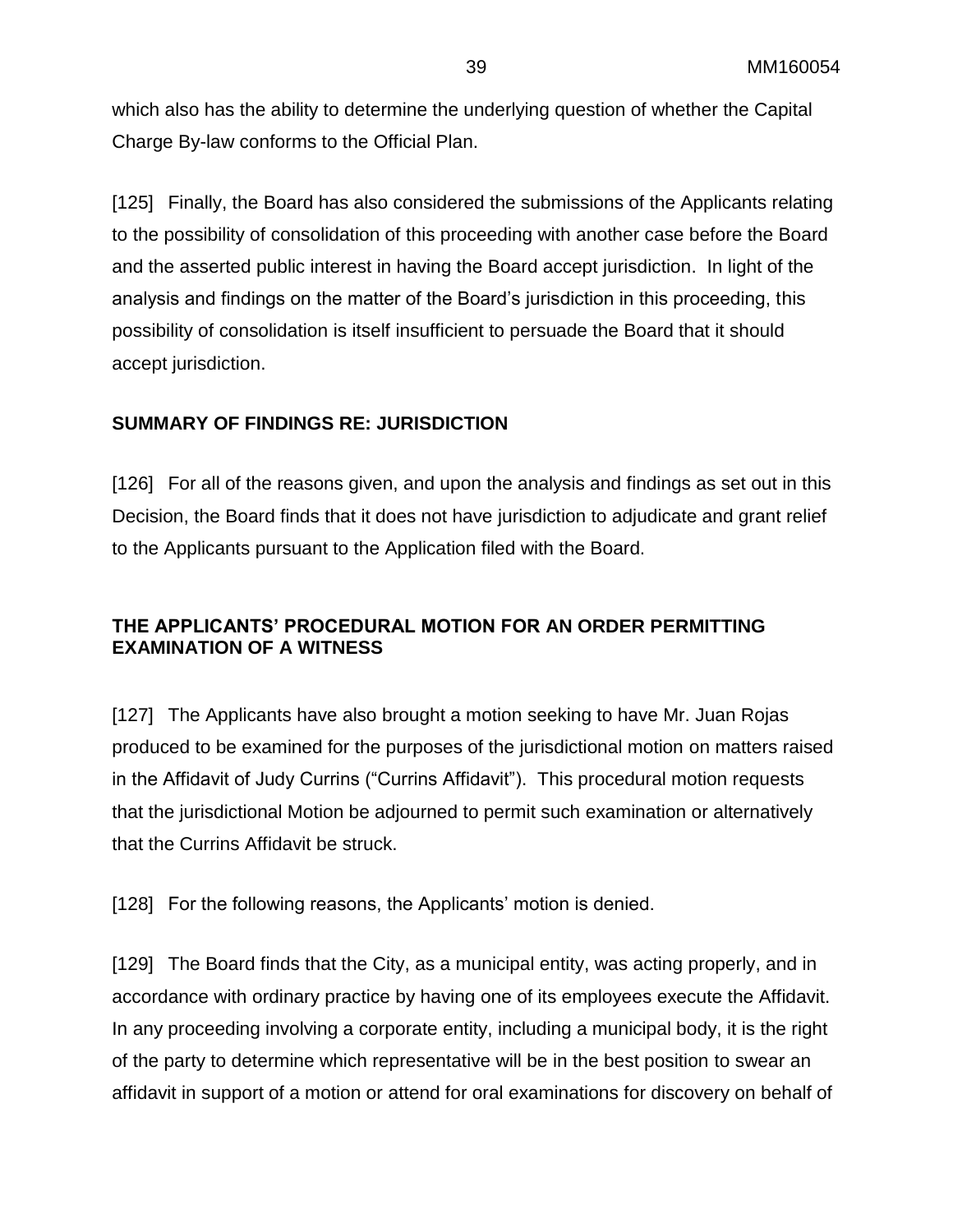that entity. No one person necessarily may have direct knowledge of all matters which are relevant to the proceeding or raised within the Affidavit. Procedurally the Affiant may make statements based upon information from other sources provided that the source is identified. Requesting an undertaking from the Affiant to make inquiries from sources within the control of the party and provide answers and information not personally known to the Affiant is permitted and regularly expected.

[130] Under the *Rules of Civil Procedure*, if the representative Affiant produced by a party for cross-examination on his or her affidavit cannot reasonably answer questions put to the Affiant and provide complete and accurate information relating to the affidavit filed, the examining party may object and bring a motion to compel production of another witness.

[131] The Board has carefully reviewed the transcript of the Cross-examination of Judy Currins conducted on June 23, 2017 (the "Transcript"). Upon a review of the Transcript the Board does not find that this is not a situation where a person produced on an examination was incapable of providing the information relevant to the issues before the trier of fact thus requiring an alternative representative of a corporate body to be ordered produced for examination. The Board does not conclude that there is anything regarding the Currins Affidavit, or the cross-examination of Ms. Currins, that warrants an order that Mr. Rojas be produced for the purposes of the jurisdictional Motion.

[132] In reviewing the Transcript it is noted that on a number of occasions questions were asked of Ms. Currins as to the source of her information, and she responded. More than once, Ms. Currins confirmed that the source of her information was Mr. Rojas. The Applicants had every opportunity to ask for clarification in the form of undertakings on any statements as contained within the four corners of the Affidavit which might have allowed the Applicants to secure whatever additional information they thought was relevant to the Motion before the Board. No such undertakings were requested and refused.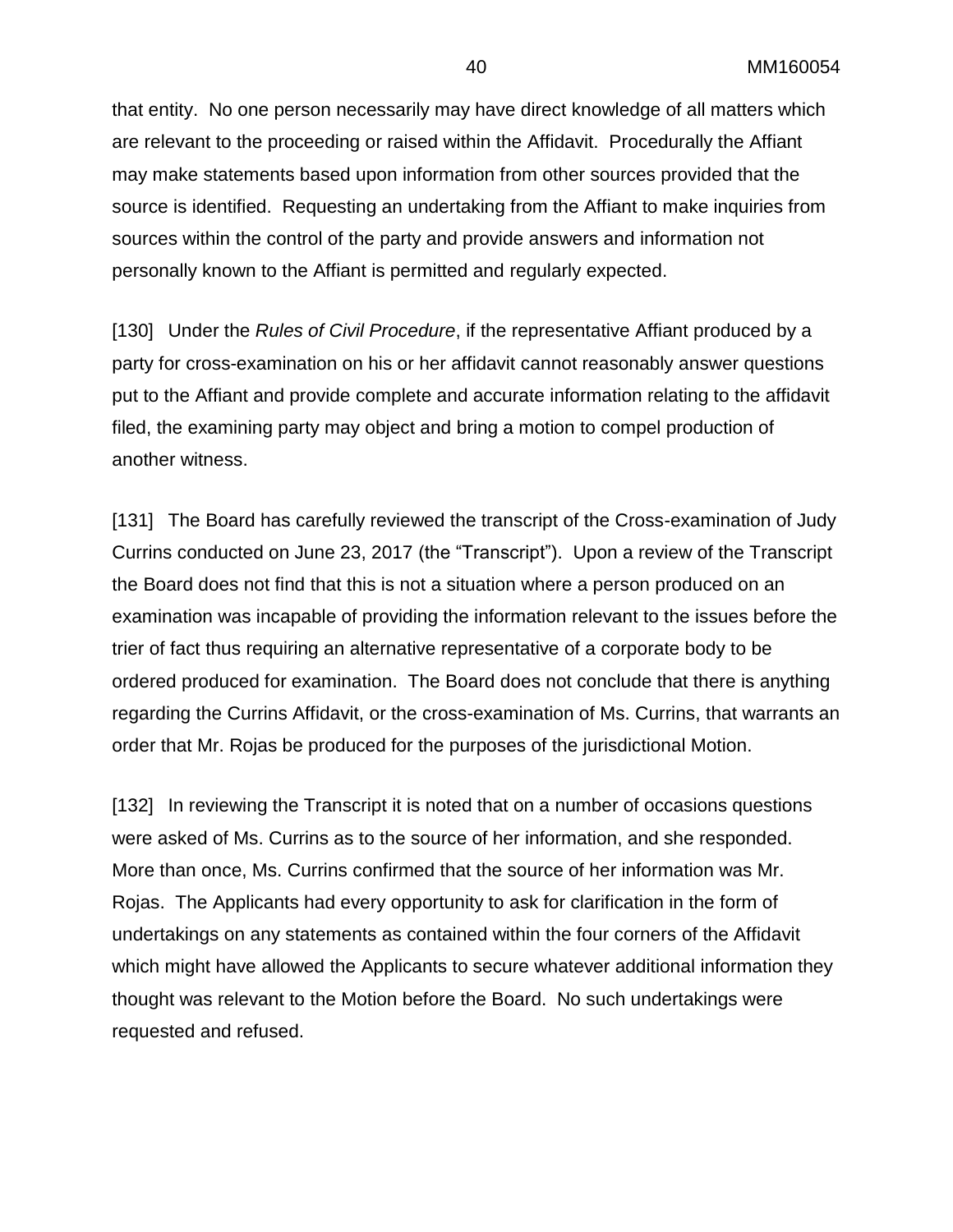[133] The Board has also reviewed the Currins Affidavit. The Board finds that there is nothing objectionable regarding the form of the Currins Affidavit, as suggested by the Applicants and agrees with the submissions as set out in paragraphs 9 through 14 of the City's Notice of Response to Motion. Ms. Currins was not limited to matters of personal knowledge only in swearing her Affidavit. The Affidavit properly identifies the source of information not within the personal knowledge of Ms. Currins as provided for in Rule 39.01(4) of the *Rules of Civil Procedure*. The Applicants do not have the automatic right to go beyond the Affidavit filed on the Motion, to examine every person who may have provided information on behalf of the City to Ms. Currins and which was set out in her Affidavit.

[134] Furthermore, nothing prevented the Applicants from requesting undertakings on the cross-examination, or, for that matter, outside of the cross-examination process, but this was not done, as confirmed in the Affidavit of Angela Hatzipantelis. The Board accepts the City's submission as set out in paragraphs 17 and 22 of its Notice of Response to Motion that no requests have been made from the City to seek clarification and that in a number of instances, the factual information is immaterial to the determination of the issues before the Board on this Motion.

[135] Specifically, the Board is not persuaded that the examination of Mr. Rojas is necessary on any of the facts and evidence before the Board on the Motion and agrees with the City that there are no engineering opinions or controversial facts that are necessary or relevant to the issues before the Board on the jurisdiction Motion that would warrant having an examination of Mr. Rojas before hearing this Motion.

[136] The matters that were covered in Ms. Currins's cross-examination regarding the correction of dates and other matters relating to the By-law also do not, and did not, give rise to any significant or complex contradictions in the evidence relevant to this Motion. Neither are there issues of credibility relating to Mr. Rojas's or Ms. Currins's evidence, particularly as their testimony might relate to any of these facts are material to the determination of the jurisdictional Motion.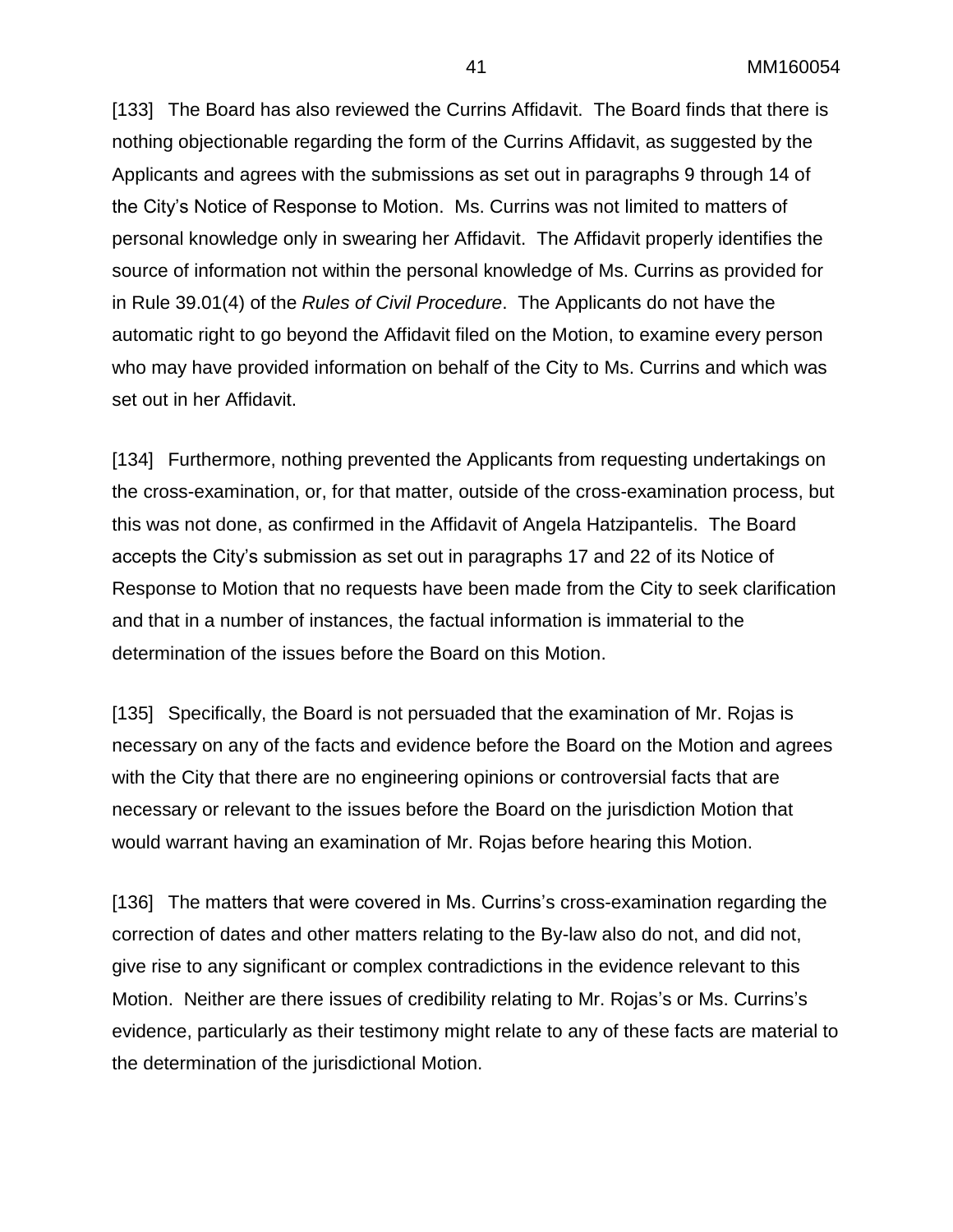[137] Additional information from Mr. Rojas might possibly have been pertinent to the hearing of the Application that would have been before the Board, but for the findings of the Board on the issue of jurisdiction. The Board notes, in the email of June 6, 2017, that Mr. D'Agostino specifically indicates that if the examination of Mr. Rojas is meant to go to the merits of the Application then certainly the matter of further examinations or factual inquiries could be addressed after this Motion was heard.

[138] For the reasons indicated the Applicant's motion for an order permitting the examination of Mr. Rojas by the Applicants, and adjourning the Motion, or alternatively striking the Currins Affidavit, is accordingly denied.

### **ORDERS**

[139] The City's motion is granted. The determinations as to the unlawful and invalid nature of the Capital Charge By-law and the Works as set out in paragraphs 2 and 3 of the "Relief Sought" on page 2 of the Applicants' Application dated June 14, 2016 are hereby determined to be beyond the jurisdiction of the Board. The related requests to the Board as contained in paragraphs 1 and 4 of the "Relief Sought" are thus inapplicable and are struck.

[140] The Applicant's motion for production of a witness for examination and/or striking the Currins Affidavit filed in support of this Motion by the City, is dismissed.

*"David L. Lanthier"*

DAVID L. LANTHIER MEMBER

*"M.A. Sills"*

M.A. SILLS MEMBER